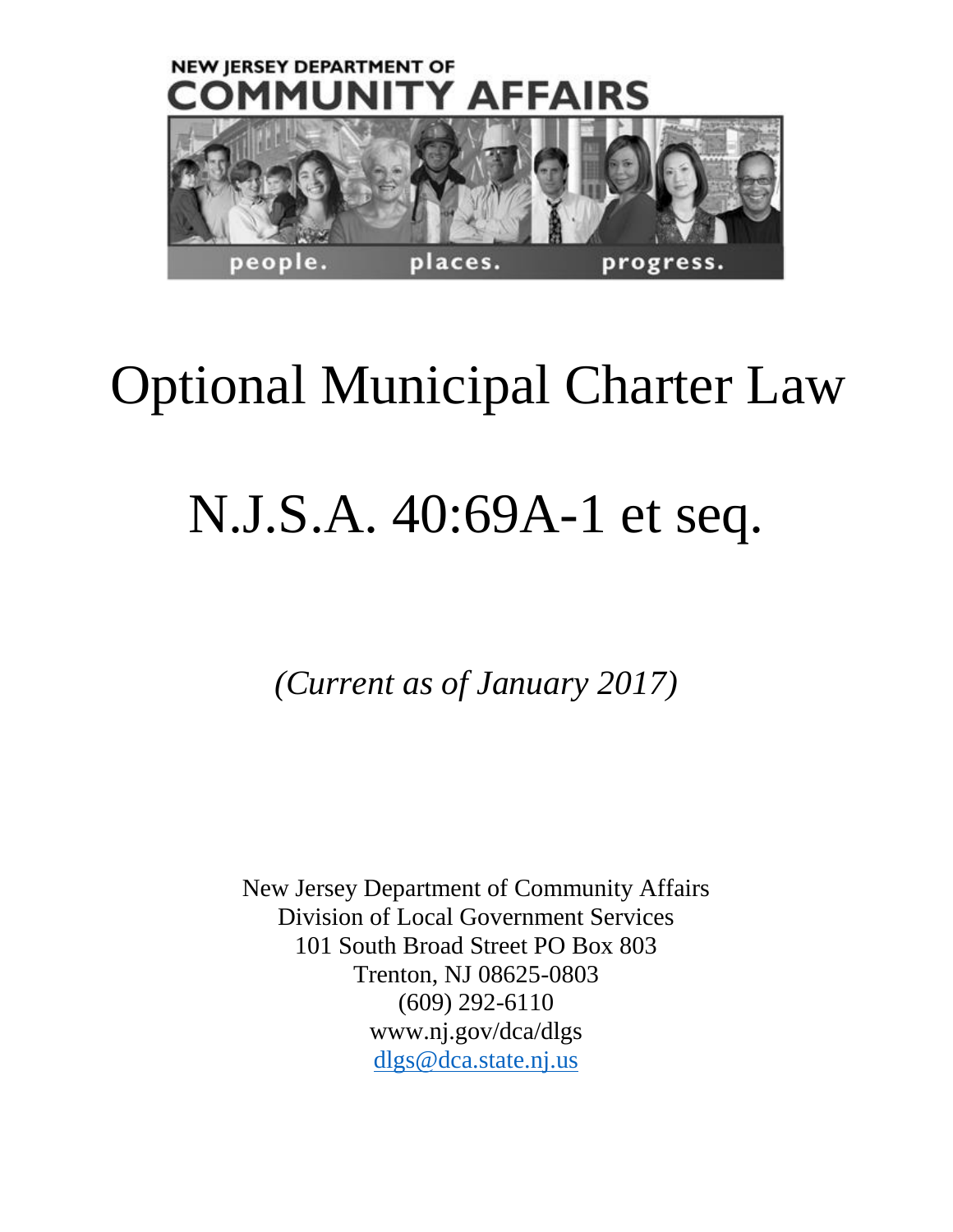| <b>Citation</b> | <b>Title</b>                                                                                      | Page           |
|-----------------|---------------------------------------------------------------------------------------------------|----------------|
| 40:69A-1        | Election on question whether charter<br>commission shall be elected                               | 1              |
| $40:69A-2$      | Election of charter commission<br>members at same time public<br>question is submitted            | 1              |
| $40:69A-3$      | Candidates for charter commission                                                                 | 1              |
| 40:69A-4        | Canvass of election                                                                               | $\overline{2}$ |
| $40:69A-5$      | Organization of charter commission;<br>quorum; majority required for<br>effective recommendations | $\overline{c}$ |
| 40:69A-6        | Vacancies in charter commission                                                                   | $\overline{c}$ |
| $40:69A-7$      | Duties of charter commission                                                                      | 2              |
| $40:69A-8$      | No compensation; expenses of<br>commission members; consultants<br>and assistants                 | 3              |
| 40:69A-9        | Hearings; public forums                                                                           | 3              |
| 40:69A-10       | Report of charter commission; copies                                                              | 3              |
| 40:69A-11       | Discharge of charter commission;<br>change of recommendation; amended<br>report                   | 3              |
| 40:69A-12       | Reports and recommendations which<br>commission may make                                          | 4              |
| $40:69A-13$     | Number of council members and<br>wards; recommendations                                           | $\overline{4}$ |
| 40:69A-14       | Form of question submitted to voters                                                              | 5              |
| 40:69A-15       | Ballots; submission of question of<br>adoption of optional plan of<br>government                  | 5              |
| $40:69A-16$     | Special charter or specific<br>amendments of charters; petition to<br>legislature                 | 5              |
| 40:69A-17       | Other proceedings pending; no new<br>resolution or petition within 4 years                        | 6              |
| 40:69A-18       | Adoption of optional plan without<br>charter commission                                           | 6              |
| 40:69A-19       | Petition for election upon adoption of<br>optional plan of government                             | 6              |
| 40:69A-20       | Submission of question                                                                            | 6              |
| 40:69A-21       | Other proceedings pending; no new<br>petition within 4 years                                      | 7              |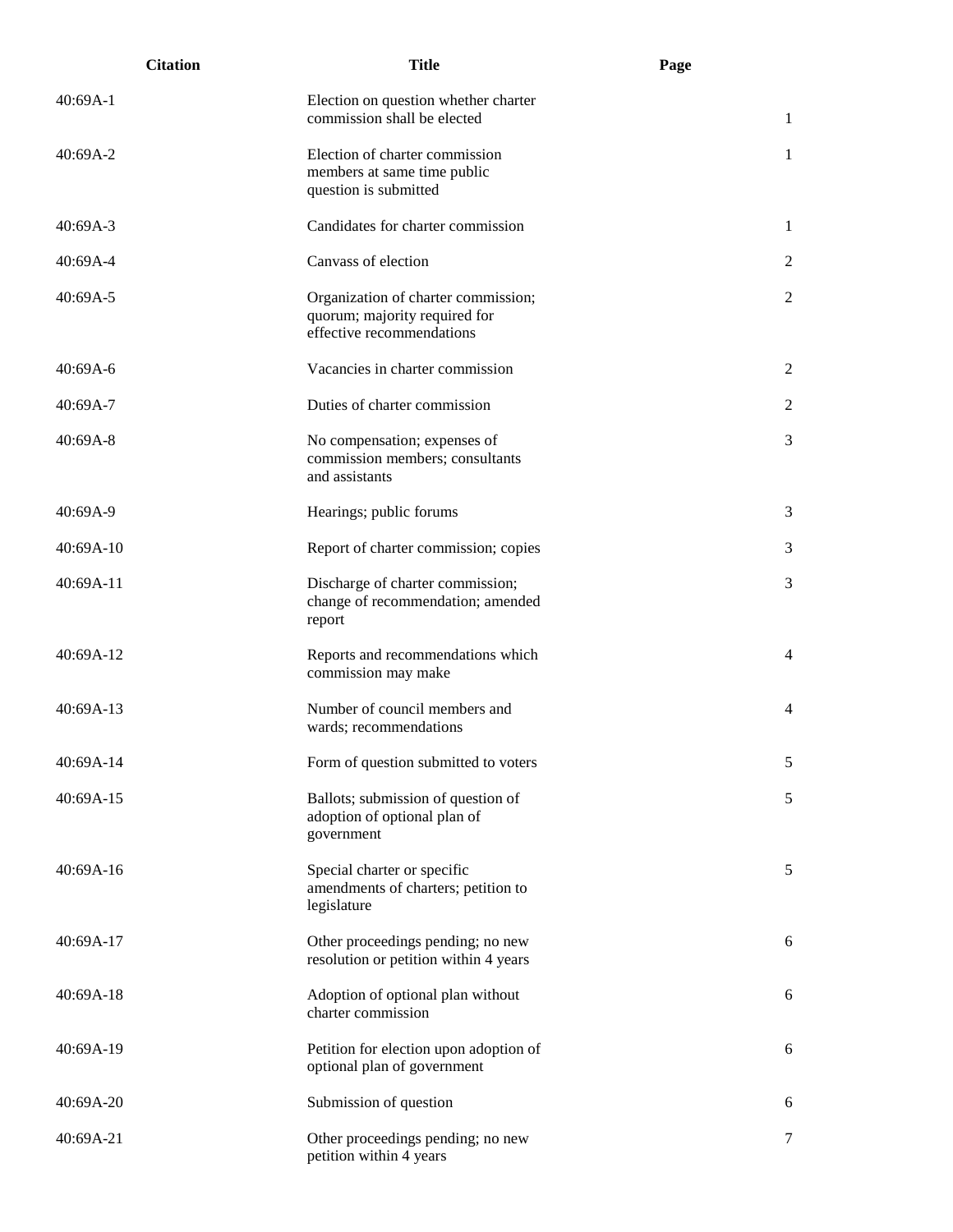| 40:69A-22   | Vote in favor of change in form of<br>government                                                                    | $\tau$  |
|-------------|---------------------------------------------------------------------------------------------------------------------|---------|
| 40:69A-23   | After adoption, no subsequent vote<br>on change for 3 or 5 years                                                    | $\tau$  |
| 40:69A-24   | Each optional plan declared complete<br>form of government                                                          | 7       |
| $40:69A-25$ | Reversion to prior law                                                                                              | $\tau$  |
| 40:69A-25.1 | Amendment of charter to include<br>alternative under plan of<br>government; referendum; ballot;<br>form of question | $\,8\,$ |
| 40:69A-25.2 | Alternative under 40:69A-25.1,<br>transition provision                                                              | 10      |
| 40:69A-25.3 | Group C alternative; adoption;<br>transitional provisions                                                           | 11      |
| 40:69A-25.4 | Group D alternative; adoption;<br>transitional provisions                                                           | 11      |
| 40:69A-25.5 | Group E alternative; adoption;<br>transitional provisions                                                           | 12      |
| 40:69A-26   | Laws governing after adoption of<br>optional form of government                                                     | 13      |
| 40:69A-27   | Municipality remains body corporate<br>and politic; name                                                            | 13      |
| 40:69A-28   | "General law" defined                                                                                               | 13      |
| 40:69A-29   | General powers of municipality<br>governed by optional form of<br>Government                                        | 13      |
| 40:69A-30   | Power of local self-government<br>conferred; construction of grants of<br>power                                     | 14      |
| 40:69A-31   | Applicable laws                                                                                                     | 14      |
| 40:69A-32   | Mayor-council plan                                                                                                  | 14      |
| 40:69A-33   | Mayor; election term                                                                                                | 15      |
| 40:69A-34   | Council members; number; term                                                                                       | 15      |
| 40:69A-34.1 | Mayor-council plan; election of<br>mayor and council; regular municipal<br>or general election                      | 15      |
| 40:69A-34.2 | Council members; election at large<br>or by ward                                                                    | 15      |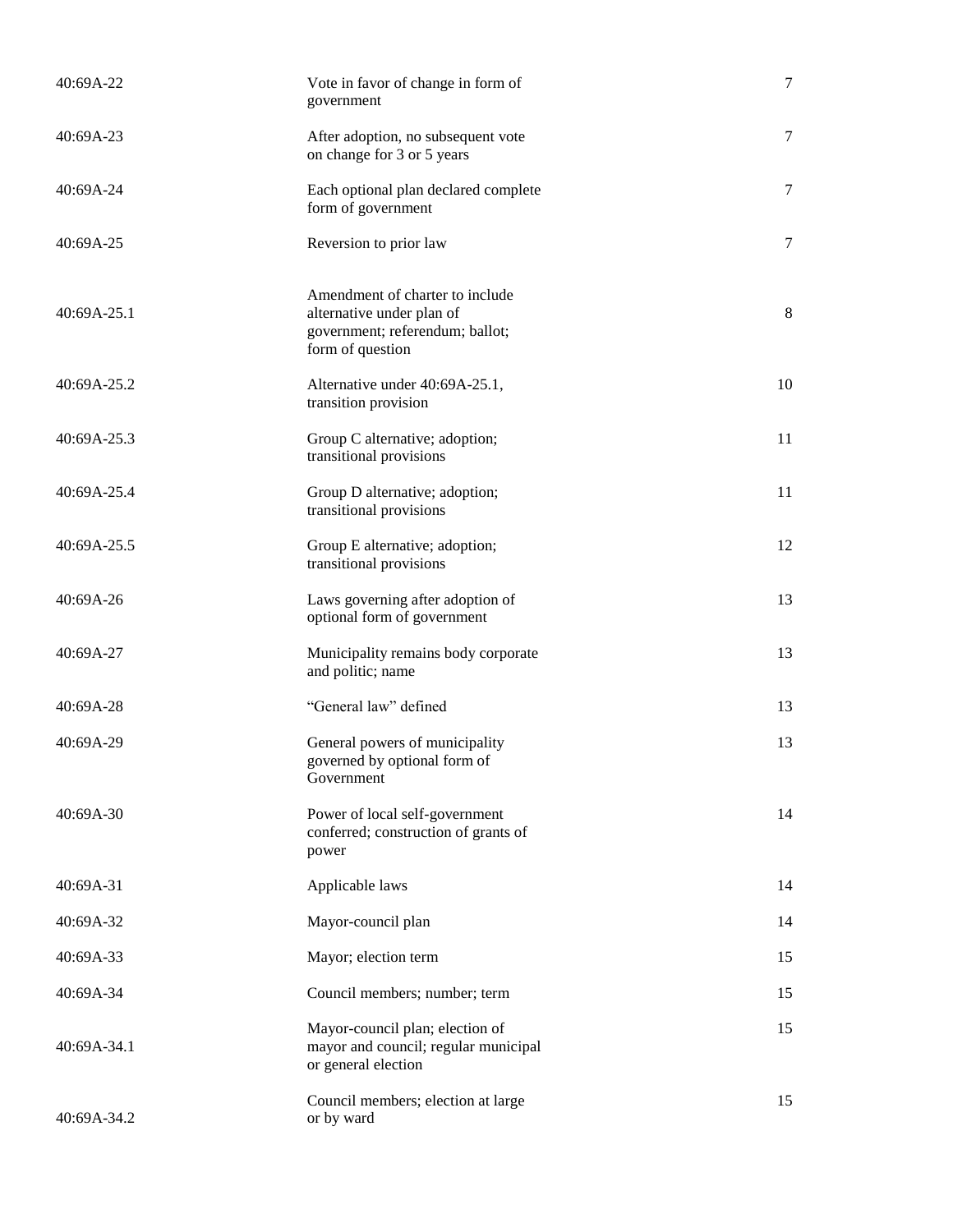| 40:69A-34.3            | First council members; terms of<br>office                                                         |                                                         | 15 |
|------------------------|---------------------------------------------------------------------------------------------------|---------------------------------------------------------|----|
| 40:69A-35              |                                                                                                   | Repealed by P.L. 1979, c. 83, effective April 26, 1979  | 16 |
| 40:69A-36              | Legislative power                                                                                 |                                                         | 17 |
| 40:69A-37              | Investigative, removal powers                                                                     |                                                         |    |
| 40:69A-37.1            | Mayoral control of administration                                                                 |                                                         | 17 |
| 40:69A-38              | Municipal clerk; duties                                                                           |                                                         | 17 |
| 40:69A-39              | Executive power                                                                                   |                                                         | 17 |
| 40:69A-40              | Mayoral duties                                                                                    |                                                         | 18 |
| 40:69A-41              | Approval or veto of ordinances;<br>attending meetings                                             |                                                         | 19 |
| 40:69A-42              | Acting mayor                                                                                      |                                                         | 19 |
| 40:69A-43              | Municipal departments, number                                                                     |                                                         | 19 |
| 40:69A-43a             | Administrative department salaries                                                                |                                                         | 21 |
| 40:69A-43.1            | Deputy director of department                                                                     |                                                         | 21 |
| 40:69A-43.2            | Powers and duties of deputy                                                                       |                                                         | 21 |
| 40:69A-44              | Department of administration;<br>director; qualifications; powers and<br>duties                   |                                                         | 21 |
| 40:69A-45              | Preparation of budget                                                                             |                                                         | 22 |
| 40:69A-46              | Budget submitted to council                                                                       |                                                         | 22 |
| 40:69A-46.1            | Mayor-council plan deadline                                                                       |                                                         | 22 |
| 40:69A-47              | System of work programs and<br>quarterly allotments                                               |                                                         | 23 |
| 40:69A-48              | Control functions                                                                                 |                                                         | 23 |
| 40:69A-49 to 40:69A-53 |                                                                                                   | Repealed by P.L. 1981, c. 465 effective January 9, 1982 |    |
| 40:69A-54              |                                                                                                   | Repealed by P.L. 1979, c. 83 effective April 26, 1979   |    |
| 40:69A-55 to 40:68A-59 |                                                                                                   | Repealed by P.L. 1981, c. 465 effective January 9, 1982 |    |
| 40:69A-60              |                                                                                                   | Repealed by P.L. 1979, c. 83 effective April 26, 1979   |    |
| 40:69A-60.1            | Mayor appointees                                                                                  |                                                         | 23 |
| 40:69A-60.2            | Powers and duties of deputies,<br>secretaries and aides                                           |                                                         | 23 |
| 40:69A-60.3            | Municipalities over 300,000;<br>department of administration;<br>assistant business administrator |                                                         | 23 |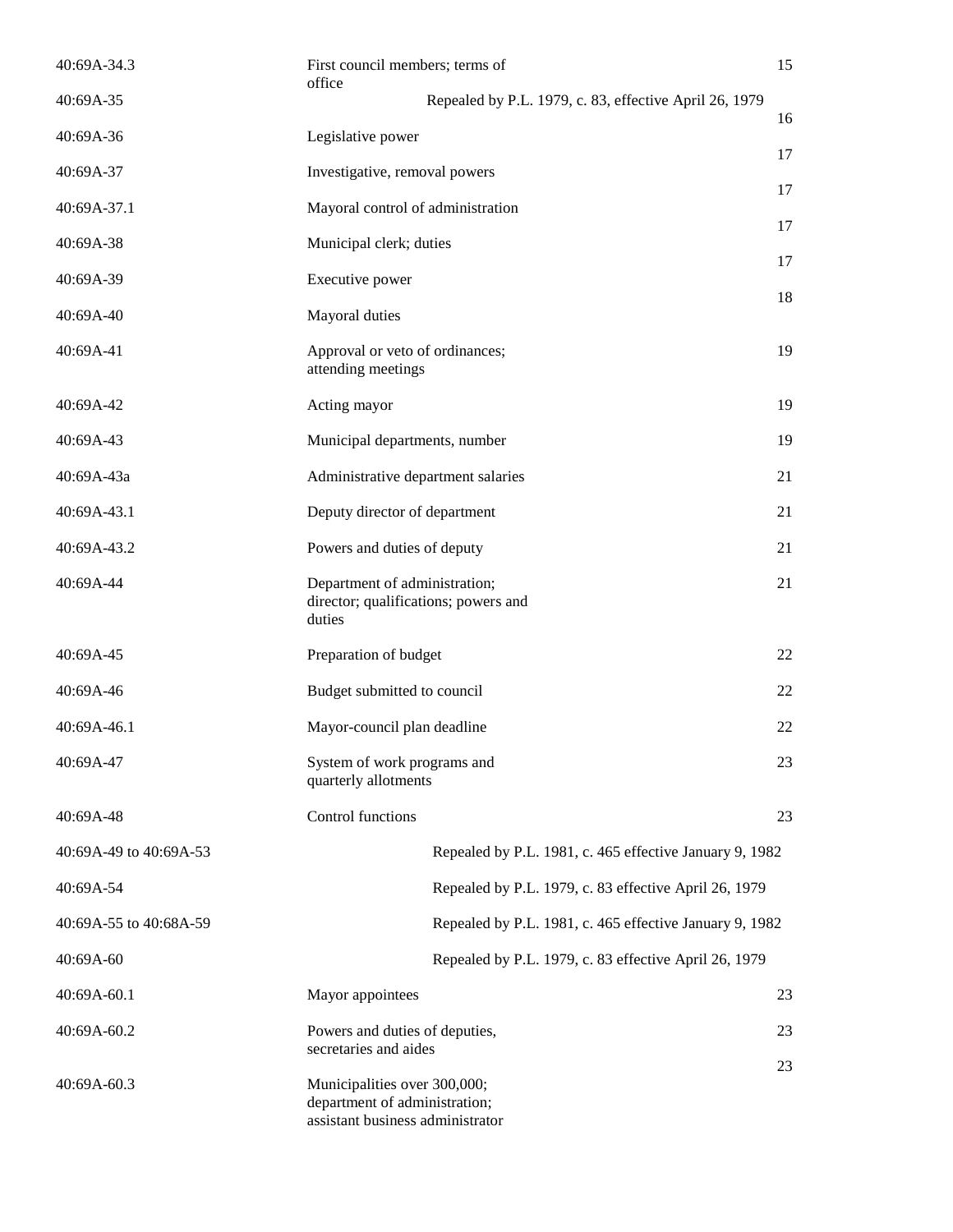| 40:69A-60.4            | Powers and duties of assistant<br>business administrator                                                  |    |
|------------------------|-----------------------------------------------------------------------------------------------------------|----|
| 40:69A-60.5            | Appointment of executive secretary,<br>aides for council members, terms;<br>compensation                  | 24 |
| 40:69A-60.6            | Powers and duties of aides                                                                                | 24 |
| 40:69A-60.7            | City of first class under Mayor-<br>Council Plan C; police chief;<br>appointment; term of office; removal | 24 |
| $40:69A-67.1$          | Municipality with Mayor-Council<br>Plan D; housing counselor; duties                                      | 25 |
| 40:69A-67.2            | Appointment; removal; salary<br>Repealed by P.L. 1981, c. 465 effective January 9, 1982                   | 25 |
| 40:69A-68 to 40:69A-72 |                                                                                                           |    |
| 40:69A-73              | Repealed by P.L. 1979, c. 83 effective April 26, 1979                                                     |    |
| 40:69A-74 to 40:69A-79 | Repealed by P.L. 1981, c. 465 effective January 9, 1982                                                   |    |
| 40:69A-80              | Repealed by P.L. 1979, c. 83 effective April 26, 1979                                                     |    |
| 40:69A-81              | Applicable laws                                                                                           | 25 |
| 40:69A-82              | Government by elected council and<br>appointed manager and other officers<br>and employees                | 25 |
| 40:69A-83              | Council                                                                                                   | 25 |
| 40:69A-83.1            | Council-manager plan; charter<br>provision; regular municipal or<br>general election; term of office      | 26 |
| 40:69A-83.2            | Election at large or by wards                                                                             | 26 |
| 40:69A-83.3            | Terms of first council members                                                                            | 26 |
| 40:69A-84              | Repealed by P.L. 1981, c. 465 effective January 9, 1982                                                   |    |
| 40:69A-85              | Repealed by P.L. 1979, c. 83 effective April 26, 1979                                                     |    |
| 40:69A-86              | Mayor; election by council or by<br>voters; charter provision                                             | 27 |
| 40:69A-87              | Duties of mayor                                                                                           | 27 |
| 40:69A-88              | Powers of municipality vested in<br>council; exceptions                                                   | 27 |
| 40:69A-89              | Appointment of municipal manger<br>and clerk and others                                                   | 28 |
| 40:69A-90              | Departments, boards and officers;<br>deputy manager                                                       | 28 |
| 40:69A-91              | Municipal council to act as a body;<br>administrative service to be                                       | 28 |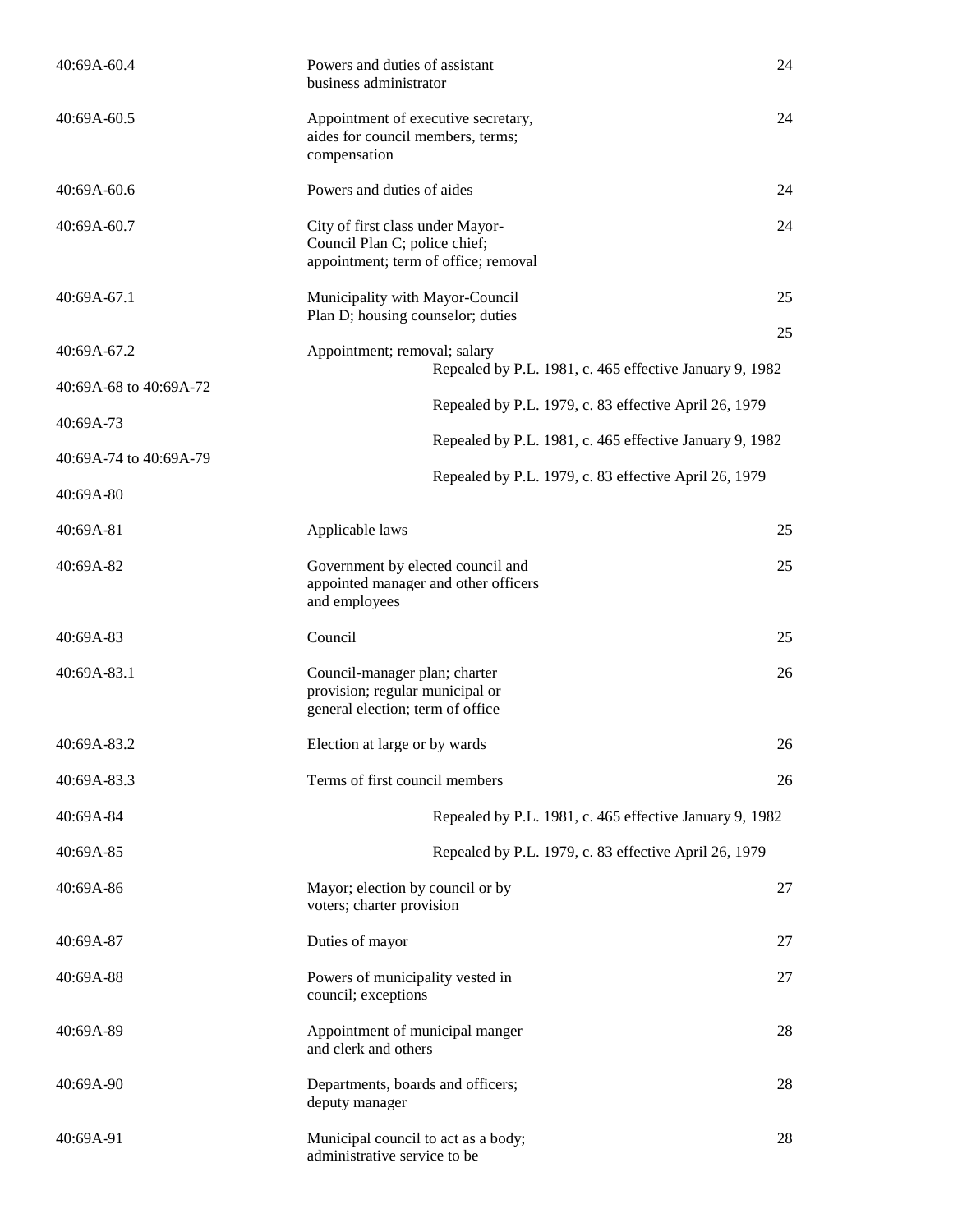|                               | performed through manager;<br>committees or commissions                                                |                                                         |    |  |
|-------------------------------|--------------------------------------------------------------------------------------------------------|---------------------------------------------------------|----|--|
| 40:69A-92                     | Qualifications of municipal manager                                                                    |                                                         | 28 |  |
| 40:69A-93                     | Term of municipal manager;<br>removal; suspension                                                      |                                                         | 28 |  |
| 40:69A-94                     |                                                                                                        | Absence or disability of manager                        |    |  |
| 40:69A-95                     | Powers and duties of manager                                                                           |                                                         | 29 |  |
| 40:69A-96                     | Budget; preparation by manager                                                                         |                                                         | 30 |  |
| 40:69A-97                     |                                                                                                        | Submission of budget to council                         |    |  |
| 40:69A-97.1                   | Council-manager plan deadline                                                                          |                                                         | 30 |  |
| 40:69A-98                     | Laws conferring powers upon mayor<br>or other executive head construed as<br>meaning municipal manager |                                                         | 30 |  |
| 40:69A-99 to 40:69A-102       |                                                                                                        | Repealed by P.L. 1981, c. 465 effective January 9, 1982 |    |  |
| 40:69A-103                    |                                                                                                        | Repealed by P.L. 1979, c. 83 effective April 26, 1979   |    |  |
| 40:69A-104 to 40:69A-107      |                                                                                                        | Repealed by P.L. 1981, c. 465 effective January 9, 1982 |    |  |
| 40:69A-108                    |                                                                                                        | Repealed by P.L. 1979, c. 83 effective April 26, 1979   |    |  |
| 40:69A-109 to 40:69A-113      |                                                                                                        | Repealed by P.L. 1981, c. 465 effective January 9, 1982 |    |  |
| 40:69A-114                    |                                                                                                        | Repealed by P.L. 1979, c. 83 effective April 26, 1979   |    |  |
| 40:69A-114.1 to 40:69A-114.4  | Repealed by P.L. 1981, c. 465 effective January 9, 1982                                                |                                                         |    |  |
| 40:69A-114.5                  | Repealed by P.L. 1979, c. 83 effective April 26, 1979                                                  |                                                         |    |  |
| 40:69A-114.6 to 40:69A-114.10 |                                                                                                        | Repealed by P.L. 1981, c. 465 effective January 9, 1982 |    |  |
| 40:69A-114.11                 |                                                                                                        | Repealed by P.L. 1979, c. 83 effective April 26, 1979   |    |  |
| 40:69A-115                    | Governing Municipality                                                                                 |                                                         | 31 |  |
| 40:69A-116                    | Government by elected council and<br>mayor and appointed officers                                      |                                                         | 31 |  |
| 40:69A-117                    | Composition of council                                                                                 |                                                         | 31 |  |
| 40:69A-117.1                  | Small municipality plan; members of<br>council; election at regular municipal<br>or general election   |                                                         | 31 |  |
| 40:69A-117.2                  | First members of council; terms of<br>office                                                           |                                                         | 31 |  |
| 40:69A-117.3                  | Mayor; election by council or by<br>voters; charter provision                                          |                                                         | 32 |  |
| 40:69A-118                    |                                                                                                        | Repealed by P.L. 1981, c. 465 effective January 9, 1982 |    |  |
| 40:69A-119                    | Repealed by P.L. 1979, c. 83 effective April 26, 1979                                                  |                                                         |    |  |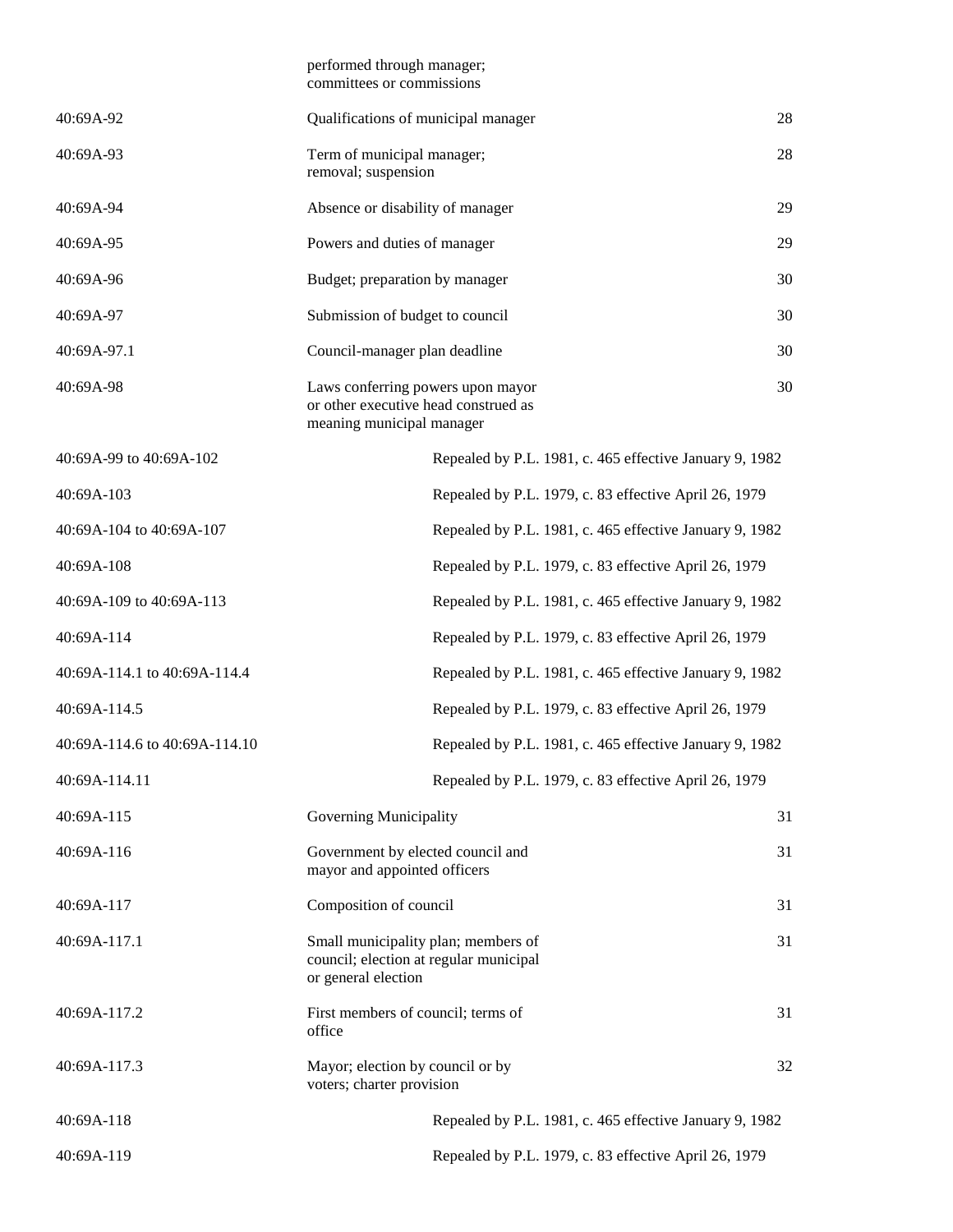| 40:69A-120               | Legislative power; quorum; mayor's<br>duties; president of council                                                       | 32 |
|--------------------------|--------------------------------------------------------------------------------------------------------------------------|----|
| 40:69A-121               | Executive power; mayor's duties                                                                                          | 32 |
| 40:69A-122               | Assessor; tax collector; attorney;<br>clerk; treasurer; other officers;<br>appointment                                   | 32 |
| 40:69A-123               | Finance committee and other<br>committees of council                                                                     | 33 |
| 40:69A-124               | Appointment of officers and<br>employees by mayor                                                                        | 33 |
| 40:69A-125               | Residence in municipality not<br>required                                                                                | 33 |
| 40:69A-126               | Municipal clerk                                                                                                          | 33 |
| 40:69A-127               | Duties of municipal clerk                                                                                                | 33 |
| 40:69A-128               | Annual budget                                                                                                            | 33 |
| 40:69A-129               | Treasurer's duties                                                                                                       | 33 |
| 40:69A-130               | Disbursement of municipal funds                                                                                          | 34 |
| 40:69A-131               | Tax collector; duties                                                                                                    | 34 |
| 40:69A-132               | Bond of treasurer and collector                                                                                          | 34 |
| 40:69A-133 to 40:69A-136 | Repealed by P.L. 1981, c. 465 effective January 9, 1982                                                                  |    |
| 40:69A-137               | Repealed by P.L. 1979, c. 83 effective April 26, 1979                                                                    |    |
| 40:69A-138 to 40:69A-149 | Repealed by P.L. 1981, c. 465 effective January 9, 1982                                                                  |    |
| 40:69A-149.1             | Adoption by voters; applicable laws                                                                                      | 34 |
| 40:69A-149.2             | Government by elected mayor and<br>council, and appointed municipal<br>administrator and other officers and<br>employees | 34 |
| 40:69A-149.3             | Council; composition; mayor and<br>councilmen; election; terms of office                                                 | 34 |
| 40:69A-149.4             | Election at large; terms of office of<br>first elected                                                                   | 35 |
| 40:69A-149.5             | Council; legislative power; status of<br>mayor; quorum; president; special<br>meetings                                   | 35 |
| 40:69A-149.6             | Mayor; powers and duties                                                                                                 | 35 |
| 40:69A-149.7             | Ordinances; approval by mayor                                                                                            | 35 |
| 40:69A-149.8             | Mayoral appointments; municipal                                                                                          | 35 |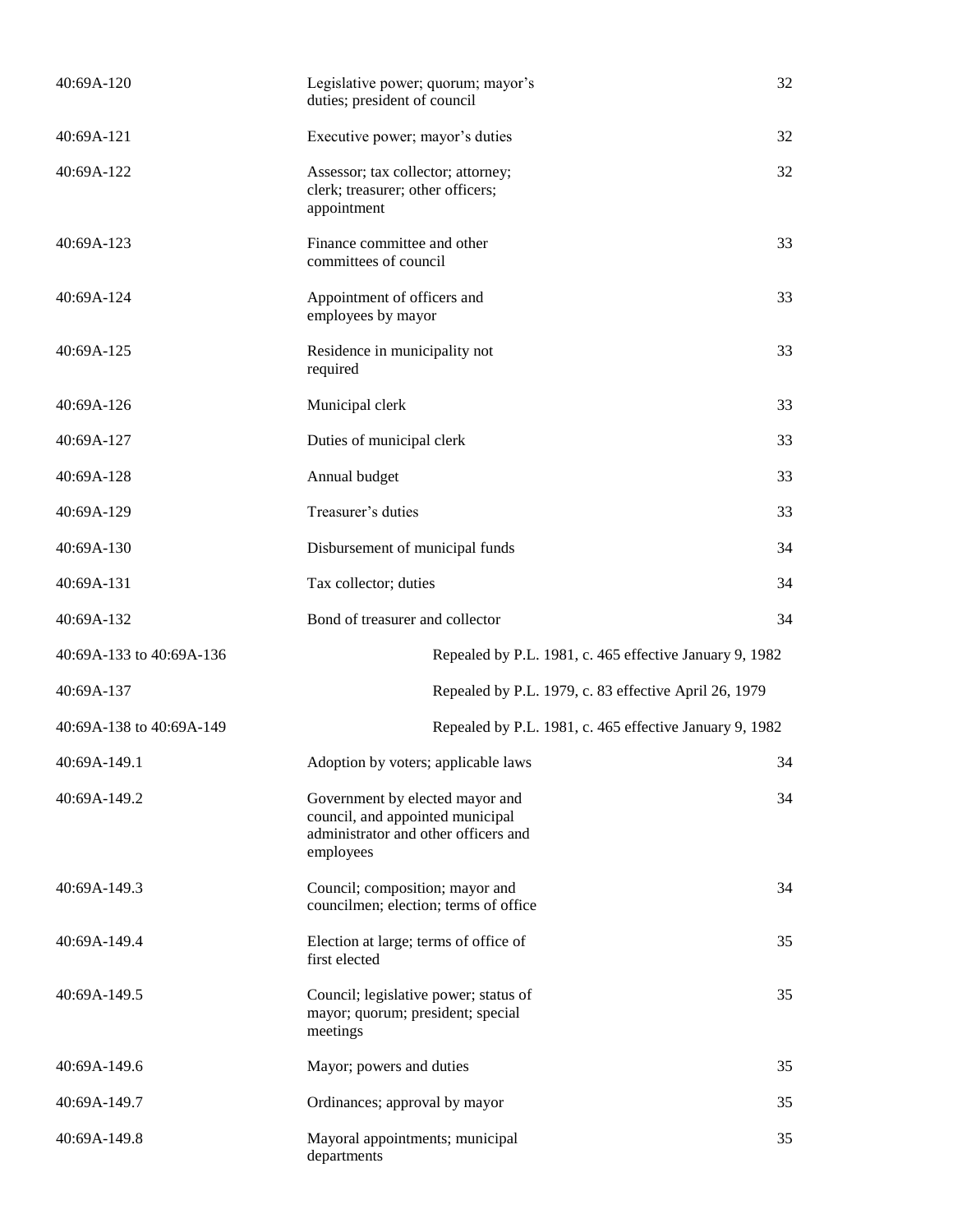| 40:69A-149.8a            | Ordinances validated                                                               | 36 |
|--------------------------|------------------------------------------------------------------------------------|----|
| 40:69A-149.9             | Municipal administrator                                                            | 36 |
| 40:69A-149.10            | Officers and employees; appointment<br>and recruitment by mayor                    | 36 |
| 40:69A-149.11            | Clerk                                                                              | 36 |
| 40:69A-149.12            | Annual budget; preparation                                                         | 37 |
| 40:69A-149.13            | Treasurer                                                                          | 37 |
| 40:69A-149.14            | Municipal funds; disbursement                                                      | 37 |
| 40:69A-149.15            | Tax collector                                                                      | 37 |
| 40:69A-149.16            | Bond; treasurer and collector                                                      | 37 |
| 40:69A-150               | Municipal elections; time                                                          | 37 |
| 40:69A-151               | Repealed by P.L. 1981, c. 379 effective January 1, 1982                            |    |
| 40:69A-152               | Terms of municipal officers                                                        | 38 |
| 40:69A-153               | Repealed by P.L. 1981, c. 379 effective January 1, 1982                            |    |
| 40:69A-153.1             | Dual candidacy; prohibition                                                        | 38 |
| 40:69A-154 to 40:69A-161 | Repealed by P.L. 1981, c. 379 effective January 1, 1982                            |    |
| 40:69A-16131             | Repealed by P.L. 1980, c. 75 effective July 24, 1980                               |    |
| 40:69A-162               | Candidates elected in municipalities<br>adopting article 13 or 14                  | 38 |
| 40:69A-163               | Interest in contracts or jobs forbidden                                            | 38 |
| 40:69A-164               | Franks, free passes, tickets or<br>services; acceptance forbidden                  | 38 |
| 40:69A-165               | Promise of office, position,<br>employment or benefits forbidden                   | 39 |
| 40:69A-166               |                                                                                    |    |
| 40:69A-167               | Failure to appear or testify before<br>court, legislative committee or<br>Governor | 39 |
| 40:69A-167.1             | Repealed by P.L. 1980, c. 94 effective January 1, 1981                             |    |
| 40:69A-168               | Elective officers; removal by recall<br>petition and vote                          | 39 |
| 40:69A-169               | Recall position                                                                    | 39 |
| 40:69A-170               | Signatures to recall petition                                                      | 39 |
| 40:69A-171               | Notice to officer; recall election;<br>notice of filing of petition                | 40 |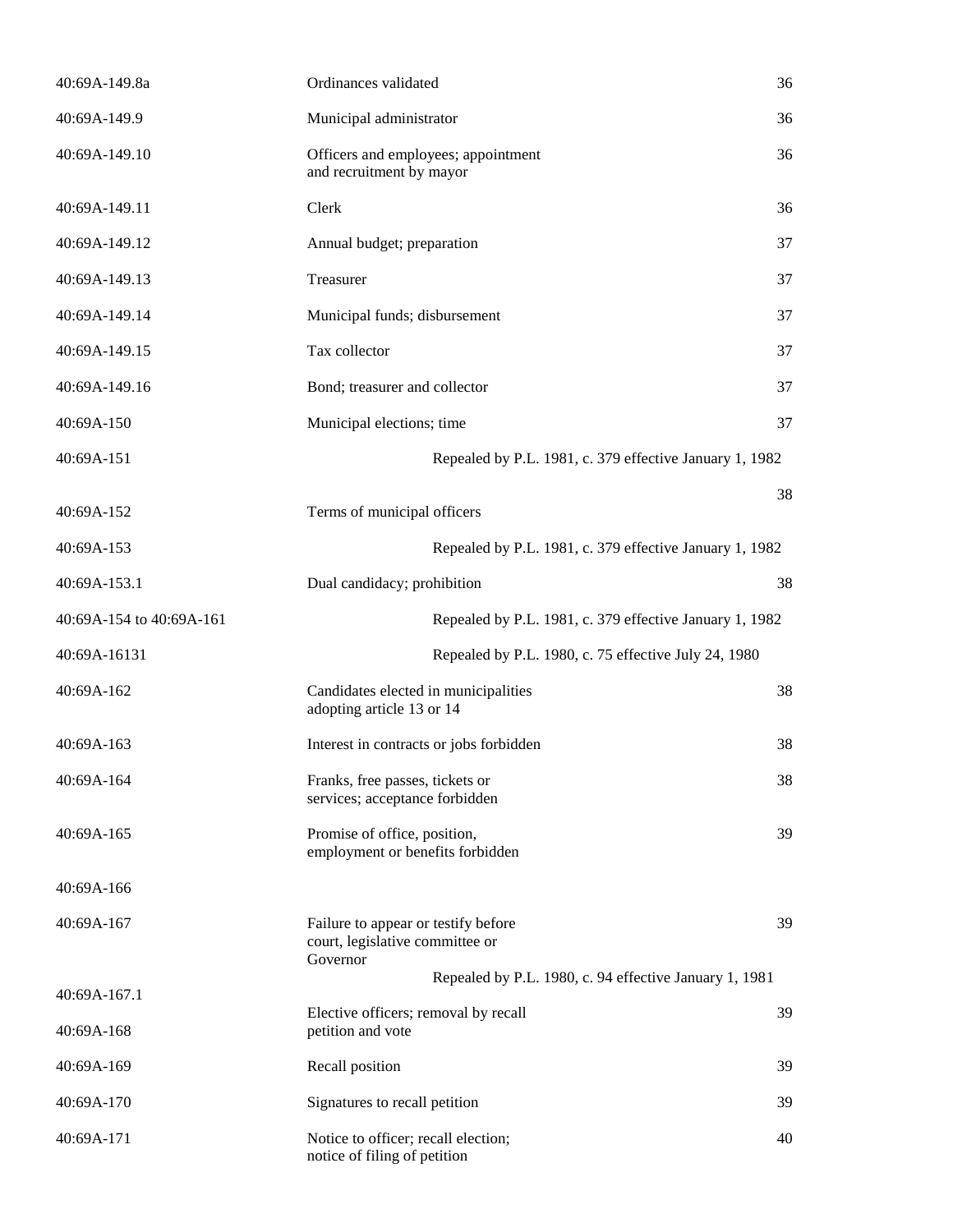| 40:69A-172 | <b>Ballots</b>                                                                                    | 40 |
|------------|---------------------------------------------------------------------------------------------------|----|
| 40:69A-173 | Removal of more than one officer                                                                  | 40 |
| 40:69A-174 | Election of successor; use of recall<br>ballot                                                    | 40 |
| 40:69A-175 | Laws governing recall elections;<br>selection of candidate for successor<br>of recalled incumbent | 41 |
| 40:69A-176 | Publication of notices of<br>arrangements for recall elections;<br>conduct                        | 41 |
| 40:69A-177 | Results of election                                                                               | 41 |
| 40:69A-178 | Successor where incumbent resigns<br>or is recalled                                               | 41 |
| 40:69A-179 | Meetings of council; journal                                                                      | 41 |
| 40:69A-180 | Rules of procedure; quorum;<br>ordinances and resolutions; presiding<br>officer; compensation     | 42 |
| 40:69A-181 | Adoption and publication of<br>ordinances; effective date                                         | 42 |
| 40:69A-182 | Recording of ordinances and<br>resolutions                                                        | 42 |
| 40:69A-183 | Rules and regulations; filing;<br>publication                                                     | 42 |
| 40:69A-184 | Petition; percentage of legal voters<br>required                                                  | 43 |
| 40:69A-185 | Power of referendum; time for filing<br>petition                                                  | 43 |
| 40:69A-186 | Petition papers; affidavit                                                                        | 43 |
| 40:69A-187 | Filing of petition papers;<br>examination; certificate of result                                  | 43 |
| 40:69A-188 | Amendment of initiative or<br>referendum petition                                                 | 44 |
| 40:69A-189 | Suspension of ordinance                                                                           | 44 |
| 40:69A-190 | Submission to municipal council                                                                   | 44 |
| 40:69A-191 | Submission of ordinance to voters;<br>withdrawal of petition                                      | 44 |
| 40:69A-192 | Timing of election at which<br>submitted to voters                                                | 44 |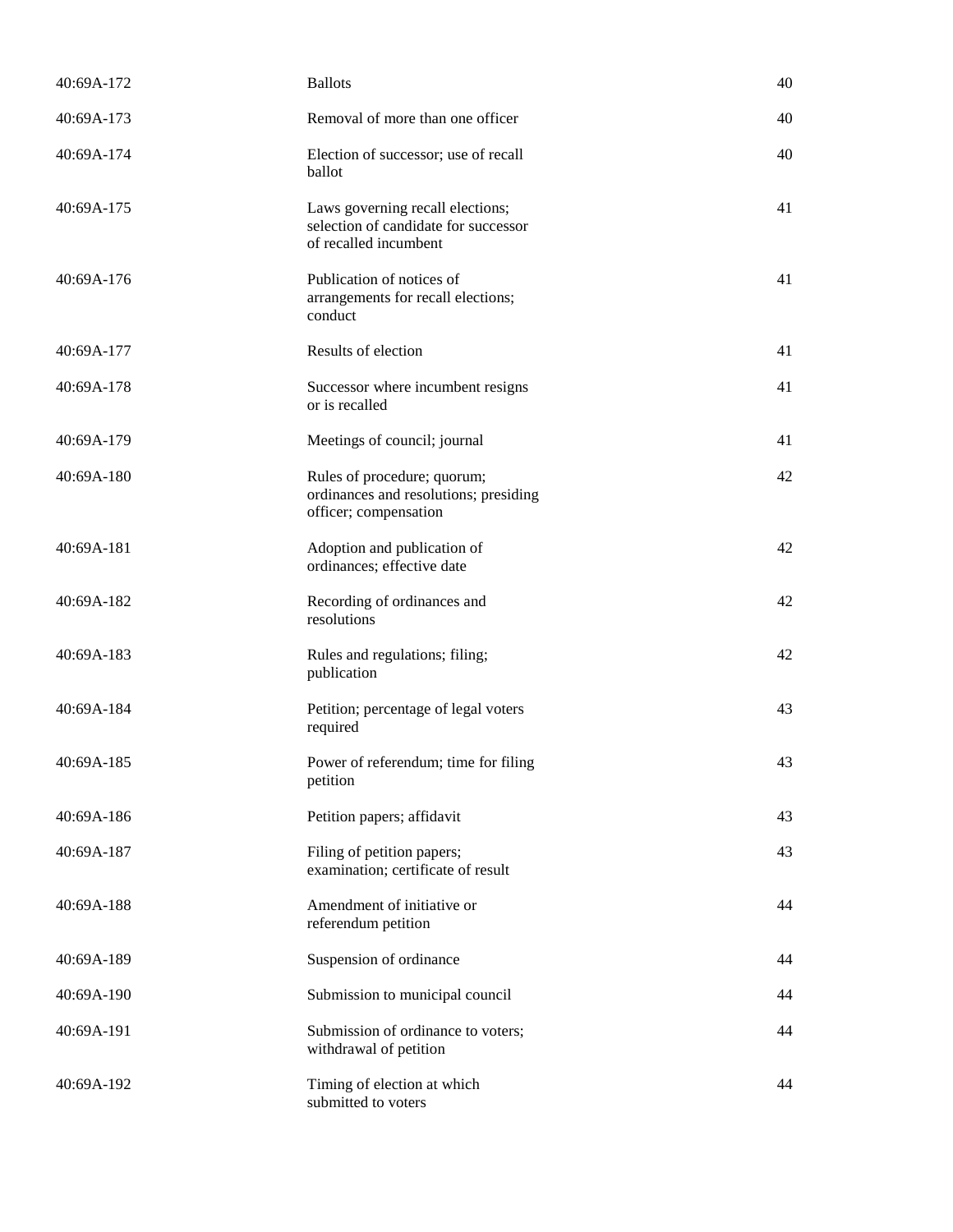| 40:69A-193               | Number of proposed ordinances<br>voted upon; time between special<br>elections                                                     | 45 |
|--------------------------|------------------------------------------------------------------------------------------------------------------------------------|----|
| 40:69A-194               | Publication of ordinance                                                                                                           | 45 |
| 40:69A-195               | <b>Ballots</b>                                                                                                                     | 45 |
| 40:69A-196               | Results of election; majority vote for<br>adoption; amendment or repeal<br>within 3 years; conflicting measures                    | 46 |
| 40:69A-197 to 40:69A-204 | Repealed by P.L. 1980, c. 496 effective January 12, 1982                                                                           |    |
| 40:69A-205               | Schedule of installation of optional<br>plan adopted                                                                               | 46 |
| 40:69A-206               | Charters, amendments and<br>supplements superseded; existing<br>ordinances and resolutions remain in<br>force where not consistent | 47 |
| 40:69A-207               | Offices abolished on effective date of<br>plan; administrative code                                                                | 47 |
| 40:69A-207.1             | Local industrial commissions;<br>continuance or reestablishment                                                                    | 48 |
| 40:69A-208               | Appointments between election and<br>time of taking office under optional<br>plan; pending actions and<br>proceedings              | 48 |
| 40:69A-208.1             | Continuance of charter adopted prior<br>to Jan. 9, 1982 of municipality with<br>mayor-council plan                                 | 49 |
| 40:69A-208.2             | Continuance of charter adopted prior<br>to Jan. 9, 1982 of municipality with<br>council-manager plan                               | 49 |
| 40:69A-208.3             | Continuance of charter adopted prior<br>to Jan. 9, 1982 of municipality with<br>small municipality plan                            | 49 |
| 40:69A-209               | Partial invalidity                                                                                                                 | 49 |
| 40:69A-210               | Short title                                                                                                                        | 50 |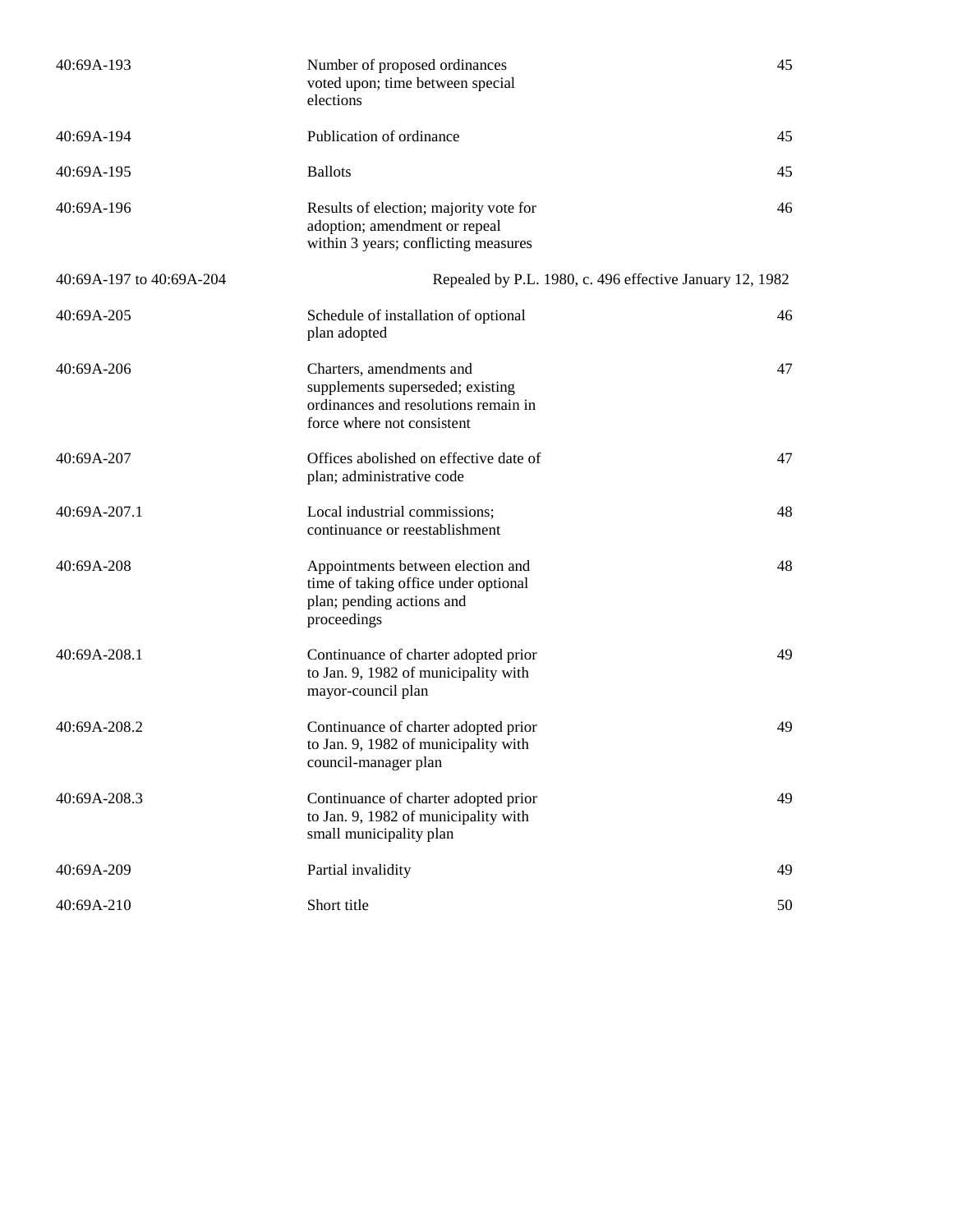#### **40:69A:1. Election on question whether charter commission shall be elected**

(a) Whenever authorized by ordinance of the governing body or upon petition of the registered voters of any municipality, an election shall be held in the municipality upon the question: "Shall a charter commission be elected to study the charter of and to consider a new charter or improvements in the present charter and to make recommendations thereon?" The petition calling for such election shall be in the form required by subsection (b) hereof and shall be signed by the following per centum of registered voters of the municipality:

25% in municipalities of 7,000 or less inhabitants;

20% in municipalities of more than 7,000 and less than 70,000 inhabitants;

10% in municipalities of 70,000 or more inhabitants.

In either event, the municipal clerk shall provide for the submission of the question and for the election of a charter commission at the next general or regular municipal election, occurring not less than 75 days after the passage of the ordinance or the filing of the petition with the clerk. At the election the question above stated shall be submitted as other public questions are submitted to the voters of a single municipality.

(b) A petition under this section shall conform to the requirements of form for petitions under sections 17-37 through 17-39 hereof (except that there shall be no reference therein to any ordinance) and shall be subject to examination, certification and amendment as therein provided.

L.1950, c. 210, p. 460, s. 1-1. Amended by L.1953, c. 254, p. 1741, s. 1; L.1954, c. 69, p. 423, s. 1, eff. June 24, 1954.

#### **40:69A-2. Election of charter commission members at same time public question is submitted**

A charter commission of five members shall be elected by the qualified voters at the same time as the public question is submitted. Duly nominated candidates for the office of charter commissioner shall be placed upon the ballot containing the public question in the same manner as is provided by law for candidates nominated by petition for other offices elective by the people of a single municipality, except that they shall be listed without any designation or slogan. Each voter shall be instructed to vote on the question and, regardless of the manner of his vote on the question, to vote for five members of a charter commission who shall serve if the question is determined in the affirmative.

L.1950, c. 210, p. 461, s. 1-2, eff. June 8, 1950.

#### **40:69A-3. Candidates for charter commission**

Candidates for the charter commission shall be registered voters of the municipality. They may be nominated by petition signed by at least 3% or 100, whichever is the lesser number, but at no time shall such number be less than 10, of the registered voters of the municipality, and filed with the municipal clerk not less than 60 days prior to the date of the election.

(a) Each nominating petition shall set forth the names, places of residence, and post-office addresses of the candidate or candidates thereby nominated, that the nomination is for the office of charter commissioner and that the petitioners are legally qualified to vote for such candidate or candidates. Every voter signing a nominating petition shall add to his signature, his place of residence, postoffice address and street number, if any. No voter shall sign a petition or petitions for more than five candidates.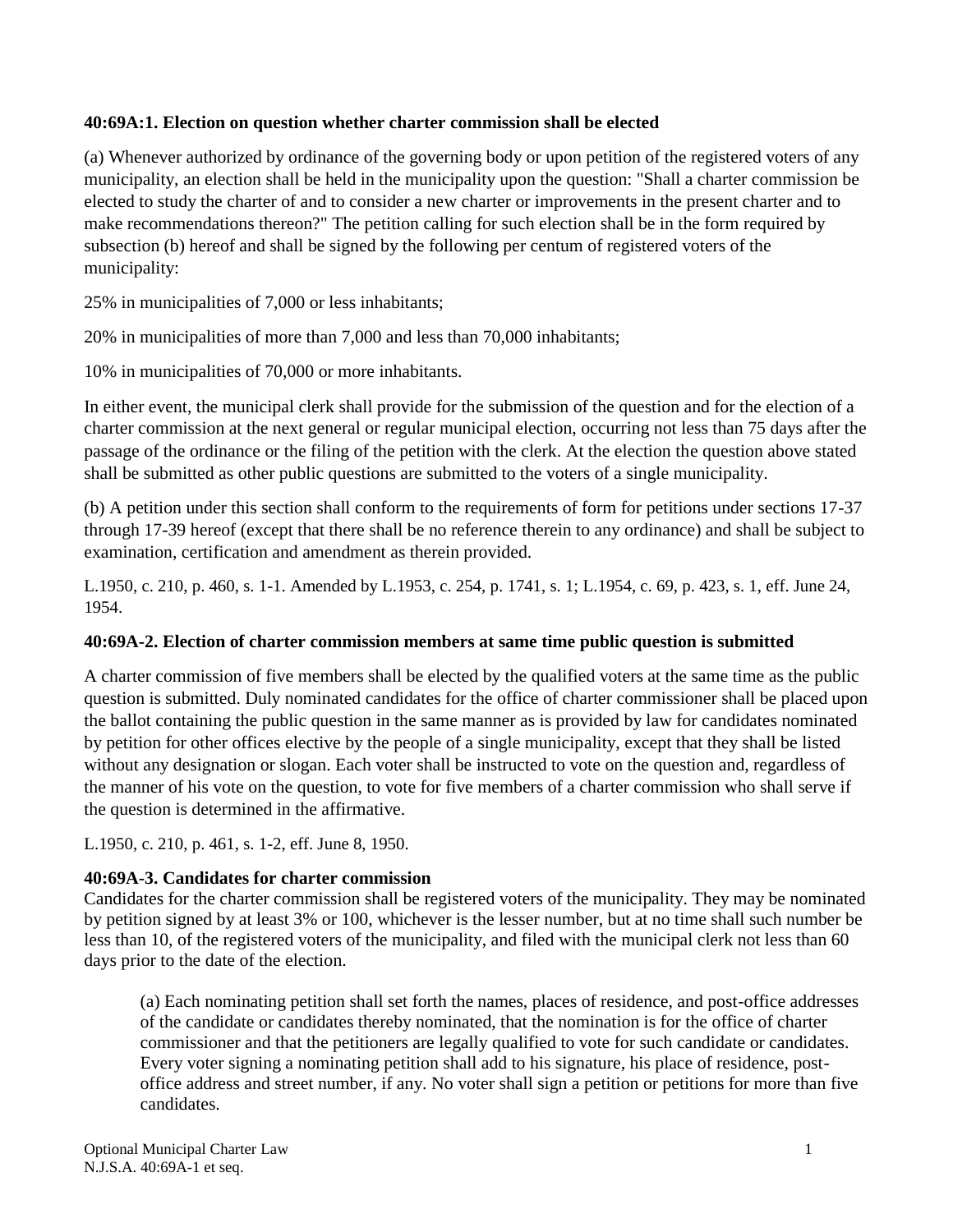(b) Each nominating petition shall, before it may be filed with the municipal clerk, contain an acceptance of such nomination in writing, signed by the candidate or candidates therein nominated, upon or annexed to such petition, or if the same person or persons be named in more than one petition, upon or annexed to one of such petitions. Such acceptance shall certify that the candidate is a registered voter of the municipality, that the nominee consents to stand as a candidate at the election and that if elected he agrees to take office and serve.

(c) Each nominating petition shall be verified by an oath or affirmation of one or more of the signers thereof, taken and subscribed before a person qualified under the laws of New Jersey to administer an oath, to the effect that the petition was signed by each of the signers thereof in his proper handwriting, that the signers are, to the best knowledge and belief of the affiant, registered voters of the municipality, and that the petition is prepared and filed in good faith for the sole purpose of endorsing the person or persons named therein for election as stated in the petition.

L.1950, c. 210, p. 461, s. 1-3, eff. June 8, 1950. Amended by L.1975, c. 372, s. 1, eff. March 3, 1976.

#### **40:69A-4. Canvass of election**

The result of the votes cast for and against the adoption of the public question shall be returned by the election officers, and a canvass of such election had, as is provided by law in the case of other public questions put to the voters of a single municipality. The votes cast for members of the charter commission shall be counted, and the result thereof returned by the election officers, and a canvass of such election had as is provided by law in the case of the election of members of the local governing body. The five candidates receiving the greatest number of votes shall be elected and shall constitute the charter commission, provided that if a majority of those voting on the public question shall vote against the election of a charter commission, none of the candidates shall be elected. If two or more candidates shall be equal and greatest in votes they shall draw lots to determine which one shall be elected.

L.1950, c. 210, p. 462, s. 1-4, eff. June 8, 1950.

# **40:69A-5. Organization of charter commission; quorum; majority required for effective recommendations**

As soon as possible and in any event no later than fifteen days after its election, the charter commission shall organize and hold its first meeting and elect one of its members as chairman, fix its hours and place of meeting, and adopt such rules for the conduct of its business as it may deem necessary and advisable. A majority of the members of said commission shall constitute a quorum for the transaction of business but no recommendation of said commission shall have any legal effect pursuant to sections 1-15 and 1-16 of this act unless adopted by a majority of the whole number of the members of the commission.

L.1950, c. 210, p. 462, s. 1-5, eff. June 8, 1950.

# **40:69A-6. Vacancies in charter commission**

In case of any vacancy in the charter commission, the remaining members of such commission shall fill it by appointing thereto some other properly qualified citizen.

L.1950, c. 210, p. 463, s. 1-6, eff. June 8, 1950.

# **40:69A-7. Duties of charter commission**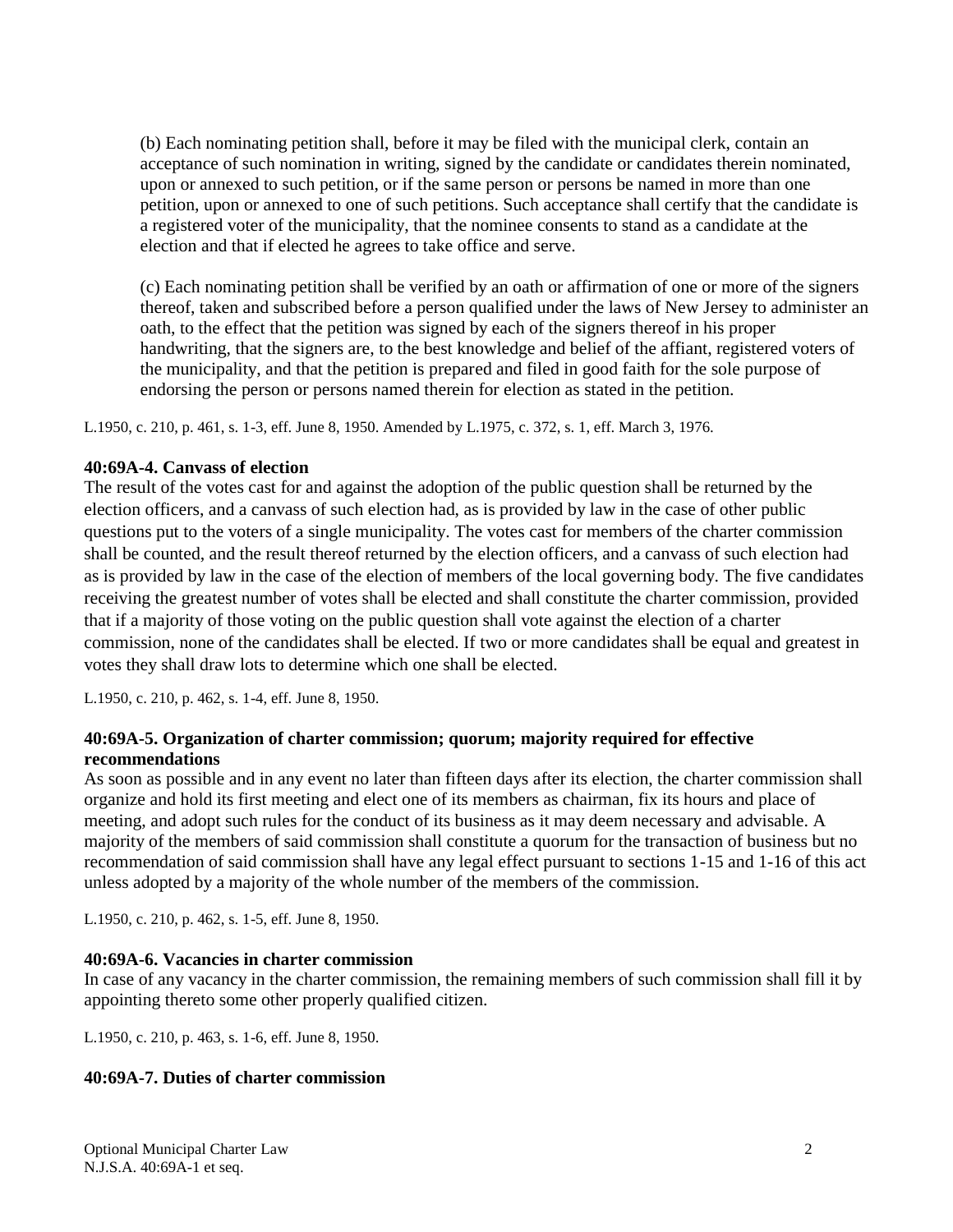It shall be the function and duty of the charter commission to study the form of government of the municipality, to compare it with other available forms under the laws of this State, to determine whether or not in its judgment the government of the municipality could be strengthened, made more clearly responsive or accountable to the people or whether its operation could be more economical or efficient, under a changed form of government.

L.1950, c. 210, p. 463, s. 1-7, eff. June 8, 1950.

**40:69A-8. No compensation; expenses of commission members; consultants and assistants** 

Members of the charter commission shall serve without compensation but shall be reimbursed by the municipality for their necessary expenses incurred in the performance of their duties. Within the limits of such appropriations and privately contributed funds and services as shall be made available to it, the charter commission may appoint one or more consultants and clerical and other assistants to serve at the pleasure of the commission and may fix a reasonable compensation to be paid such consultants and clerical and other assistants.

L.1950, c. 210, p. 463, s. 1-8, eff. June 8, 1950.

#### **40:69A-9. Hearings; public forums**

The charter commission shall hold public hearings, may hold private hearings and sponsor public forums and generally shall provide for the widest possible public information and discussion respecting the purposes and progress of its work.

L.1950, c. 210, p. 463, s. 1-9, eff. June 8, 1950.

#### **40:69A-10. Report of charter commission; copies**

The charter commission shall report its findings and recommendations to the citizens of the municipality in accordance with section 1-7 within 9 calendar months from the date of its election. For this purpose it shall file with the municipal clerk an original signed copy of any final report containing said findings and recommendations made by any member of the commission. It shall also deliver to the municipal clerk sufficient copies of any such report to permit distribution to any interested citizen. The municipal clerk shall deliver a copy of any such report to each member of the governing body. If the charter commission, or any member or members thereof shall recommend the adoption of any of the optional plans of government as authorized in section 1-12(a) or 1-13, such report shall contain the complete plan as recommended.

L.1950, c. 210, p. 463, s. 1-10. Amended by L.1953, c. 254, p. 1742, s. 2; L.1960, c. 88, p. 571, s. 1, eff. July 5, 1960.

# **40:69A-11. Discharge of charter commission; change of recommendation; amended report**

(a) The charter commission shall be discharged upon the filing of its report; provided, that if the commission's recommendations require further procedure on the part of the governing body or the people of the municipality pursuant to section 1-15 or 1-16 of this act, the commission shall not be discharged until the procedure required under those sections has been finally concluded.

(b) Any charter commission which has not been discharged pursuant to subsection (a) above may, any time before the procedure required under section 1-15 or 1-16 of this act has not been finally concluded, but not later than one year from the date of the publication of its final report pursuant to section 1-10 of this act, modify or change any recommendation set forth in said final report by publishing an amended report in accordance with the provision of section 1-10 hereof.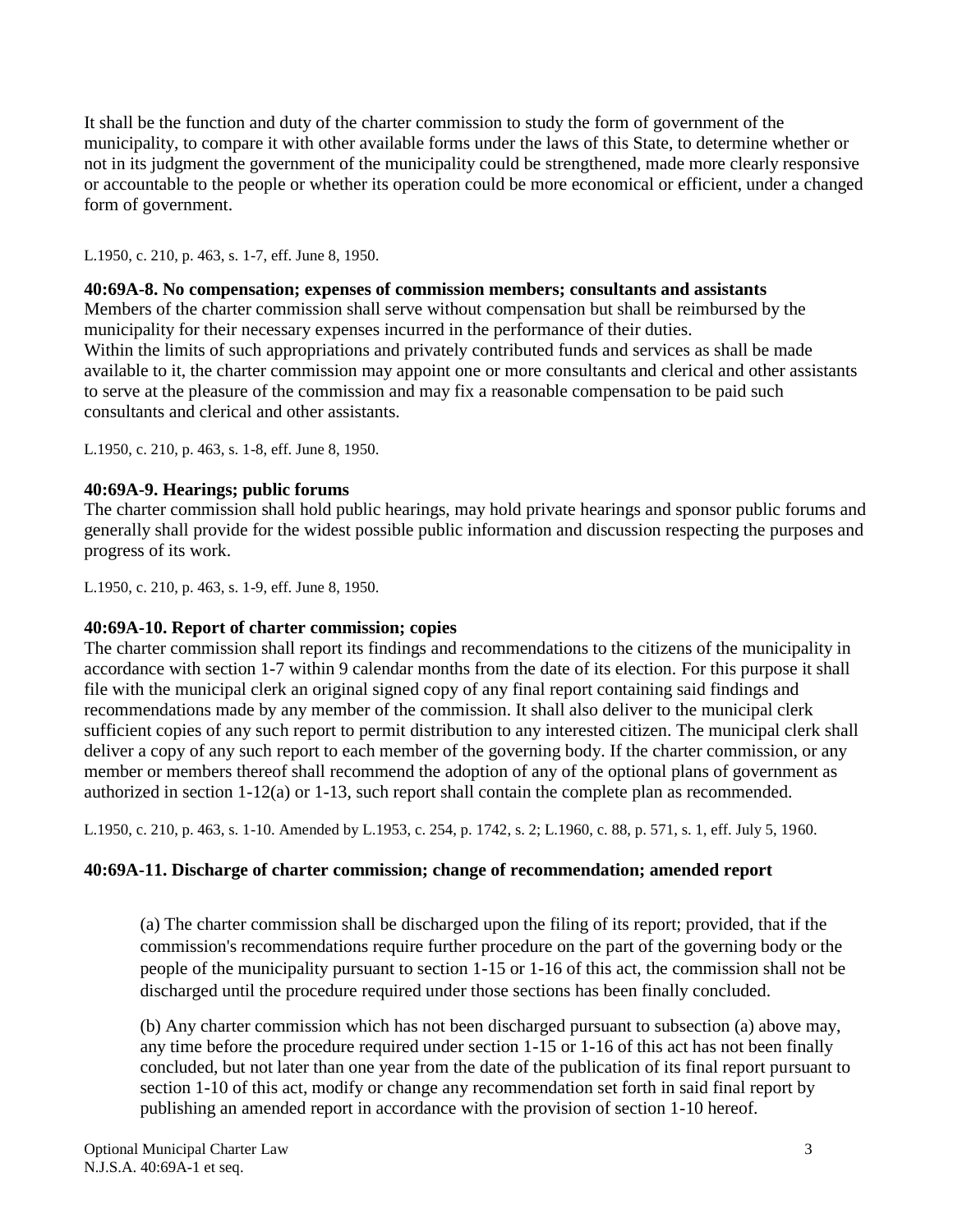(c) Whenever a charter commission issues an amended report pursuant to subsection (b) above, such amended report shall supersede the final report and such final report shall cease to have any legal effect under this act.

(d) The procedure to be taken under the amended report shall be governed by all provisions of article 1 of this act applicable to the final report of a charter commission submitted pursuant to section 1-10 of this act.

L.1950, c. 210, p. 464, s. 1-11. Amended by L.1953, c. 254, p. 1742, s. 3, eff. July 20, 1953.

#### **40:69A-12. Reports and recommendations**

The charter commission may report and recommend:

(a) That a referendum shall be held to submit to the qualified voters of the municipality the question of adopting one of the plans of government authorized in this act, and such of the alternative provisions as permitted thereunder, to be specified by the commission; or

(b) That the governing body shall petition the Legislature for the enactment of a special charter or for one or more specific amendments of or to the charter of the municipality, the text of which shall be appended to the charter commission's report pursuant to Article IV, Section VII, Paragraph 10, of the Constitution of 1947 and to the enabling legislation enacted thereunder to the extent that such legislation is not inconsistent herewith; or

(c) That the form of government of the municipality shall remain unchanged; or

(d) That the charter of the municipality adopted under P.L.1950, c.210 (C.40:69A-1 et seq.) be amended to adopt one of the alternative provisions authorized under the current plan of government of the municipality, in which case a referendum shall be held to submit the question to the qualified voters of the municipality in the same manner as required for an ordinance adopted to that effect pursuant to sections 7 through 11 of P.L.1981, c.465 (40:69A-25.1 through 40:69A-25.5) and sections 17-42 through 17-47 of P.L.1950, c.210 (C.40:69A-191 through 40:69A-196); or

(e) Such other action as it may deem advisable consistent with its functions as set forth in section 1-7 of this article.

L.1950,c.210,s.1-12; amended 1953,c.254,s.4; 1981,c.465,s.1; 1991,c.430,s.1.

#### **40:69A-13. Number of council members and wards; recommendations**

(a) If the charter commission shall recommend the adoption of the mayor-council plan of government or the council-manager plan of government, it may also specify that the municipal council shall consist of seven or nine members instead of five members as provided therein; or if the charter commission shall recommend the adoption of the small municipality plan of government, it may also specify that the council shall consist of five or seven members instead of three members as provided therein.

(b) If the charter commission shall recommend the adoption of the mayor-council plan of government or the council-manager plan of government it may further specify that the municipality shall be divided into two, three, four, five or six wards within the limitations hereinafter provided: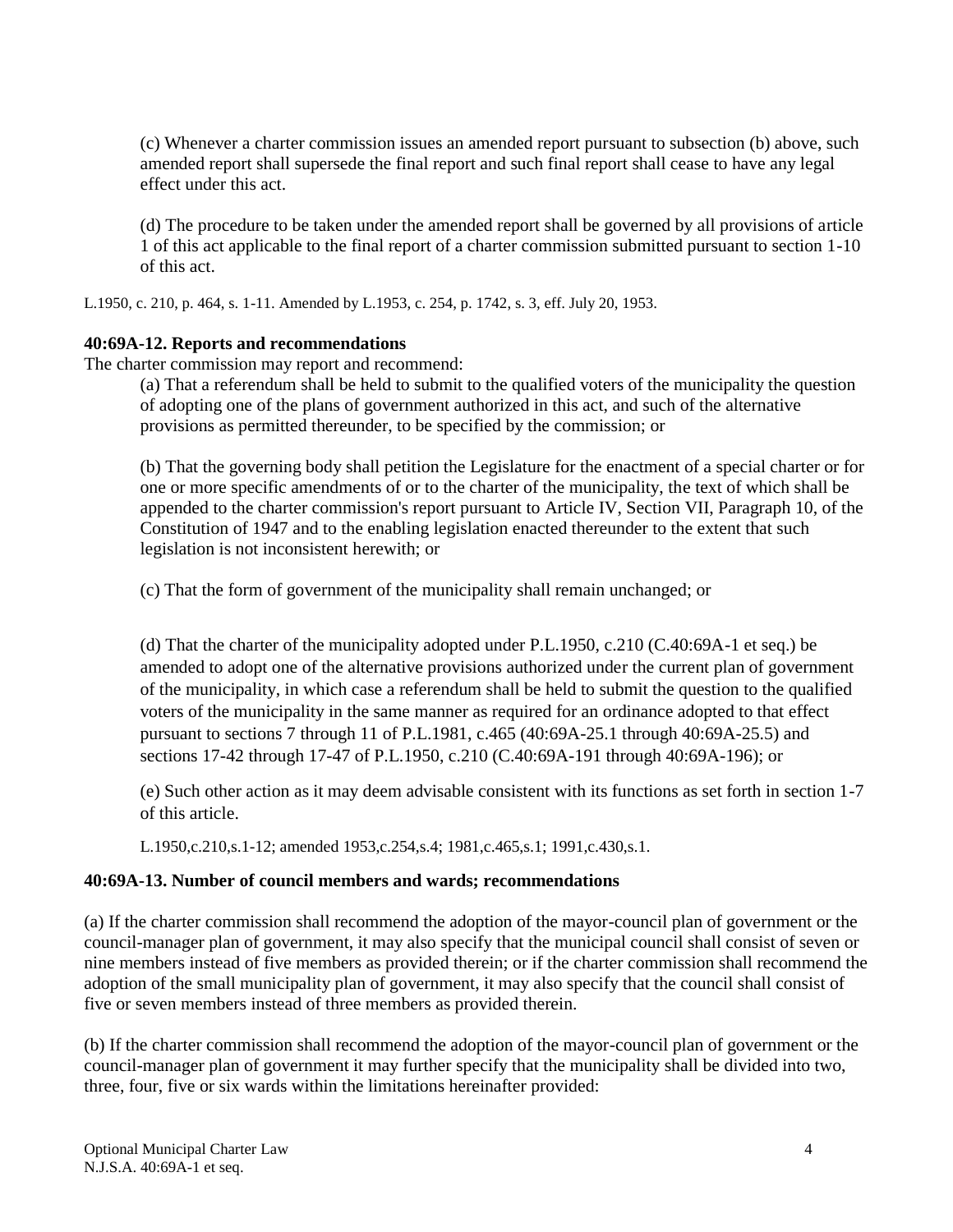(1) Where the council is to consist of five members, the municipality may be divided into two or three wards;

(2) Where the charter commission specifies that the council shall consist of seven members, the municipality shall be divided into four wards; and

(3) Where the charter commission specifies that the council shall consist of nine members, the municipality shall be divided into five or six wards.

L.1950, c. 210, p. 465, s. 1-13. Amended by L.1953, c. 254, p. 1743, s. 5, eff. July 20, 1953; L.1973, c. 234, s. 1, eff. Oct. 24, 1973; L.1981, c. 465, s. 2, eff. Jan. 9, 1982.

#### **40:69A-14. Form of question submitted to voters**

The question to be submitted to the voters for the adoption of any of the optional plans of government authorized by this act, including any of the alternatives contained in this act, shall be submitted in the following form or such part thereof as shall be applicable:

"Shall ......(insert name of plan)...... of the Optional Municipal Charter Law, providing for (a division of the municipality into ......(insert number)...... wards, with ......(insert number)...... council members (one to be elected from each ward and ...(insert number)... to be elected at large) for ......(insert "concurrent" or "staggered" terms ......) ......at elections held in ...(insert May or November)... , with the mayor elected ......(insert "directly by the voters" or "by the council from among its members") ......, (insert, if appropriate) with run-off elections to be held thereafter if a sufficient number of candidates fail to attain a majority of votes, be adopted by ...(insert name of municipality)... ?".

L.1950,c.210,s.1-14; amended 1953,c.254,s.6; 1973,c.234,s.2; 1981,c.465,s.3; 1989,c.221,s.1; 1991,c.430,s.2.

#### **40:69A-15. Ballots; submission of question of adoption of optional plan of government**

If the charter commission shall recommend that the question of adopting one of the optional plans of government authorized by this act shall be submitted to the voters of the municipality, it shall be the duty of the municipal clerk to cause the question of adoption or rejection to be placed upon the ballot at such time as the commission shall in its report specify. The commission may cause the question to be submitted to the people at the next general or regular municipal election, occurring not less than 60 days following the filing of a copy of the commission's report with the clerk, or at a special election occurring not less than 60 days or more than 120 days after the filing of the report, at such time as the commission's report shall direct. At such election the question of adopting that plan of government recommended by the charter commission shall be submitted to the voters of the municipality in the same manner as other public questions to be voted upon by the voters of a single municipality. The charter commission shall frame the question to be placed upon the ballot as provided in section 1-14 and, if it deems appropriate, an interpretative statement to accompany such question.

L.1950, c. 210, p. 466, s. 1-15. Amended by L.1953, c. 254, p. 1745, s. 7, eff. July 20, 1953, L.1981, c. 465, s. 4, eff. Jan. 9, 1982.

#### **40:69A-16. Special charter or specific amendments of charters; petition to legislature**

If the charter commission shall propose a special charter or specific amendment or amendments of or to the existing charter of the municipality, it shall be the duty of the governing body of the municipality to forthwith petition the Legislature for a special law or laws, pursuant to the Constitution of 1947 and in the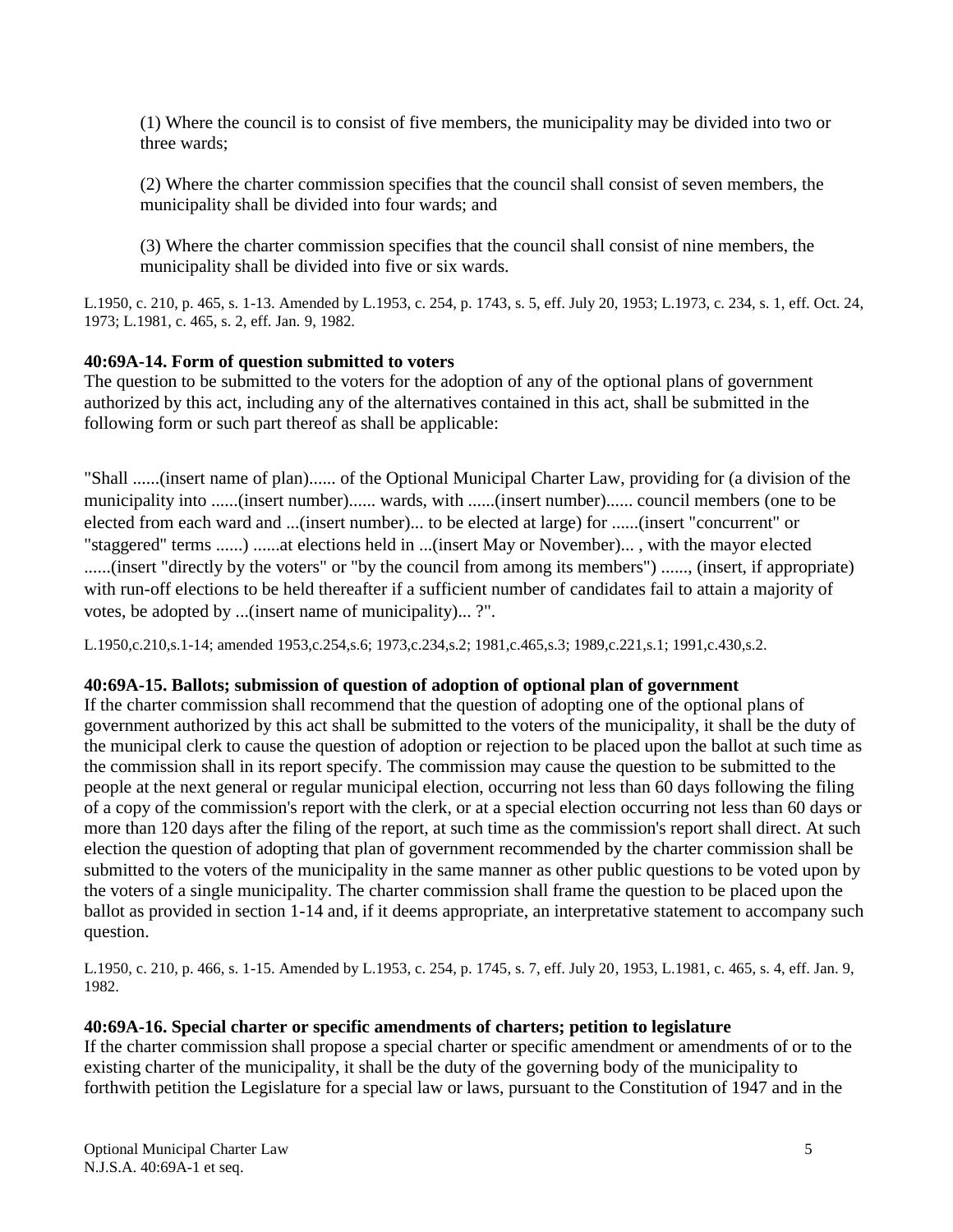manner provided by general enabling legislation thereunder, to carry out the recommendations of the charter commission.

L.1950, c. 210, p. 466, s. 1-16, eff. June 8, 1950.

#### **40:69A-17. Other proceedings pending; no new resolution or petition within 4 years**

No ordinance may be passed and no petition may be filed for the election of a charter commission pursuant to section 1-1 of this act while proceedings are pending under any other petition or ordinance filed or passed under article 1 of this act, or while proceedings are pending pursuant to section 1-18 hereof or any other statute providing for the adoption of any other charter or form of government available to the municipality, nor within four years after an election shall have been held pursuant to any such ordinance or petition passed or filed pursuant to section 1-1 hereof.

L.1950, c. 210, p. 467, s. 1-17. Amended by L.1953, c. 254, p. 1745, s. 8, eff. July 20, 1953.

#### **40:69A-18. Adoption of optional plan without charter commission**

The legally qualified voters of any municipality may adopt any of the optional plans provided in this act upon petition and referendum, without a charter commission, hereinafter provided.

L.1950, c. 210, p. 467, s. 1-18. Amended by L.1953, c. 254, p. 1746, s. 9, eff. July 20, 1953; L.1973, c. 234, s. 3, eff. Oct. 24, 1973; L.1981, c. 465, s. 5, eff. Jan. 9, 1982.

#### **40:69A-19. Petition for election upon adoption of optional plan of government**

Upon petition of the registered voters of any municipality, an election shall be held in the municipality upon the question of adopting any of the optional plans of government provided in this act. The petition calling for such election shall be subject to the provisions of section 1-1(b) hereof and shall be signed by the following per centum of registered voters of the municipality:

- (a) 25% in municipalities of 7,000 or less inhabitants;
- (b) 20% in municipalities of more than 7,000 and less than 70,000 inhabitants;
- (c) 10% in municipalities of 70,000 or more inhabitants.

The petition shall designate the plan to be voted upon, which may include any of the alternatives provided in this act and the question to be placed upon the ballot shall be in the same form as is required by section 1-14 of this article.

L.1950, c. 210, p. 467, s. 1-19. Amended by L.1953, c. 254, p. 1746, s. 10; L.1954, c. 69, p. 424, s. 2, eff. June 24, 1954; L.1981, c. 465, s. 6, eff. Jan. 9, 1982.

#### **40:69A-20. Submission of question**

The municipal clerk shall provide for the submission of the question at the next general or regular municipal election if one is to be held not less than sixty days nor more than one hundred twenty days after the filing of the petition, and if a general or regular municipal election is not to be held within that time, at a special election within such time. The question of adoption of an optional plan of government shall be submitted to the voters of the municipality in the same manner as other public questions to be voted upon by the voters of a single municipality.

L.1950, c. 210, p. 468, s. 1-20, eff. June 8, 1950.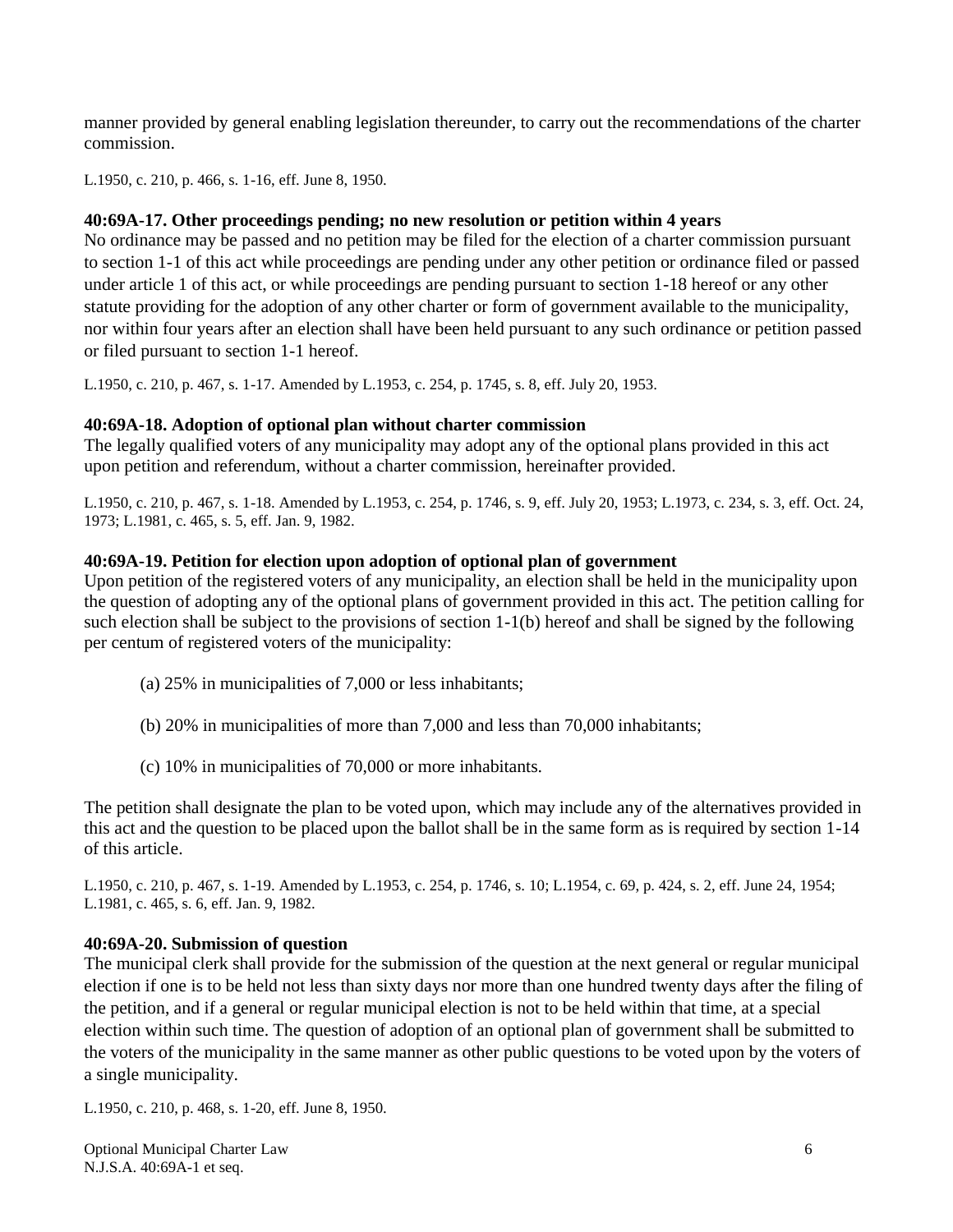#### **40:69A-21. Other proceedings pending; no new petition within 4 years**

No petition for submission of the question of adopting an optional plan of government pursuant to section 1- 18 et seq. of this act may be filed while proceedings are pending pursuant to another such petition, or under an ordinance passed or petition filed pursuant to section 1-1 of this act, or while proceedings are pending pursuant to any other statute for the adoption of any other charter or form of government available to the municipality, nor within four years after an election shall have been held pursuant to any such petition filed pursuant to section 1-18 et seq. of this act.

L.1950, c. 210, p. 468, s. 1-21. Amended by L.1953, c. 254, p. 1746, s. 11, eff. July 20, 1953.

#### **40:69A-22. Vote in favor of change in form of government**

Whenever the legally qualified voters of any municipality by a majority of those voting on the question, vote in favor of adopting a change in their form of government pursuant to this act, either by the charter commission method or by direct petition and referendum, the proposed charter or charter amendment or amendments shall take effect according to its terms.

L.1950, c. 210, p. 468, s. 1-22, eff. June 8, 1950.

#### **40:69A-23. Change of other form of government; limitation**

The voters of any municipality which has adopted an optional form of government pursuant to this act may not vote on the question of adopting another form of government until 10 years thereafter.

L.1950, c. 210, p. 468, s. 1-23, eff. June 8, 1950. Amended. L.2009, c. 339, s. 3, effective January 18, 2010, and shall be retroactive to public questions on the November3, 2009 ballot.

#### **40:69A-24. Each optional plan declared complete form of government**

For the purposes of this act each of the optional plans of government provided in this act, and each of said optional plans as modified by any available provisions concerning the time of elections, size and terms of council and number of wards, is hereby declared to be a complete and separate form of government provided by the Legislature for submission to the voters of the municipality.

L.1950, c. 210, p. 468, s. 1-24. Amended by L.1953, c. 254, p. 1747, s. 12, eff. July 20, 1953; L.1973, c. 234, s. 4, eff. Oct. 24, 1973; L.1981, c. 465, s. 12, eff. Jan. 9, 1982.

#### **40:69A-25. Reversion to prior law**

Any municipality may, subject to the provisions of section 1-23 of this act, abandon its optional plan and revert to the form of government under which it was governed immediately prior thereto, upon the filing of a petition and referendum as follows:

(a) Upon petition of the registered voters of the municipality signed by the same number thereof as required in section 1-19, for an election to submit the question of abandonment and reversion as herein provided, the municipal clerk shall provide for submission of the question in like manner as provided in section 1-20.

(b) The form of the question shall be as follows: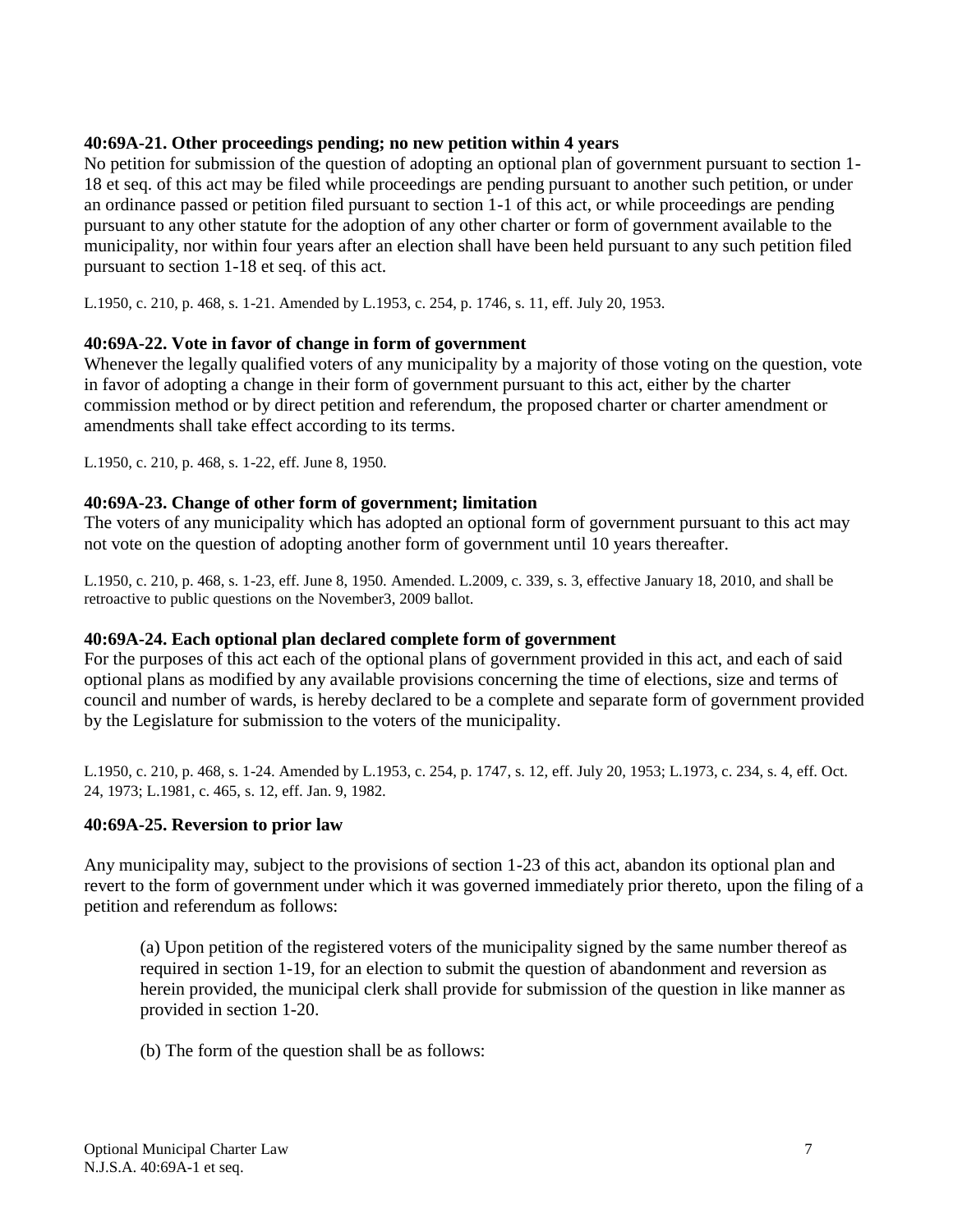Shall .......(Name of municipality)....................... abandon its present form of government and revert to its prior form of government, known as ................(Popular Name of Plan)....... as provided by ......(Statutory Reference of Prior Plan).........

(c) If a majority of those voting on the question vote in the affirmative the municipality shall revert to its prior form of government as of 12 m. of the fifty-ninth day following the election of officers under the form of government to which the municipality will revert. The first officers under such form of government shall be elected at the next regular municipal or general election, as appropriate to the form of government to which the municipality will revert, occurring not less than 60 days following the referendum. It shall be the duty of the municipal clerk to perform all the duties respecting such election as would be required of a municipal clerk for elections under the form of government to which the municipality will revert. Whenever a municipality has reverted to any form of government other than the commission form of government law (R.S.40:79-1 et seq.), or the municipal manager form of government (R.S.40:70-1 et seq.), at a later date than the one fixed for the filing of nominating petitions at the primary election for the general election, the candidates to be first elected shall be nominated by direct petition in the manner provided by law for nomination, by direct petition for a general election.

Any law to the contrary notwithstanding, persons holding office at the time of a referendum approving reversion shall continue to hold office until the municipality reverts to the previous form of government. Vacancies existing at the holding of the referendum or which occur between the holding of the referendum and the reversion of the municipality to its previous form of government, shall be filled by appointment pursuant to procedures for the filing of vacancies appropriate to the "Optional Municipal Charter Law."

If a majority of those voting on the question vote in the negative, the question of abandonment and reversion shall not again be submitted for five years.

(d) The reversion to a prior form of government shall take effect as provided in sections 17-57 through 17-59 of this act for transition to an optional plan hereunder.

(e) No petition shall be filed nor referendum held pursuant to this section which would provide for the reversion of a municipality to a form of government which it is not currently authorized to adopt by law.

L.1950,c.210,s.1-25; amended 1967,c.17; 1970,c.100; 1980,c.82; 1991,c.430,s.3.; L. 2005, c. 136, s. 64.

# **40:69A-25.1. Amendment of charter to include alternative under plan of government; referendum; ballot; form of question**

a. Any municipality governed by a plan of government adopted pursuant to P.L.1950, c. 210 (C. 40:69A-1 et seq.) may, by referendum, amend its charter to include any alternative permitted under that plan of government. The question of adopting an alternative may be initiated by the voters pursuant to, and subject to the pertinent provisions of, sections 17-35 through 17-47 (C. 40:69A-184 through 40:69A-196); or may be submitted to the voters by ordinance adopted by the governing body, in which case the question and ordinance shall be subject to the pertinent provisions of sections 17-42 through 17-47 (C. 40:69A-191 through 40:69A-196), except that no petition of the voters shall be necessary in order to submit the question.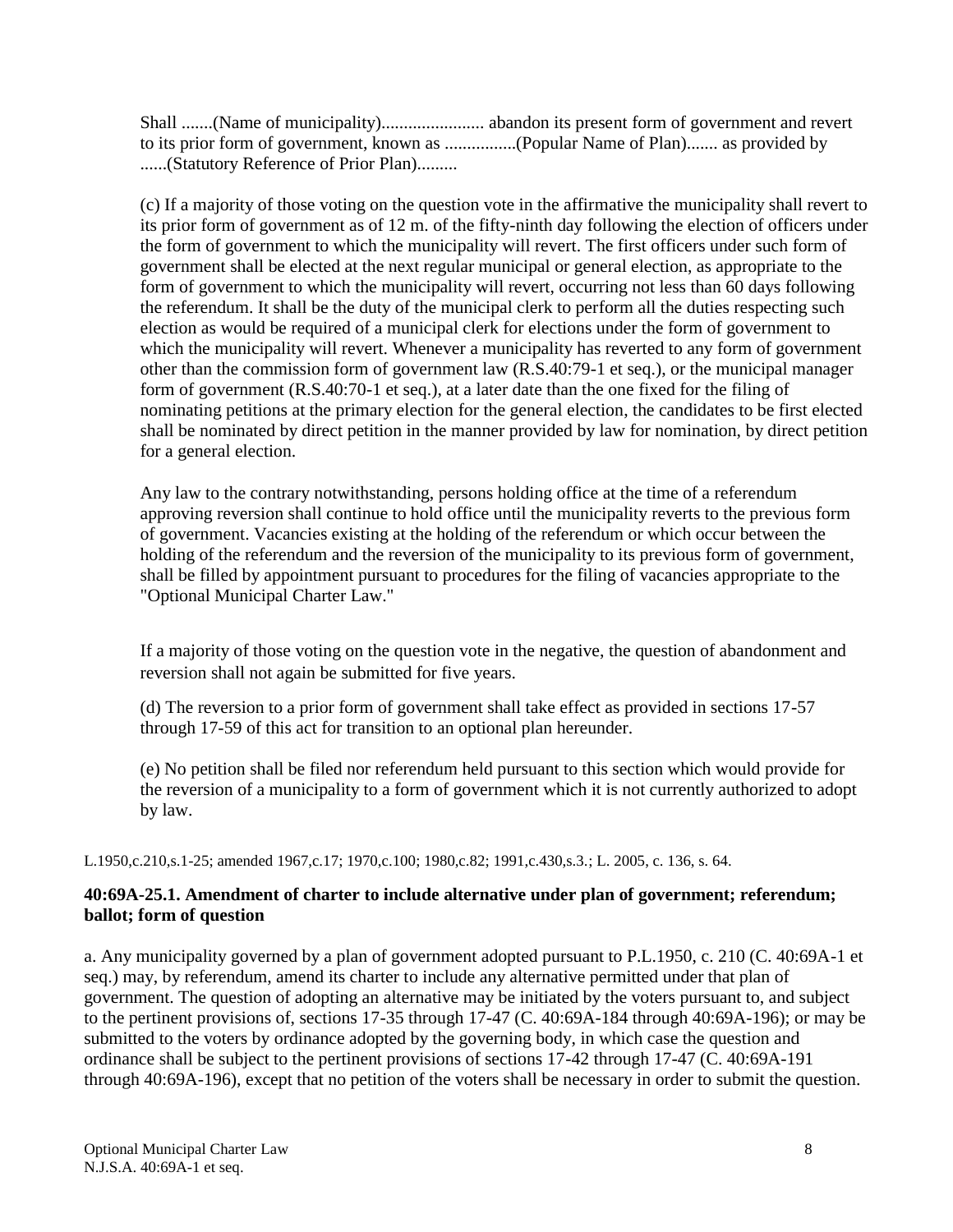b. At any election at which the question of adopting an alternative is to be submitted to the voters pursuant to this section, the question shall be submitted in substantially the following form:

"Shall the charter of governed by (insert name of municipality) be amended, as permitted under that (insert plan of government) plan, to provide for (insert appropriate language from below for the "alternative to be voted upon)

#### GROUP A.

- (1) "the holding of regular municipal elections in May;"
- (2) "the holding of general elections in November;"

#### GROUP B.

(3) "the election of all council members at large;"

(4) "the division of the municipality into wards with (insert number) council members to be elected at large and one from (insert number) each ward;"

#### GROUP C.

(5) "the election of all council members for concurrent terms;"

(6) "the election of council members for staggered terms;"

#### GROUP D.

(7) "the election of the mayor by the members of the council from among their own number;

(8) "the election of the mayor directly by the voters of the municipality;"

#### GROUP E.

(9) "a municipal council to consist of three members;"

(10) "a municipal council to consist of five members" ;

(11) "a municipal council to consist of seven members;"

(12) "a municipal council to consist of nine members."

If more than one alternative is to be submitted to the voters at the same time, each alternative shall be separately stated on the ballot in the form of a question as set forth above. If the provisions of two or more alternatives adopted at the same election conflict, then that receiving the greatest affirmative vote shall control. Nothing contained in this section shall authorize the submission to the voters of the question of adopting any alternative not authorized by the plan of government under which the municipality is governed. No question shall be submitted to the voters pursuant to this section within 4 years next following the adoption by the municipality of a plan of government authorized by P.L.1950, c. 210 (C. 40:69A-1 et seq.) or this act, or within 4 years next following the date on which the question of adopting it or any alternative in the same group was last submitted to the voters pursuant to this section.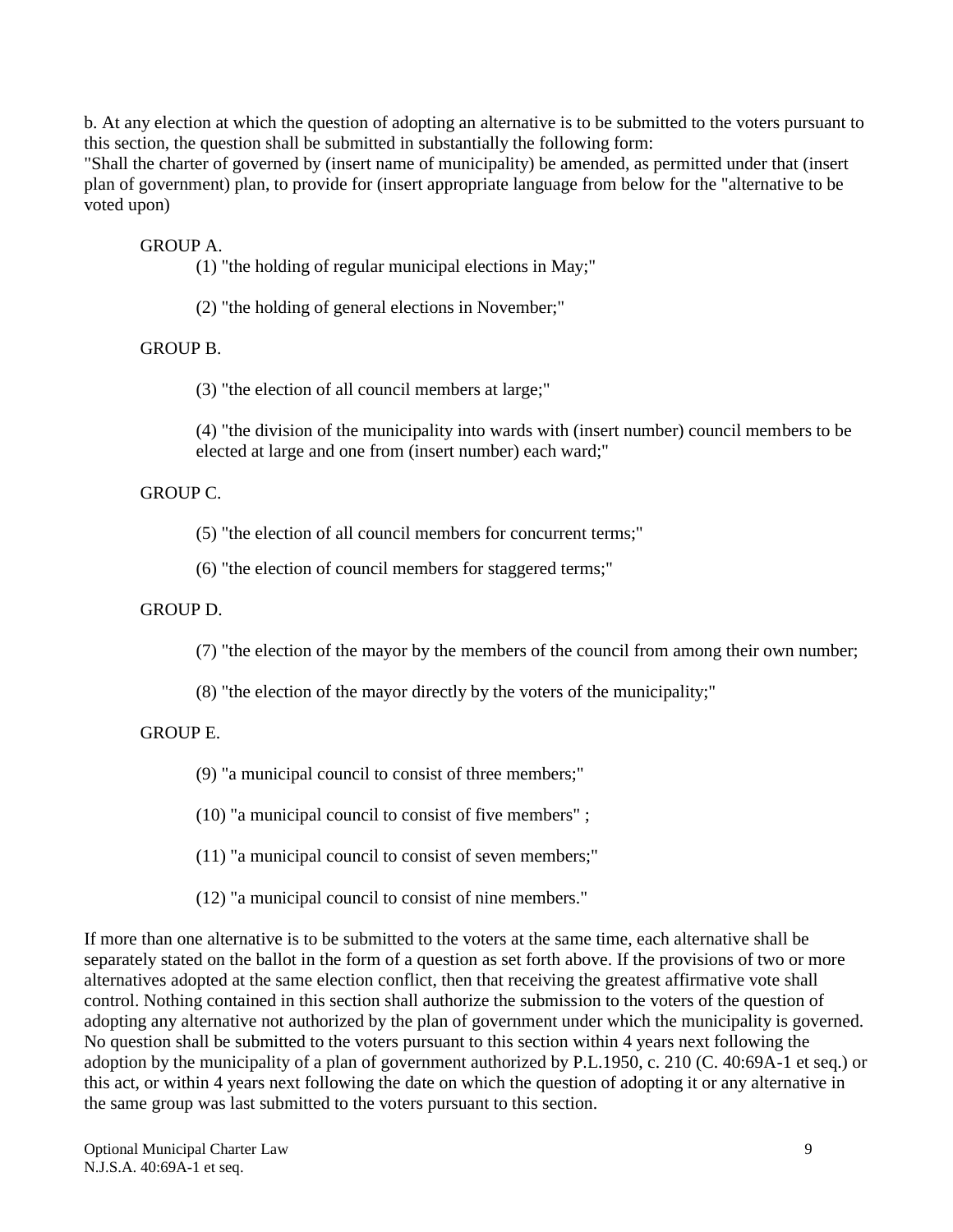c. In any municipality having adopted a charter providing for the division of the municipality into wards, the question of increasing or decreasing the number of council members to be elected in the municipality shall be submitted to the voters in the manner set forth in alternative (4) of Group B. of subsection b. of this section. None of the alternatives set forth in Group E. of that subsection shall be submitted to the voters in any municipality divided into wards, unless at the same election alternative (3) of Group B. of that subsection is also submitted, in which case both alternatives shall be approved by the voters in order for either to take effect.

L.1981, c. 465, c. s. 7, eff. Jan. 9, 1982.

#### **40:69A-25.2. Alternative under 40:69A-25.1, transition provisions**

a. Whenever any municipality, pursuant to the authority granted in section 7 of this act, shall amend its charter to include an alternative permitted under its plan of government and included in Group B. of subsection b. of section 7 of this act, the terms of all council members, and directly elected mayor if affected, currently serving in the municipality on the date of the election at which the amendment was adopted, and of all affected officers elected at that election, shall terminate on June 30, or December 31, as appropriate to the election provisions of the amended charter, next following the date of the first election of officers under the amended charter. The nomination and election of those municipal officers as are required shall be conducted in accordance with the provisions of the amended charter and appropriate law for the election to be held on the second Tuesday in May next following the date of adoption, or on the first Tuesday after the first Monday in November next following the date of adoption. If the amendment adopted to the charter shall provide for the division of the municipality into wards, or by its terms require an increase or decrease in the number of wards into which the municipality is divided, the ward boundaries required by the amended charter shall be fixed and determined pursuant to law within 90 days of the date of adoption.

If the municipality shall at the same time amend its charter to include an alternative permitted under its plan of government and included in Group A., Group C., Group D. or Group E. of subsection b. of section 7 of this act, the transitional provisions of this section shall apply and the provisions of all amendments shall take effect for the election to be held pursuant to this section.

b. In any municipality which has amended its charter with regard to the holding of elections according to the alternatives set forth in Group A of section 7 of P.L.1981, c.465 (C.40:69A-25.1), where council members are elected for concurrent terms, the first election of council members following the referendum adopting the charter amendment shall take place at the next regular municipal election or general election, as appropriate to the election provisions of the amended charter, which shall occur in the final year of the terms of those council members serving at the time the referendum is adopted. Where council members are elected for staggered terms, except as provided below, each council member serving or elected at the time that the referendum adopting the charter amendment takes place, shall complete the term of office which he is currently serving, or to which he is elected at the time of the referendum. At the regular municipal election or general election, as appropriate to the election provisions of the amended charter, which shall occur in the final year of the term of each member, the office shall be filled according to the election provisions of the amended charter, and the term of the affected council member shall terminate on June 30 or December 31, as appropriate to the election provisions of the amended charter.

L.1981,c.465,s.8; amended 1991,c.430,s.4.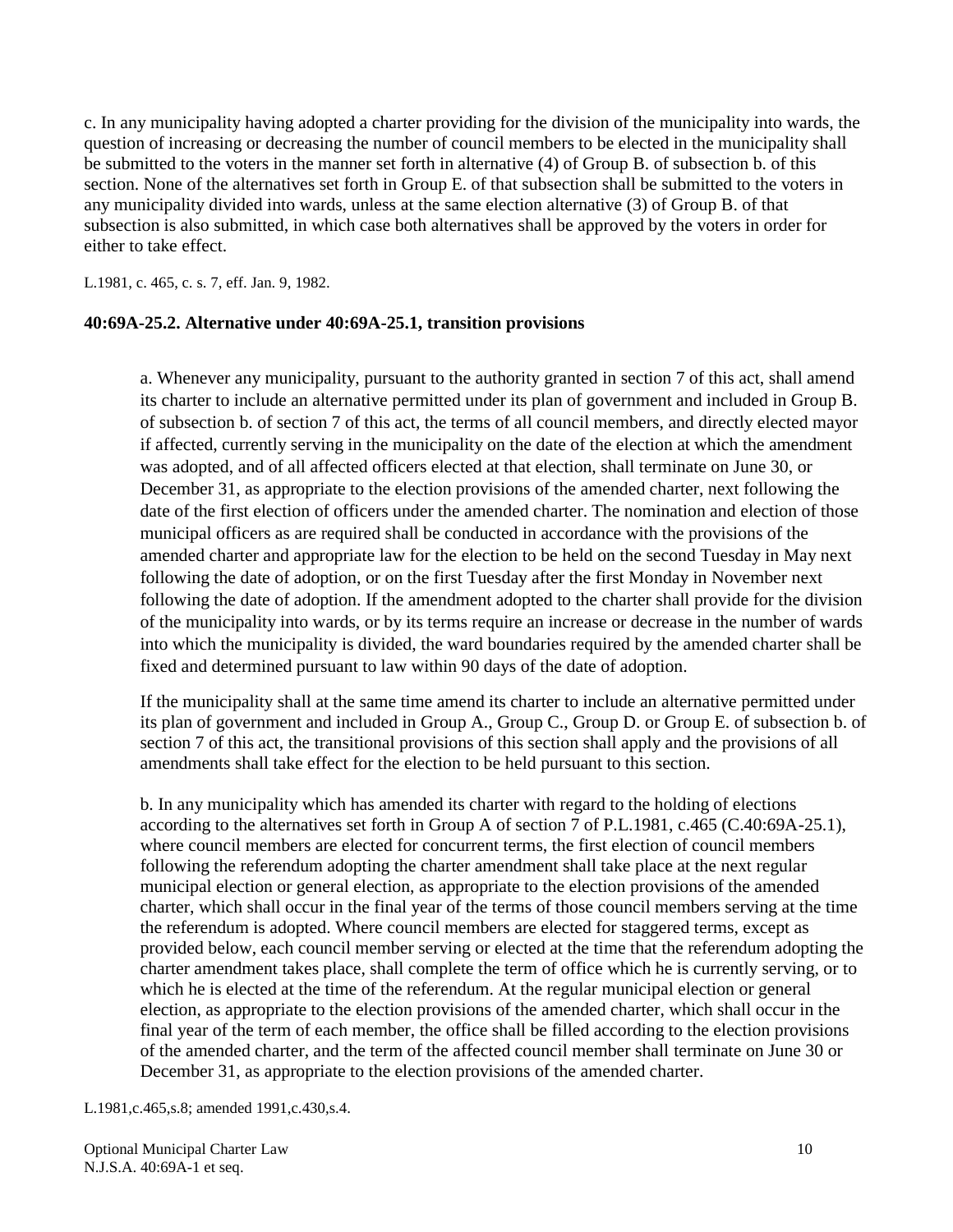#### **40:69A-25.3. Group C alternative; adoption; transitional provisions**

Whenever any municipality shall, pursuant to the authority granted in section 7 of this act, amend its charter only to include an alternative permitted under its plan of government and included in group C. of subsection b. of section 7 of this act, the transitional provisions of this section shall apply.

a. If the amended charter shall provide for the election of all council members for concurrent terms in a municipality where prior to the amendment council members were elected for staggered terms, at the next election at which municipal officers are elected, and at each succeeding municipal election thereafter until such time as it shall occur that all council members shall be elected at the same election, council members elected at that election shall serve for a term equal in years to the number which the council member currently serving and having the greatest number of years remaining of his term has yet to serve of his term. At the election that it shall occur that all council members shall be elected at the same time, each council member shall be elected for the term of years provided in the amended charter.

b. If the amended charter shall provide for the election of council members for staggered terms in a municipality where prior to the amendment council members were elected for concurrent terms, the amendment to the charter shall take effect for the next election at which municipal officers are elected in the municipality.

L.1981, c. 465, s. 9, eff. Jan. 9, 1982.

#### **40:69A-25.4. Group D alternative; adoption; transitional provisions**

Whenever any municipality shall, pursuant to the authority granted in section 7 of this act, amend its charter only to include an alternative permitted under its plan of government and included in group D. of subsection b. of section 7 of this act, the transitional provisions of this section shall apply.

a. If a municipality in which the mayor is elected by the members of the council shall adopt an amendment to its charter providing for the election of the major directly by the voters of the municipality, the amendment shall take effect for the next election held in the municipality at which municipal officers are elected, in accordance with the provisions of the amended charter. Any mayor currently serving on the date of that election shall, upon and after the date of the commencement of the term of the mayor elected at that election, serve as a member of the council for the remainder of his term but shall not exercise the powers or duties of mayor.

b. If a municipality in which the mayor is elected directly by the voters of the municipality shall adopt an amendment to its charter providing for the election of the mayor by the members of the council, the amendment shall take effect the first day of the next full month after adoption. On that date the members of the council currently serving shall meet and elect one of their number as mayor to serve until the first day of July, or January, as appropriate, next, at which time the members shall elect one of their number to serve a full term as mayor, pursuant to the amended charter. Any mayor serving on the effective date of the amendment shall, on and after that date, serve as a member of the council for the remainder of his term, but shall not exercise the powers or duties of mayor unless elected by the council.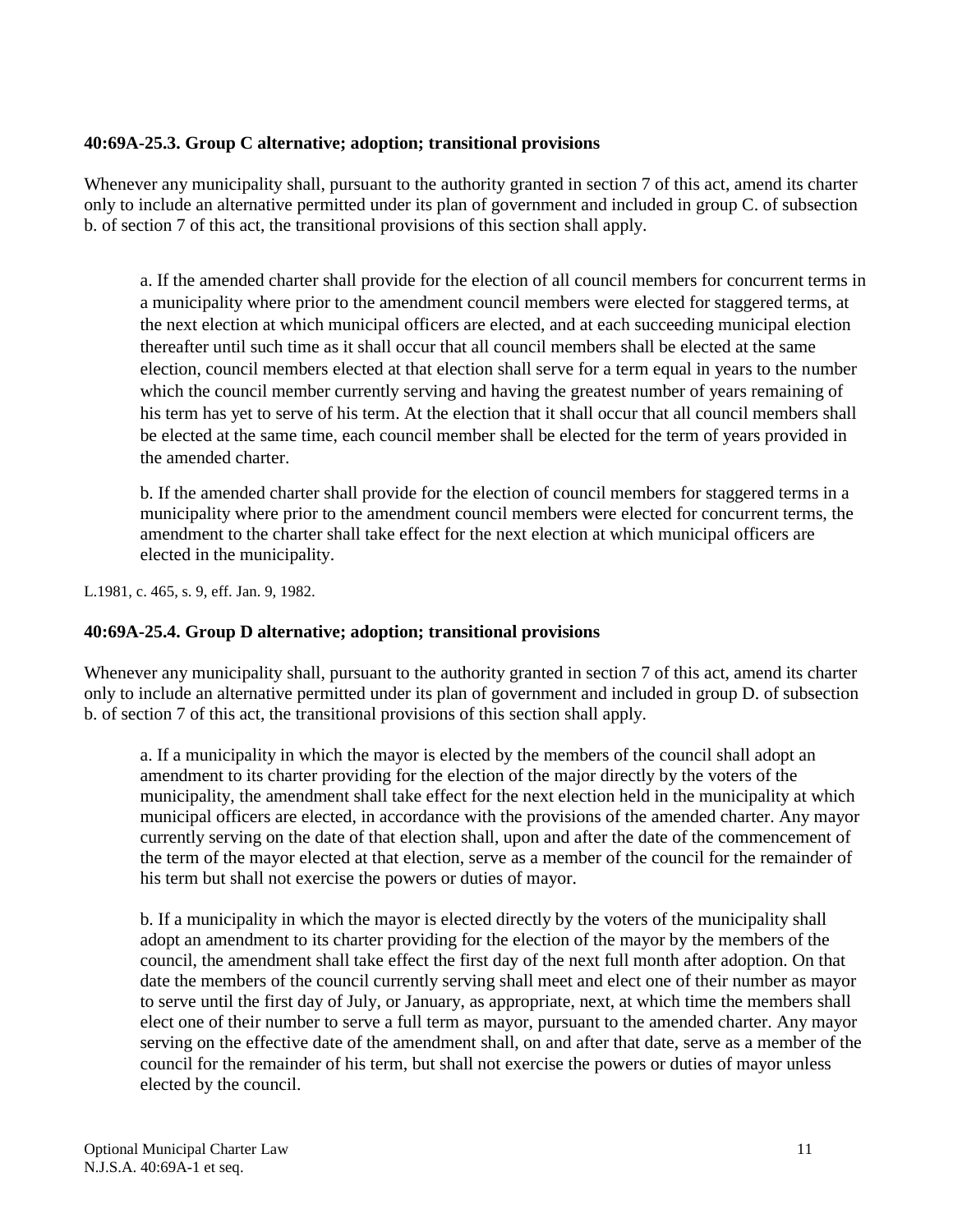L.1981, c. 465, s. 10, eff. Jan. 9, 1982.

#### **40:69A-25.5. Group E alternative; adoption; transitional provisions**

Whenever any municipality shall, pursuant to the authority granted in section 7 of this act, amend its charter only to include an alternative permitted under its plan of government and included in group E. of subsection b. of section 7 of this act, the transitional provisions of this section shall apply.

a. If the amended charter shall provide for the election of council members at large for concurrent terms, the increase or decrease in the number of council members shall take effect for the next election at which municipal officers are elected in the municipality.

b. If the amended charter shall provide for the election of council members at large for staggered terms, an increase in the number of council members shall take effect as follows:

(1) If the plan of government requires generally a 3-year term for council members:

(a) And the increase is from three to five council members, at the next election at which municipal officers are elected, one additional council member shall be elected for a term of 1 year and one for a term of 2 years;

(b) And the increase is from three to seven council members, at the next election at which municipal officers are elected, two additional council members shall be elected for terms of 1 year, one for a term of 2 years, and one for a term of 3 years; or

(c) And the increase is from five to seven council members, at the next election at which municipal officers are elected, one additional council member shall be elected for a term of 1 year and one for a term of 3 years;

(2) If the plan of government requires generally a 4-year term for council members:

(a) And the increase is from five to seven council members, at the next election at which municipal officers are elected, one additional council member shall be elected for a term of 2 years and one for a term of 4 years;

(b) And the increase is from five to nine council members, at the next election at which municipal officers are elected, two additional council members shall be elected for terms of 2 years and two for terms of 4 years; or

(c) And the increase is from seven to nine council members, at the next election at which municipal officers are elected, one additional council member shall be elected for a term of 2 years and one for a term of 4 years.

c. If the amended charter shall provide for the election of council members at large for staggered terms, and the adopted amendment requires a decrease in the number of council members, the terms of all council members currently serving in the municipality on the date of the election at which the amendment was adopted, and of all council members elected at that election, shall terminate on June 30, or December 31, as appropriate to the election provisions of the amended charter, next following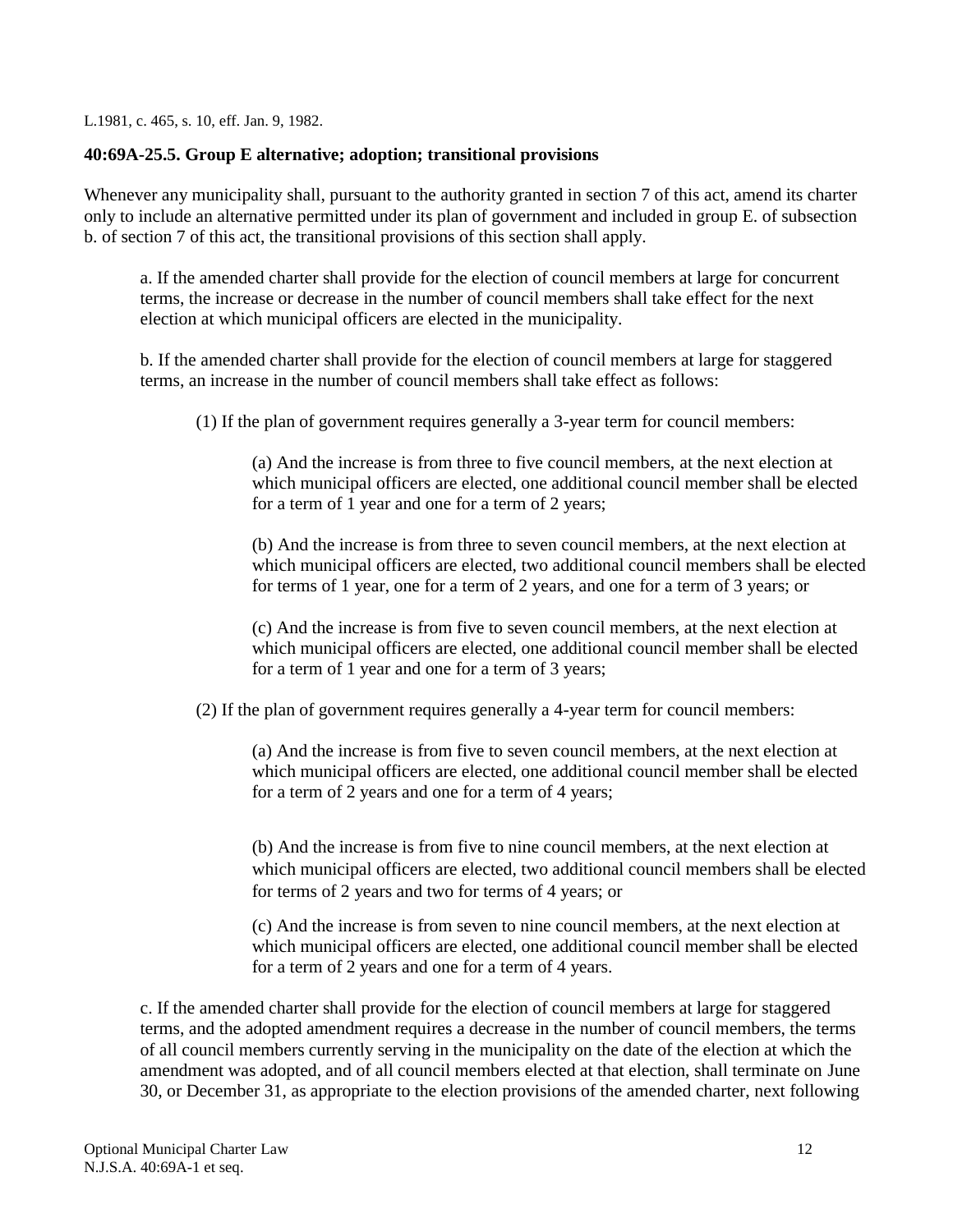the date of the first election of officers under the amended charter. The nomination and election of council members shall be conducted in accordance with the provisions of the amended charter and appropriate law for the election to be held on the second Tuesday in May next following the date of adoption, or on the first Tuesday after the first Monday in November next following the date of adoption.

L.1981, c. 465, s. 11, eff. Jan. 9, 1982.

#### **40:69A-26. Laws governing after adoption of optional form of government**

Upon the adoption by the qualified voters of any municipality of any of the optional forms of government set forth in this act, the municipality shall thereafter be governed by the plan adopted, by the provisions of this act common to optional plans and by all applicable provisions of general law, subject to the transitional provisions of article 17 of this act, unless and until the municipality should adopt another form of government as provided by law.

L.1950, c. 210, p. 470, s. 2-1, eff. June 8, 1950.

#### **40:69A-27. Municipality remains body corporate and politic; name**

Upon such adoption of a plan under this act, the inhabitants of any municipality or municipalities within the corporate limits as now or hereafter established shall be and remain a body corporate and politic with perpetual succession, and with such corporate name as it has heretofore adopted or may hereafter adopt.

L.1950, c. 210, p. 471, s. 2-2, eff. June 8, 1950.

#### **40:69A-28. "General law" defined**

For the purposes of this act, a "general law" shall be deemed to be any law or provision of law, not inconsistent with this act, heretofore or hereafter enacted which is by its terms applicable or available to all municipalities, and the following additional laws whether or not such additional laws are so applicable or available to all municipalities: legislation relating to taxation, local courts, education, health, public authorities serving more than one municipality, and municipalities in unsound financial condition.

L.1950, c. 210, p. 471, s. 2-3, eff. June 8, 1950.

#### **40:69A-29. Powers of municipality**

Each municipality governed by an optional form of government pursuant to this act shall, subject to the provisions of this act or other general laws, have full power to:

(a) Organize and regulate its internal affairs, and to establish, alter, and abolish offices, positions and employments and to define the functions, powers and duties thereof and fix their terms, tenure and compensation;

(b) Adopt and enforce local police ordinances of all kinds and impose one or more of the following penalties: fines not exceeding \$1,000.00 or imprisonment for any term not exceeding 90 days, or a period of community service not exceeding 90 days for the violation thereof; prescribe that for the violation of particular ordinances at least a minimum penalty shall be imposed which shall consist of a fine which may be fixed at an amount not exceeding \$100.00; to construct, acquire, operate or maintain any and all public improvements, projects or enterprises for any public purpose, subject to referendum requirements otherwise imposed by law, and to exercise all powers of local government in such manner as its governing body may determine;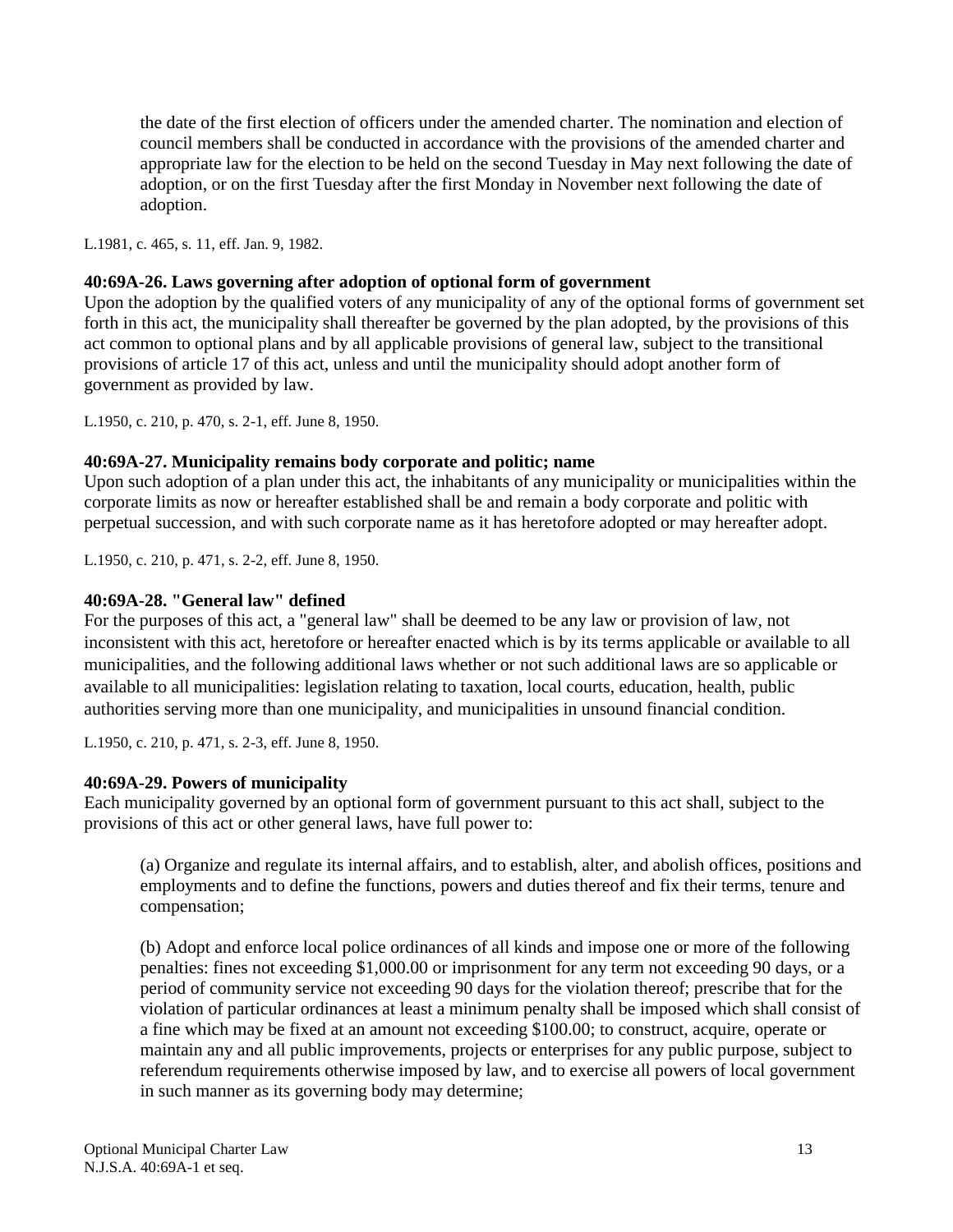(c) Sue and be sued, to have a corporate seal, to contract and be contracted with, to buy, sell, lease, hold and dispose of real and personal property, to appropriate and expend moneys, and to adopt, amend and repeal such ordinances and resolutions as may be required for the good government thereof;

(d) Exercise powers of condemnation, borrowing and taxation in the manner provided by general law.

Any person who is convicted of violating an ordinance within one year of the date of a previous violation of the same ordinance and who was fined for the previous violation, shall be sentenced by a court to an additional fine as a repeat offender. The additional fine imposed by the court upon a person for a repeated offense shall not be less than the minimum or exceed the maximum fine fixed for a violation of the ordinance, but shall be calculated separately from the fine imposed for the violation of the ordinance.

Any municipality which chooses not to impose an additional fine upon a person for a repeated violation of any municipal ordinance may waive the additional fine by ordinance or resolution.

L.1950,c.210,s.2; amended 1983,c.410,s.2; 1987,c.411,s.2; 1989,c.114,s.2.

#### **40:69A-30. Power of local self-government conferred; construction of grants of power**

The general grant of municipal power contained in this article is intended to confer the greatest power of local self-government consistent with the Constitution of this State. Any specific enumeration of municipal powers contained in this act or in any other general law shall not be construed in any way to limit the general description of power contained in this article, and any such specifically enumerated municipal powers shall be construed as in addition and supplementary to the powers conferred in general terms by this article. All grants of municipal power to municipalities governed by an optional plan under this act, whether in the form of specific enumeration or general terms, shall be liberally construed, as required by the Constitution of this State, in favor of the municipality.

L.1950, c. 210, p. 472, s. 2-5, eff. June 8, 1950.

#### **40:69A-31. Applicable laws**

The form of government provided in this article shall be known as the "mayor-council plan and shall, together with articles 2 and 17, govern any municipality the voters of which have adopted it pursuant to this act.

L.1950, c. 210, p. 472, s. 3-1, eff. June 8, 1950. Amended by L.1981, c. 465, s. 13, eff. Jan. 9, 1982.

#### **40:69A-32. Mayor-council plan**

a. Each municipality hereunder shall be governed by an elected council, and an elected mayor and by such other officers and employees as may be duly appointed pursuant to this article, general law or ordinance.

b. For the purpose of the construction of all other applicable statutes, unless the explicit terms and context of the statute require a contrary construction, any administrative or executive functions assigned by general law to the governing body shall be exercised by the mayor, and any legislative and investigative functions assigned by general law to the governing body shall be exercised by the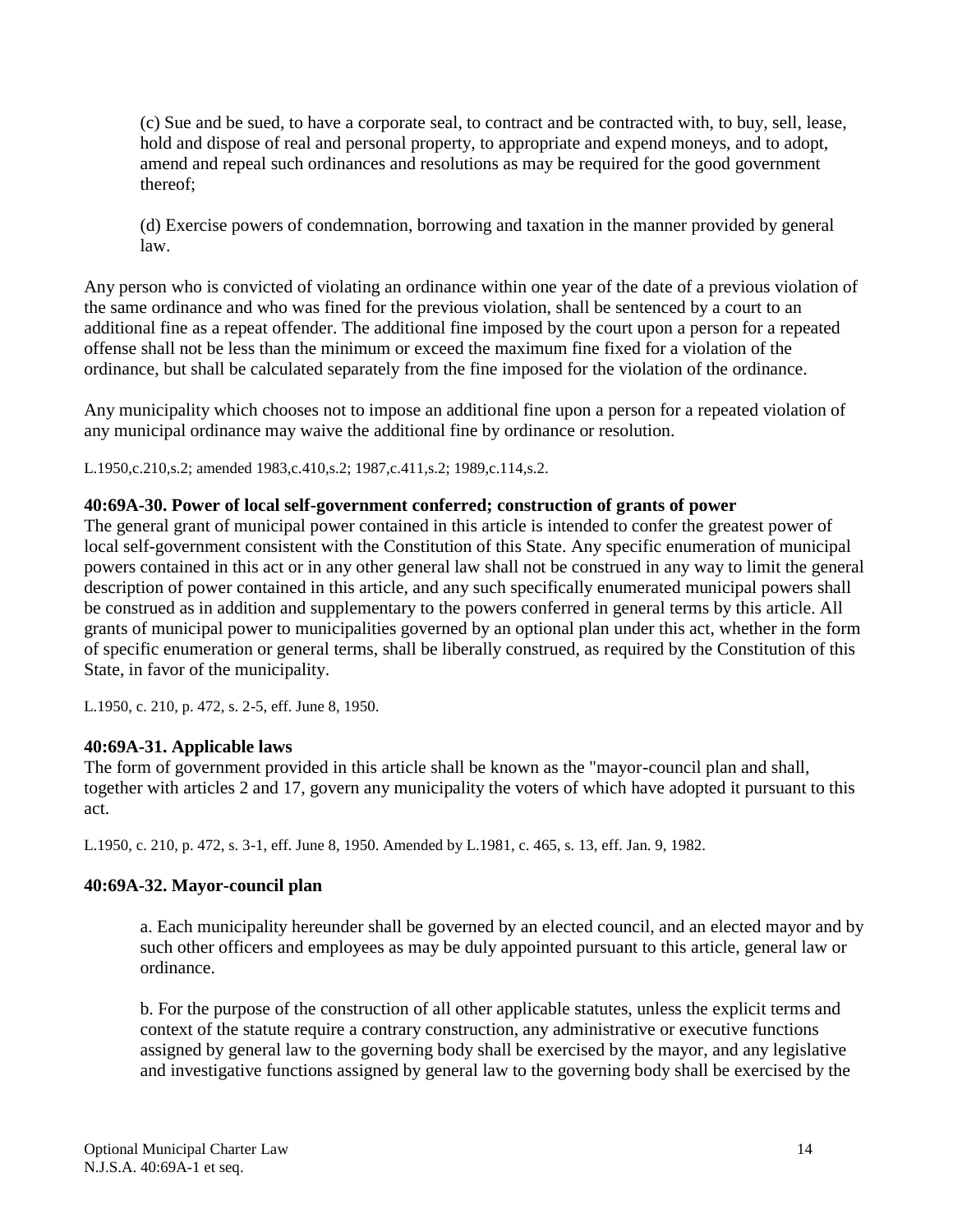council. Those functions shall be exercised pursuant to the procedures set forth in this plan of government, unless other procedures are required by the specific terms of the general law.

L. 1950, c. 210, p. 472, s. 3-2, eff. June 8, 1950. Amended by L. 1985, c. 374, s. 1, eff. Nov. 26, 1985.

#### **40:69A-33. Mayor; election; term**

The mayor shall be elected by the voters of the municipality, and shall serve for a term of 4 years.

L.1950, c. 210, p. 473, s. 3-3, eff. June 8, 1950. Amended by L.1981, c. 465, s. 14, eff. Jan. 9, 1982.

#### **40:69A-34. Council members; number; term**

The council shall consist of five members, unless otherwise provided in the municipal charter, who shall serve for a term of 4 years.

L.1950, c. 210, p. 473, s. 3-4, eff. June 8, 1950. Amended by L.1981, c. 465, s. 15, eff. Jan. 9, 1982.

**40:69A-34.1. Mayor-council plan; election of mayor and council; regular municipal or general election**  Any municipality adopting a mayor-council plan of government shall provide in its charter that the mayor and council shall be elected by the voters of the municipality either:

a. At a regular municipal election held on the second Tuesday in May in the years in which municipal officers are to be elected, in which case the term of office of the mayor and council members shall begin on July 1 next following their election; or

b. At the general election held on the first Tuesday after the first Monday in November or at such other time as may be provided by law for holding general elections, in which case the term of office of the mayor and council members shall begin on January 1 next following their election.

L.1981, c. 465, s. 16, eff. Jan. 9, 1982.

#### **40:69A-34.2. Council members; election at large or by ward**

Any municipality adopting a mayor-council plan of government shall provide in its charter either:

a. That the council members shall be elected at large by the voters of the municipality at the regular municipal election, or general election, as the charter shall provide; or

b. That the municipality shall be divided into wards pursuant to the authority granted in section 1-13 or 1-19 (C.40:69A-13 or 40:69A-19); that council members shall be elected at large and by wards at the regular municipal election or general election, as the charter shall provide; and that no more than one council member shall be elected from each ward established in the municipality, and all other council members shall be elected at large.

L.1981, c.465, s.17; amended 1989,c.221,s.2.

#### **40:69A-34.3. First council members; terms of office**

a. Any municipality adopting a mayor-council plan of government may provide in its charter that the council members elected at the first regular municipal election or general election, as the charter shall provide, following the adoption of the plan shall serve for the following terms: if the municipal council is to consist of five members, two shall serve for four years and three for two years; if the municipal council is to consist of seven members, three shall serve for four years and four for two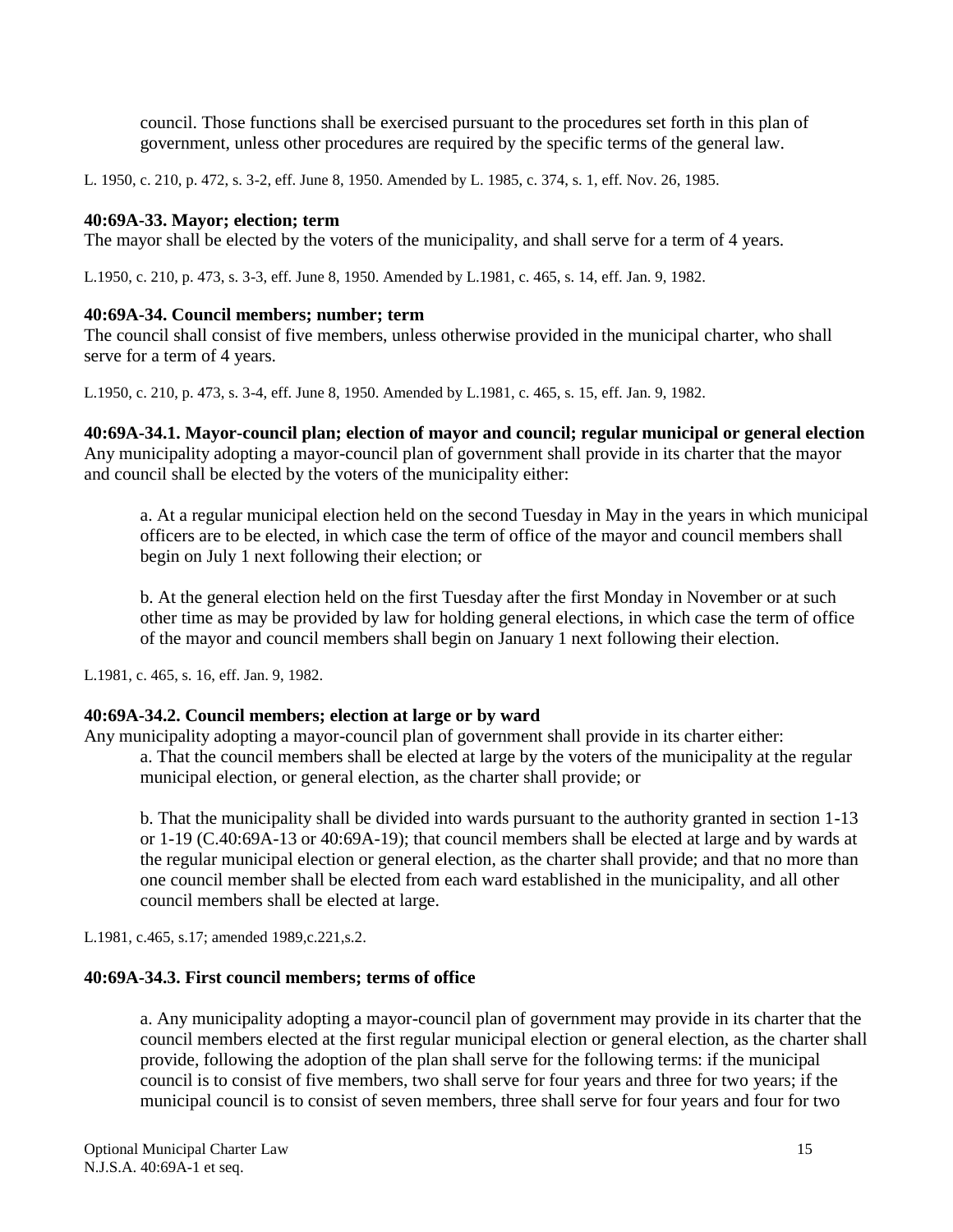years; or if the municipal council is to consist of nine members, four shall serve for four years and five for two years. The length of the respective term of each member of the first council shall be determined by lot at the organization of the council immediately following the election.

b. Notwithstanding the provisions of subsection a. of this section, if a municipality adopting the provisions of this section shall also provide in its charter that the municipality shall be divided into wards pursuant to the authority granted in section 1-13 or 1-19 (C.40:69A-13 or 40:69A-19), the council members elected at the first regular municipal election or general election, as the charter shall provide, following the adoption of the plan shall serve as follows: the council members elected at large for a term of four years; and the council members elected from wards for a term of two years.

L.1981, c.465, s.18; amended 1989,c.221,s.3.

#### **40:69A-36. Legislative power**

The legislative power of the municipality shall be exercised by the municipal council, subject to the procedures set forth in this plan of government. Legislative powers shall be exercised by ordinance, except for the exercise of those powers that, under this plan of government or general law, do not require action by the mayor as a condition of approval for the exercise thereof, and may, therefore, be exercised by resolution, including, but not limited to:

- a. The override of a veto of the mayor;
- b. The exercise of advice and consent to actions of the mayor;
- c. The conduct of a legislative inquiry or investigation;
- d. The expression of disapproval of the removal by the mayor of officers or employees;
- e. The removal of any municipal officer for cause;
- f. The adoption of rules for the council;
- g. The establishment of times and places for council meetings;

h. The establishment of the council as a committee of the whole and the delegation of any number of its members as an ad hoc committee;

i. The declaration of emergencies respecting the passage of ordinances;

j. The election, appointment, setting of salaries and removal of officers and employees of the council, subject to any pertinent civil service requirements and any pertinent contractual obligations, and within the general limits of the municipal budget;

k. Designation of official newspapers;

l. Approval of contracts presented by the mayor;

m. Actions specified as resolutions in the "Local Budget Law" (N.J.S. 40A:4-1 et seq.) and the "Local Fiscal Affairs Law" (N.J.S. 40A:5-1 et seq.); and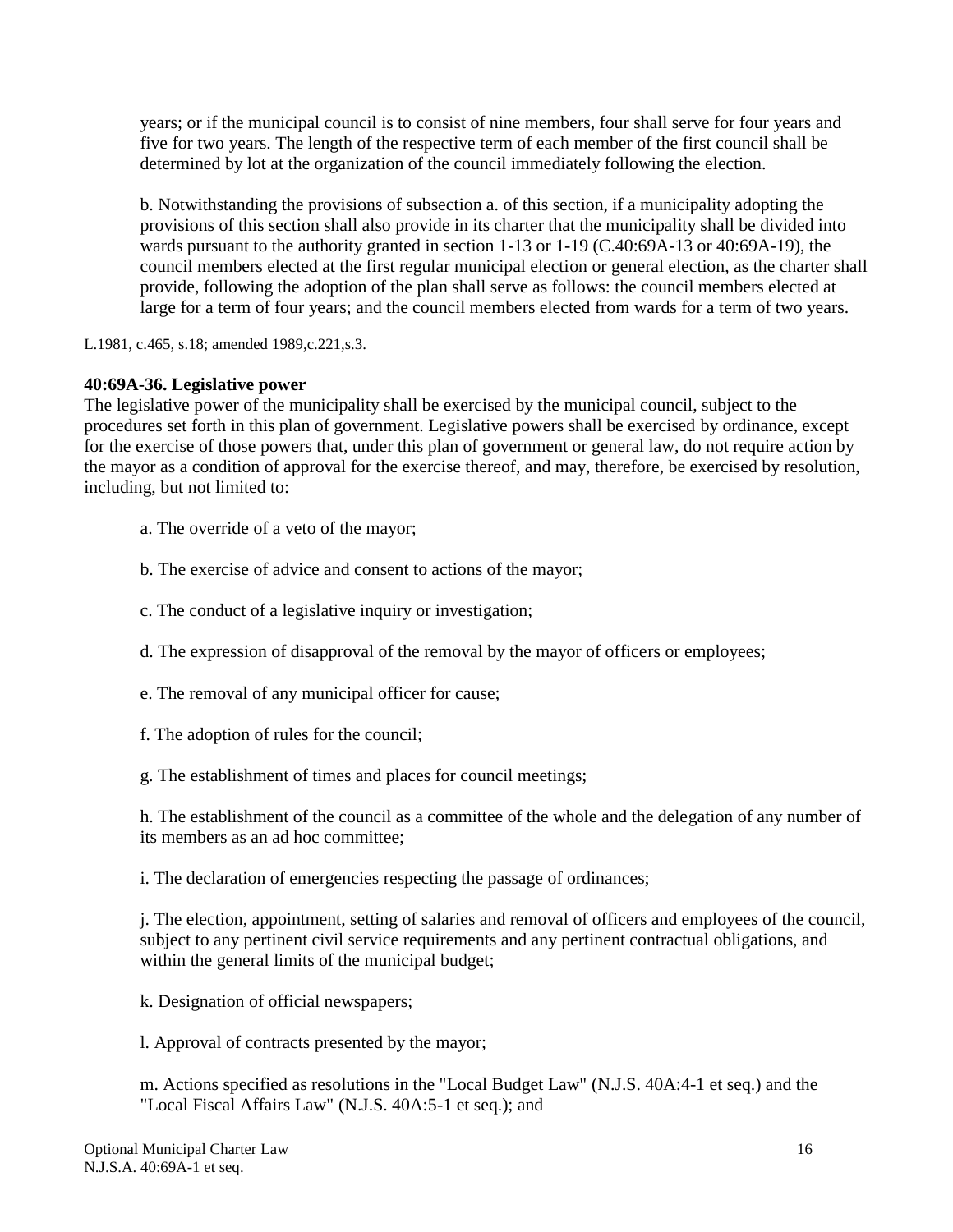n. The expression of council policies or opinions which require no formal action by the mayor.

L. 1950, c. 210, p. 473, s. 3-6, eff. June 8, 1950. Amended by L. 1985, c. 374, s. 2, eff. Nov. 26, 1985.

#### **40:69A-37. Investigative, removal powers**

The council, in addition to such other powers and duties as may be conferred upon it by this charter or otherwise by general law, may:

(a) Require any municipal officer, in its discretion, to prepare and submit sworn statements regarding his official duties in the performance thereof, and otherwise to investigate the conduct of any department, office or agency of the municipal government;

(b) Remove, by at least two-thirds vote of the whole number of the council, any municipal officer, other than the mayor or a member of council, for cause, upon notice and an opportunity to be heard.

L. 1950, c. 210, p. 473, s. 3-7, eff. June 8, 1950. Amended by L. 1985, c. 374, s. 3, eff. Nov. 26, 1985.

#### **40:69A-37.1. Mayoral control of administration**

In any municipality adopting the mayor-council plan of government, the municipal council shall deal with employees of the department of administration and other administrative departments solely through the mayor or his designee. All contact with the employees, and all actions and communications concerning the administration of the government and the provision of municipal services shall be through the mayor or his designee, except as otherwise provided by law.

Nothing in this section shall be construed to prohibit the council's inquiry into any act or problem of the administration of the municipality. Any council member may, at any time, require a report on any aspect of the government of the municipality by making a written request to the mayor. The council may, by a majority vote of the whole number of its members, require the mayor or his designee to appear before the council sitting as a committee of the whole, and to bring before the council those records and reports, and officials and employees of the municipality as the council may determine necessary to ensure clarification of the matter under study. The council may further, by a majority of the whole number of its members, designate any number of its members as an ad hoc committee to consult with the mayor or his designee to study any matter and to report to the council thereon. It is the intent of the mayor-council plan of government to confer on the council general legislative powers, and such investigative powers as are germane to the exercise of its legislative powers, but to retain for the mayor full control over the municipal administration and over the administration of municipal services.

L. 1985, c. 374, s. 8, eff. Nov. 26, 1985.

#### **40:69A-38. Municipal clerk; duties**

The council shall appoint a municipal clerk, who shall serve as clerk of the council, keep its minutes and records of its proceedings, maintain and compile its ordinances and resolutions as this act requires, and perform such functions as may be required by law. The municipal clerk shall, prior to his appointment, have been qualified by training or experience to perform the duties of the office.

L.1950, c. 210, p. 474, s. 3-8, eff. June 8, 1950.

#### **40:69A-39. Executive power**

The executive power of the municipality shall be exercised by the mayor, subject to the procedures set forth in this plan of government.

Optional Municipal Charter Law 17 N.J.S.A. 40:69A-1 et seq.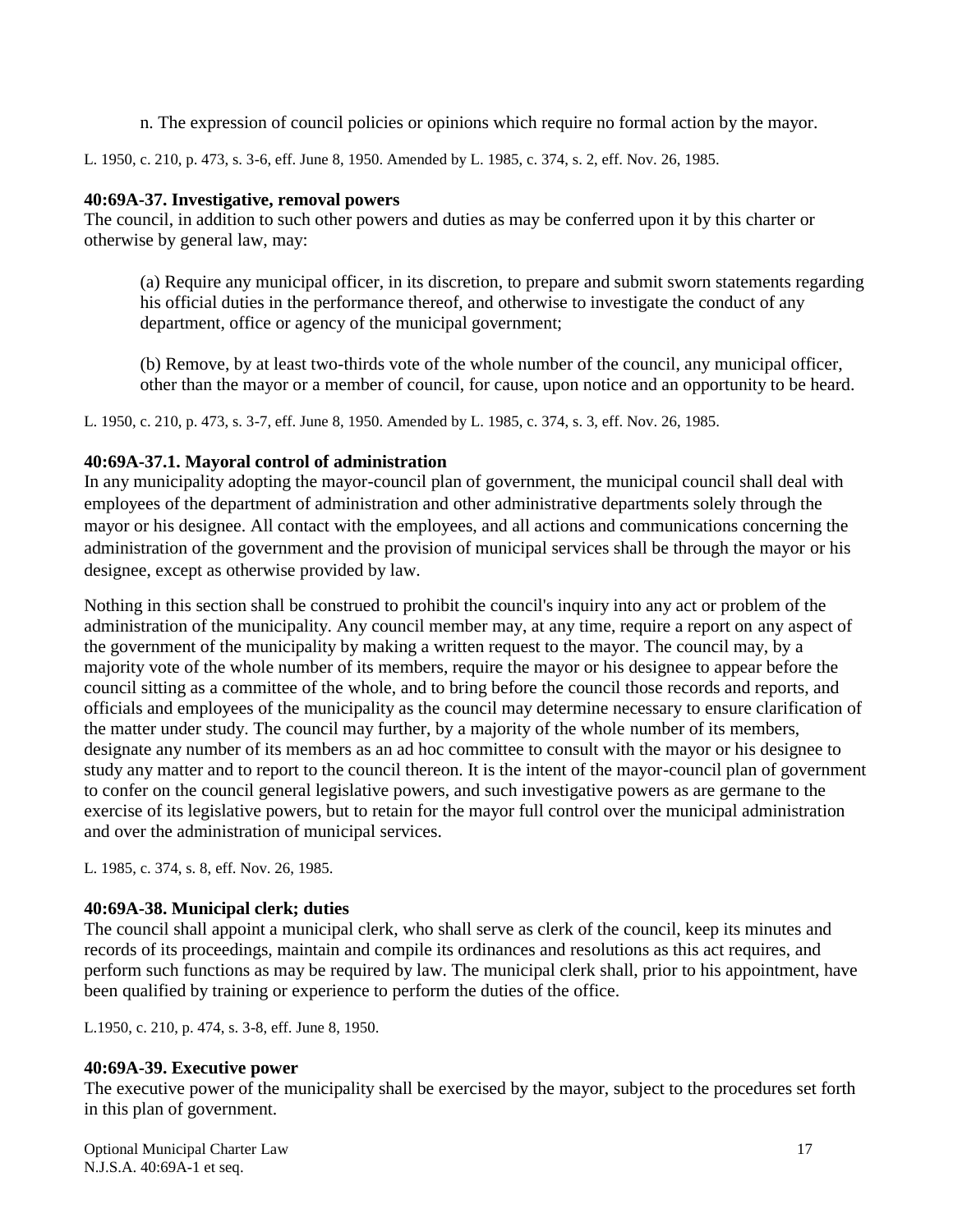L. 1950, c. 210, p. 474, s. 3-9, eff. June 8, 1950. Amended by L. 1985, c. 374, s. 4, eff. Nov. 26, 1985.

#### **40:69A-40. Mayoral duties**

The mayor shall:

a. Enforce the charter and ordinances of the municipality and all general laws applicable thereto;

b. Report annually to the council and to the public on the state of the municipality, and the work of the previous year; he shall also recommend to the council whatever action or programs he deems necessary for the improvement of the municipality and the welfare of its residents. He may from time to time recommend any action or programs he deems necessary or desirable for the municipality to undertake;

c. Supervise, direct and control all departments of the municipal government and shall require each department to make an annual and such other reports on its work as he may deem desirable;

d. Require such reports and examine such accounts, records and operations of any board, commission or other agency of municipal government, as he deems necessary;

e. Prepare and submit to the council for its consideration and adoption an annual operating budget and a capital budget, establish the schedules and procedures to be followed by all municipal departments, offices and agencies in connection therewith, and supervise and administer all phases of the budgetary process;

f. Supervise the care and custody of all municipal property, institutions and agencies, and make recommendations concerning the nature and location of municipal improvements and execute improvements determined by the governing body;

g. Sign all contracts, bonds or other instruments requiring the consent of the municipality;

h. Review, analyze and forecast trends of municipal services and finances and programs of all boards, commissions, agencies and other municipal bodies, and report and recommend thereon to the council;

i. Supervise the development, installation and maintenance of centralized budgeting, personnel and purchasing procedures as may be authorized by ordinance;

j. Negotiate contracts for the municipality, subject to council approval;

k. Assure that all terms and conditions imposed in favor of the municipality or its inhabitants in any statute, franchise or other contract are faithfully kept and performed;

l. Serve as an ex officio, nonvoting member of all appointive bodies in municipal government of which he is not an official voting member.

L. 1950, c. 210, p. 474, s. 3-10, eff. June 8, 1950. Amended by L. 1985, c. 374, s. 5, eff. Nov. 26, 1985.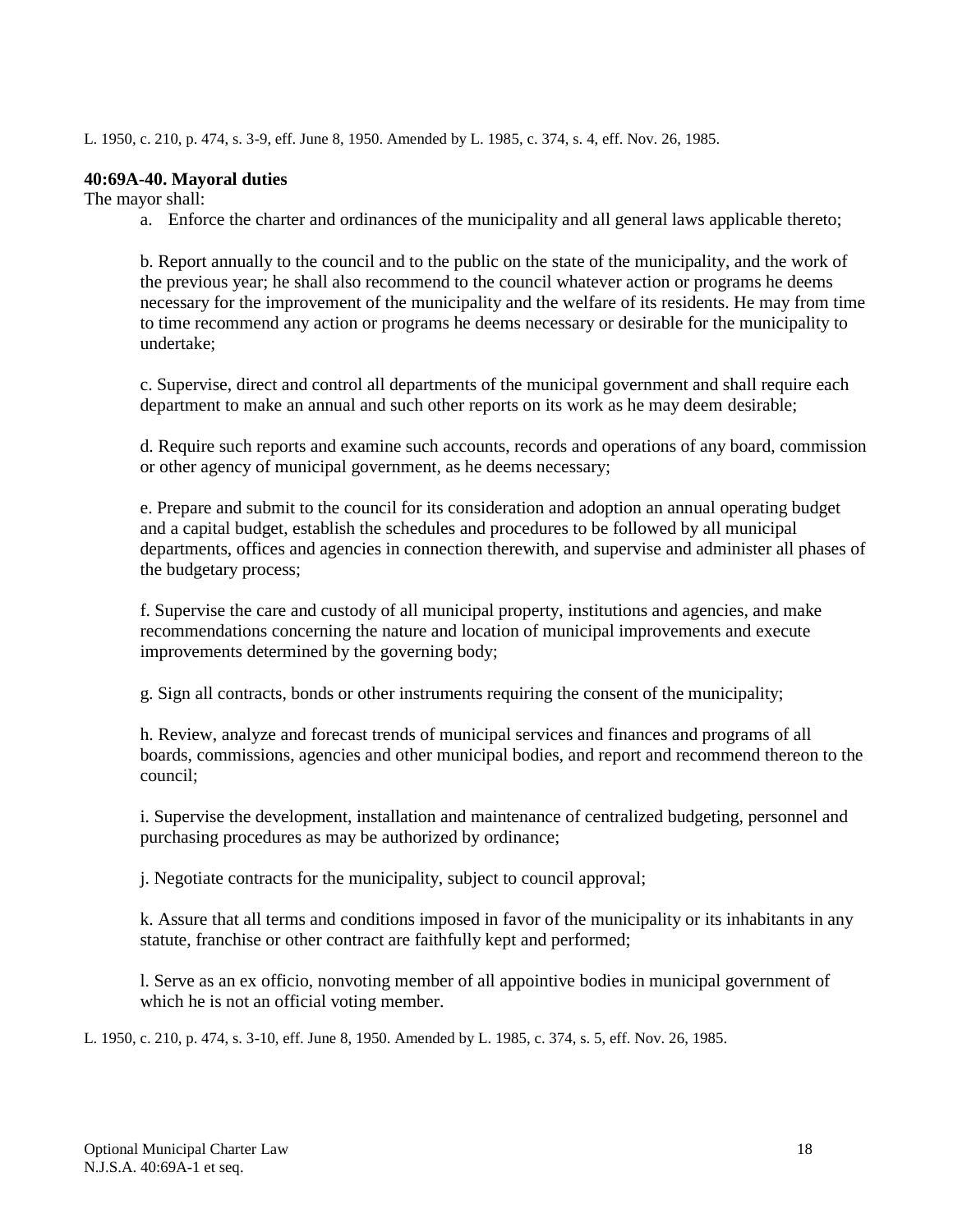#### **40:69A-41. Approval or veto of ordinances; attending meetings**

(a) Ordinances adopted by the council shall be submitted to the mayor, and he shall within ten days after receiving any ordinance, either approve the ordinance by affixing his signature thereto or return it to the council by delivering it to the municipal clerk together with a statement setting forth his objections thereto or to any item or part thereof. No ordinance or any item or part thereof shall take effect without the mayor's approval, unless the mayor fails to return an ordinance to the council within ten days after it has been presented to him, or unless council upon reconsideration thereof on or after the third day following its return by the mayor shall by a vote of two-thirds of the members resolve to override the mayor's veto.

(b) The mayor may attend meetings of council and may take part in discussions of council but shall have no vote except in the case of a tie on the question of filling a vacancy in the council, in which case he may cast the deciding vote.

L.1950, c. 210, p. 474, s. 3-11, eff. June 8, 1950.

#### **40:69A-42. Acting mayor**

The mayor shall designate the business administrator, any other department head, or the municipal clerk to act as mayor whenever the mayor shall be prevented by absence from the municipality, disability or other cause from attending to the duties of his office. During such time the person so designated by the mayor shall possess all the rights, powers, and duties of mayor. Whenever the mayor shall have been unable to attend to the duties of his office for a period of sixty consecutive days for any of the above stated reasons, an acting mayor shall be appointed by the council, who shall succeed to all the rights, powers and duties of the mayor or the then acting mayor.

L.1950, c. 210, p. 475, s. 3-12, eff. June 8, 1950.

#### **40:69A-43. Municipal departments, number**

(a) The municipality shall have a department of administration and such other departments, not less than two and not exceeding nine in number, as council may establish by ordinance. All of the administrative functions, powers and duties of the municipality, other than those vested in the offices of the municipal clerk and the municipal tax assessor, shall be allocated and assigned among and within such departments.

The offices of the municipal clerk and the municipal tax assessor shall be subject to such general administrative procedures and requirements as are departments of the municipal government, including, but not limited to, the preparation and submission of an annual budget and of such periodic budget reports as are generally required of departments, and such accounting controls, central purchasing practices, personnel procedures and regulations, and central data processing services as are generally required of departments.

(b) Each department shall be headed by a director, who shall be appointed by the mayor with the advice and consent of the council. Each department head shall serve during the term of office of the mayor appointing him, and until the appointment and qualification of his successor. The mayor shall, with the advice and consent of the council, appoint the municipal assessor and all other municipal officers not assigned within municipal departments, subject to the terms of any general law providing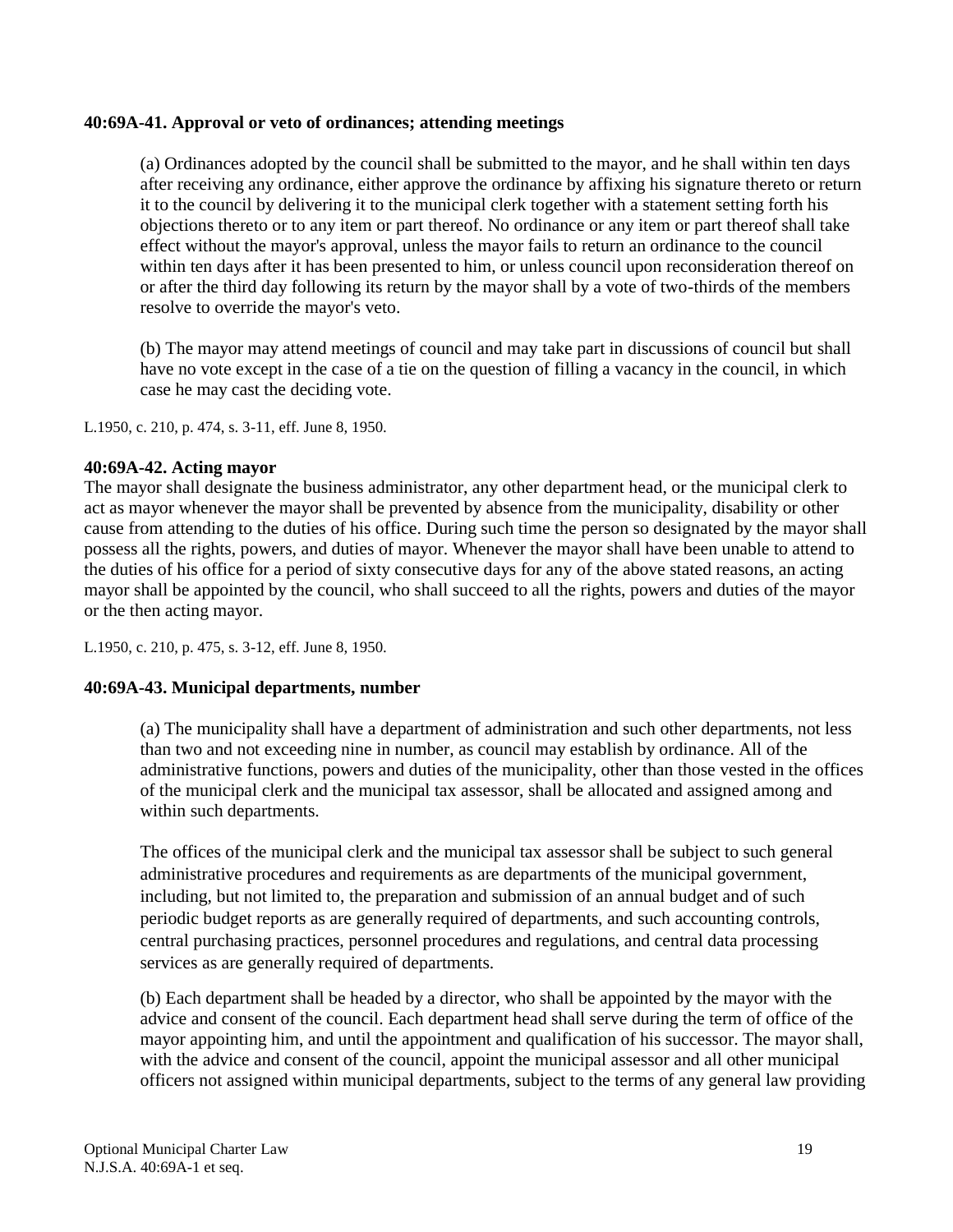for these offices, unless a different appointment procedure is clearly required by this plan of government or by general law.

(c) The mayor may in his discretion remove any department head and, subject to any general provisions of law concerning term of office or tenure, any other municipal executive officer who is not a subordinate departmental officer or employee, after notice and an opportunity to be heard. Prior to removal the mayor shall first file written notice of his intention with the council, and such removal shall become effective on the 20th day after the filing of such notice unless the council shall prior thereto have adopted a resolution by a two-thirds vote of the whole number of the council, disapproving the removal.

In the event of the removal or failure of reappointment of a business administrator, that administrator may, upon the enactment of an ordinance, be entitled to a three-months' written notice of the removal or non-reappointment, or if the mayor determines that the removal shall be immediate, then the administrator may, upon the enactment of an ordinance, be paid any unpaid balance of his salary plus his salary for a maximum of the next three calendar months following the effective date of the mayor's action unless the removal is for good cause. For the purposes of this subsection, "good cause" shall mean conviction of a crime or offense involving moral turpitude, the violation of the provisions of section 17-14, 17-15, 17-16, 17-17, or 17-18 of P.L.1950, c.210 (C.40:69A-163 through 40:69A-167), or the violation of any code of ethics in effect within the municipality.

(d) Department heads shall appoint subordinate officers and employees within their respective departments and may, with approval of the mayor, remove such officers and employees, subject to the provisions of Title 11A of the New Jersey Statutes, where that Title is effective in the municipality, or other general law.

(e) Notwithstanding the foregoing provisions of this section, in any city of the first class, there shall be, and in any municipality having a population of 15,000 or more, there may be, a board of alcoholic beverage control which shall exercise the powers conferred upon municipal boards of alcoholic beverage control under Title 33 of the Revised Statutes. Such boards shall be comprised of three members, no more than two of whom shall be of the same political party, who shall be appointed by the mayor, with the advice and consent of the council, each to serve for a term of three years, provided that of those first appointed, one shall be appointed to serve for a term of one year, one for two years, and one for three years. Any vacancy in such office shall be filled in the same manner as the original appointment, for the balance of the unexpired term. Except in cities of the first class the members of such board shall serve without compensation but may be reimbursed for necessary expenses incurred in the performance of their duties; in cities of the first class, the members of such board shall receive such compensation as shall be established by ordinance of the municipality. They shall be removable by the mayor for cause. Any person appointed hereunder shall not be subject to the provisions of Title 11A of the New Jersey Statutes, and no such person shall be a member of the city council.

Nothing in this subsection shall be construed to limit the general power of the municipal council under this act to establish, alter and abolish offices, boards and commissions in any municipality other than a city of the first class.

(f) Whenever in any municipality with a population greater than 100,000, according to the latest federal decennial census, the governing body is authorized by any provision of general law to appoint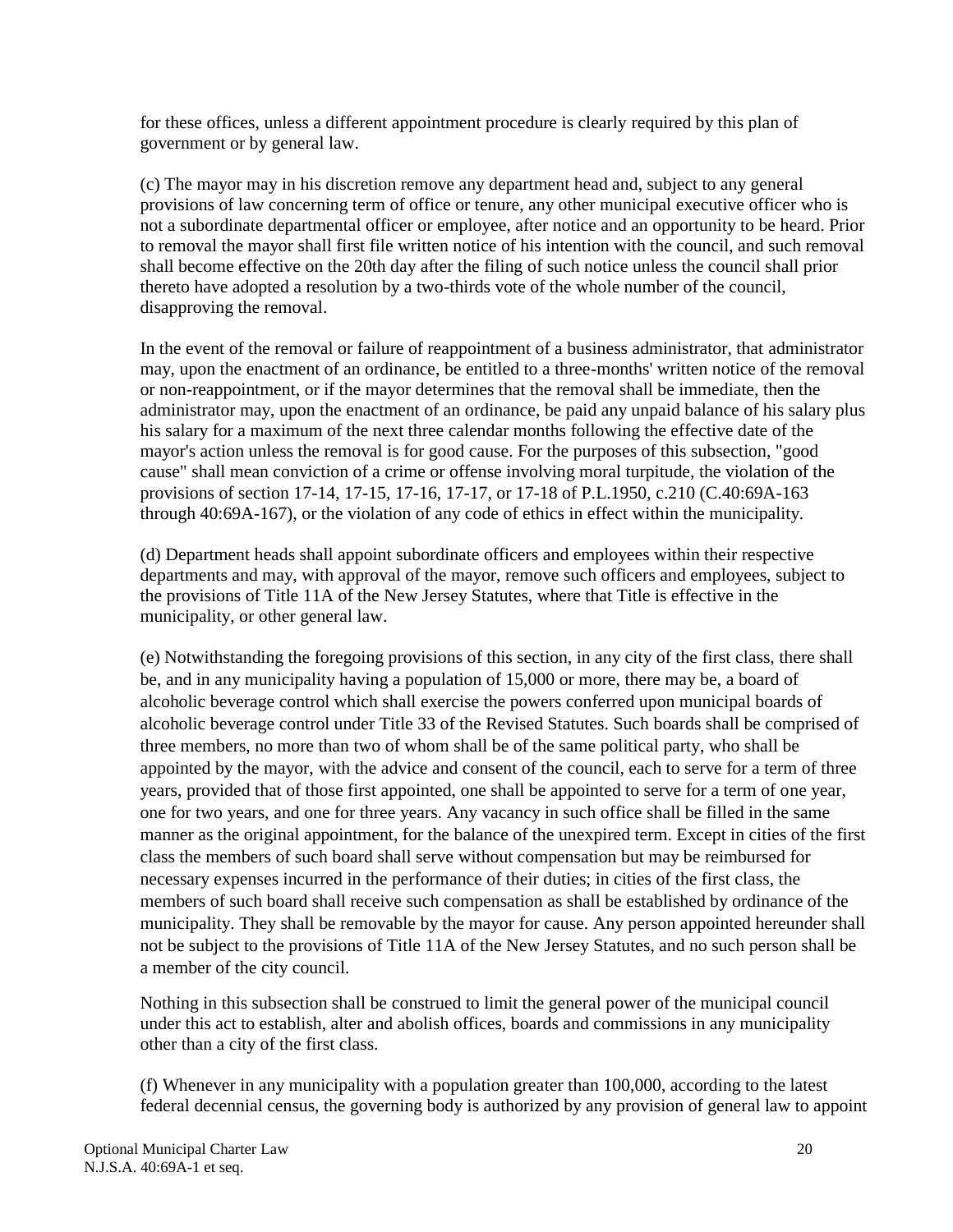the members of any board, authority or commission, such power of appointment shall be deemed to vest in the mayor with the advice and consent of the council. In all other municipalities, whenever the governing body is authorized by any provision of general law to appoint the members of any board, authority or commission, such power of appointment shall be deemed to vest in the mayor with the advice and consent of the council, unless the specific terms of that general law clearly require a different appointment procedure or appointment by resolution, in which case the appointment shall be by the council.

L.1950,c.210,s.3-13; amended 1954, c.68, s.1; 1960, c.61; 1961, c.126, s.1; 1981, c.393, s.5; 1981, c.462, s.39; 1985, c.374, s.6; 1989, c.258, s.1; 1997, c.418.

# **40:69A-43a. Administrative department salaries**

The mayor shall, subject to any pertinent civil service requirements and any pertinent contractual obligations, and within the general limits of the municipal budget, fix the amount of salary, wages or other compensation to be paid to employees of the administrative departments of the municipal government, except that the salary, wages or other compensation paid the director of each department shall be fixed by the council pursuant to subsection (c) of section 17-31 of P.L. 1950, c. 210 (C. 40:69A-180), and except that salaries of officers which are required by law to be fixed by ordinance shall be fixed by ordinance.

L. 1985, c. 374, s. 9, eff. Nov. 26, 1985.

# **40:69A-43.1. Deputy director of department**

The director of each department in any city of the second class which, prior to the effective date of this amendatory and supplementary act, had adopted the form of government designated as "Mayor-Council Plan D" provided for in article 6 of the act to which this act is a supplement, may appoint a deputy director of his department who shall serve, and be removable at the pleasure of the director, in the unclassified service of the civil service of the city and shall receive such salary as shall be fixed by the director with the approval of the council.

No municipality shall adopt the provisions of this section on or after the effective date of this amendatory and supplementary act.

L.1954, c. 62, p. 414, s. 1, eff. June 24, 1954. Amended by L.1981, c. 465, s. 39, eff. Jan. 9, 1982.

#### **40:69A-43.2. Powers and duties of deputy**

The director shall prescribe, in writing, the powers and duties of the deputy so appointed by him and the acts of such deputy, within the scope of his authority, shall in all cases be as legal and binding as if done and performed by the director for whom he is acting.

L.1954, c. 62, p. 414, s. 2, eff. June 24, 1954.

#### **40:69A-44. Department of administration; director; qualifications; powers and duties**

The department of administration shall be headed by a director who shall be known and designated as business administrator. He shall be chosen solely on the basis of his executive and administrative qualifications with special reference to his actual experience in, or his knowledge of, accepted practice in respect to the duties of his office as hereinafter set forth. At the time of his appointment, he need not be a resident of the municipality or State, but during his tenure of office he may reside outside the municipality only with the approval of council. He shall have, exercise and discharge the functions, powers and duties of the department. The department, under the direction and supervision of the mayor shall: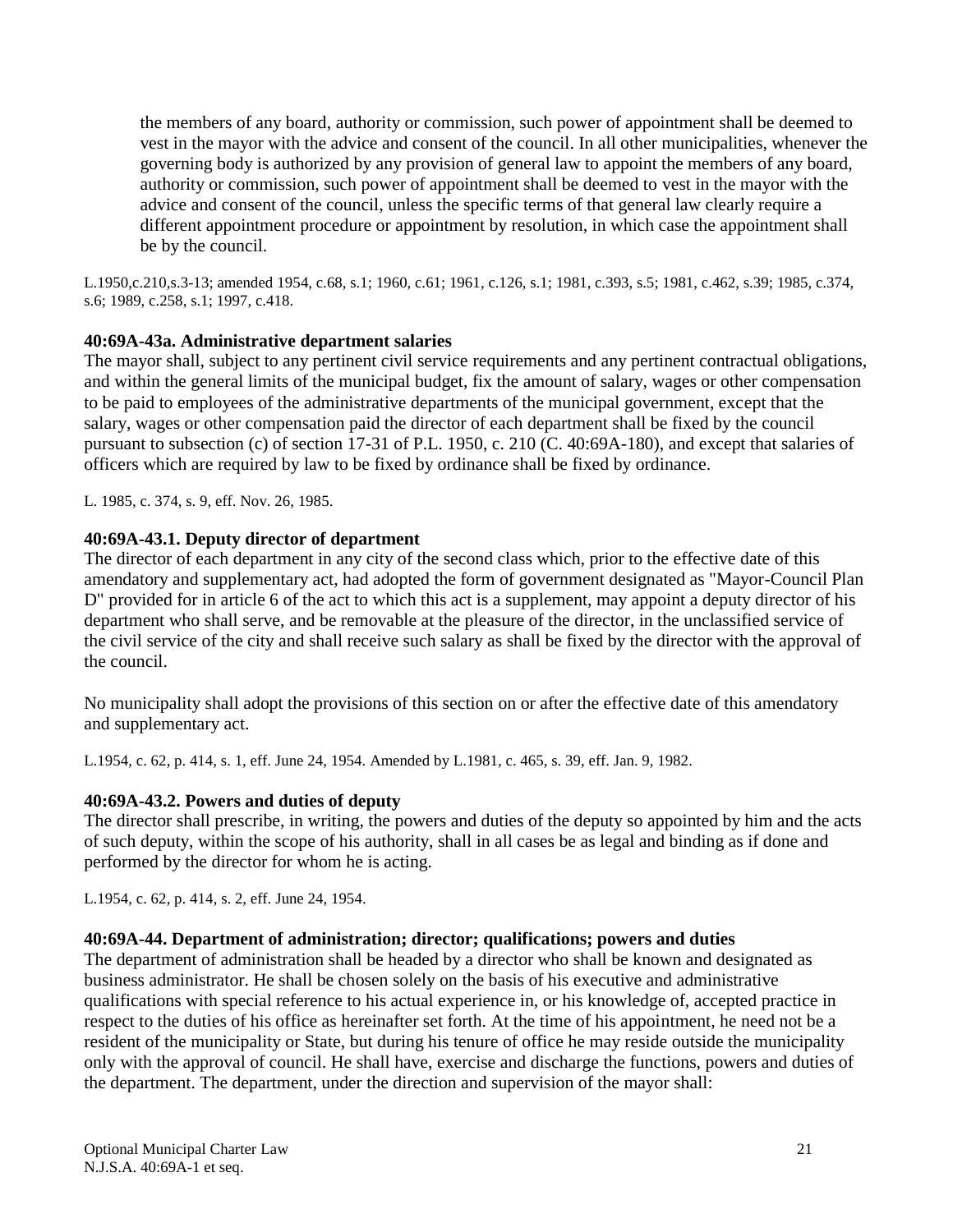- (a) Assist in the preparation of the budget;
- (b) Administer a centralized purchasing system;

(c) Be responsible for the development and administration of a sound personnel system; and

(d) Perform such other duties as council may prescribe.

(e) The governing body of the municipality may provide, by ordinance, that the business administrator also shall, subject to the direction of the mayor, supervise the administration of each of the departments established by ordinance. For this purpose, he shall have power to investigate the organization and operation of any and all departments, to prescribe standards and rules of administrative practice and procedure, and to consult with the heads of the departments under his jurisdiction; provided that with respect to any department of law or department of audit, accounts or control, the authority of the business administrator under this subsection shall extend only to matters of budgeting, personnel and purchasing.

L.1950, c. 210, p. 476, s. 3-14. Amended by L.1954, c. 68, p. 422, s. 2; L.1981, c. 462, s. 40; L.1981, c. 465, s. 19, eff. Jan. 9, 1982.

# **40:69A-45. Preparation of budget**

The municipal budget shall be prepared by the mayor with the assistance of the business administrator. During the month of November, the mayor shall require all department heads to submit requests for appropriations for the ensuing budget year, and to appear before the mayor or the business administrator at public hearings, which shall be held during that month, on the various requests.

L.1950, c. 210, p. 476, s. 3-15, eff. June 8, 1950.

#### **40:69A-46. Budget submitted to council**

Except in those municipalities which operate on the State fiscal year pursuant to section 2 or 3 of P.L.1991, c.75 (C.40A:4-3.1 or C.40A:4-3.2), on or before the fifteenth day of the fiscal year the mayor shall submit to council his recommended budget together with such explanatory comment or statement as he may deem desirable. The budget shall be in such form as is required by law for municipal budgets, and shall in addition have appended thereto a detailed analysis of the various items of expenditure and revenue. Council may reduce any item or items in the mayor's budget by a vote of a majority of the council, but an increase in any item or items therein shall become effective only upon an affirmative vote of two-thirds of the members of council.

L.1950,c.210,s.3-16; amended 1991,c.75,s.6.

# **40:69A-46.1. Mayor-council plan deadline**

Notwithstanding the provisions of section 3-16 of P.L. 1950, c. 210 (C. 40:69A-46), in any local budget year for which budget dates are extended pursuant to section 1 of this act, the mayor of a municipality governed under the "mayor-council plan" pursuant to P.L. 1950, c. 210 (C. 40:69A-1 et seq.) which takes advantage of such extension shall submit to the council his recommended budget not less than 16 days prior to the extended date for the introduction and approval of municipal budgets.

L. 1989, c. 31, s. 8.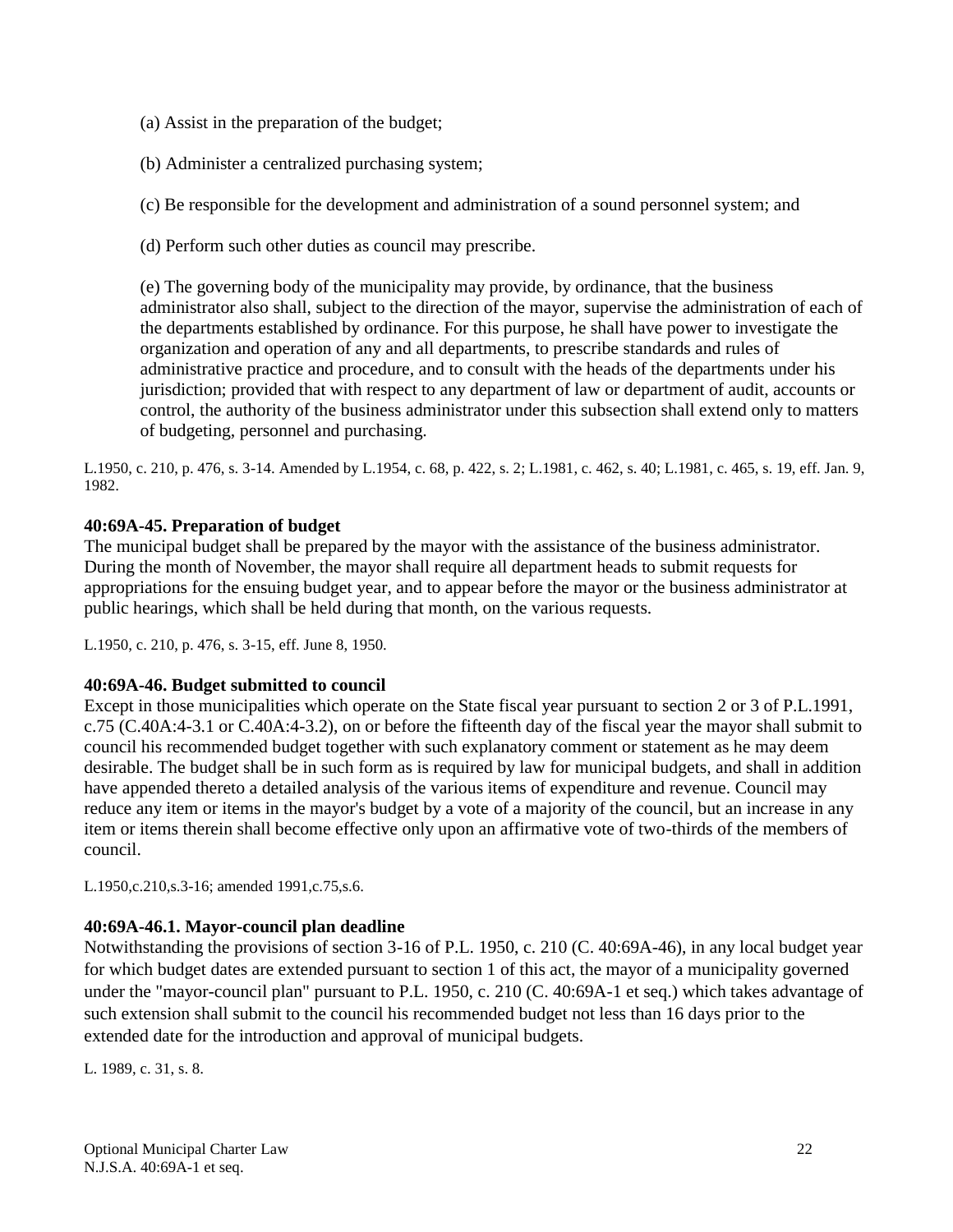#### **40:69A-47. System of work programs and quarterly allotments**

The council shall where practicable provide for the maintenance of a system of work programs and quarterly allotments, for operation of the budget. It shall be the duty of the officer or department administering any such program to develop and report appropriate unit costs of budgeted expenditures.

L.1950, c. 210, p. 477, s. 3-17, eff. June 8, 1950.

#### **40:69A-48. Control functions**

Provision shall be made by ordinance for the exercise of a control function, in the management of the finances of the municipality, by some officer other than the business administrator. The control function shall include provision for an encumbrance system of budget operation, for expenditures only upon written requisition, for the pre-audit of all claims and demands against the municipality prior to payment, and for the control of all payments out of any public funds by individual warrant for each payment to the official having custody thereof.

L. 1950, c. 210, p. 477, s. 3-18, eff. June 8, 1950. Amended by L. 1985, c. 374, s. 7, eff. Nov. 26, 1985.

#### **40:69A-60.1. Mayoral appointees**

The mayor of any municipality having a population of more than 300,000, which, prior to January 9, 1982, had adopted the form of government designated as "Mayor-Council Plan C" provided for in article 5 of the act of which this act is a supplement, may appoint one or two deputy mayors, a personal secretary, an executive secretary, and aides, not exceeding 10 in number, who shall serve and be removable at the pleasure of the mayor, and who shall serve in the unclassified service of the civil service of the city and shall receive such salary as shall be fixed by ordinance.

No municipality shall adopt the provisions of this section on or after the date occurring six months after the effective date of this amendatory act.

The mayor of any municipality having a population of more than 80,000, but less than 300,000, which, prior to January 9, 1982, had adopted the form of government designated as "Mayor-Council Plan C" provided for in article 5 of P.L.1950, c.210 (C.40:69A-55 et seq.), may appoint one or two deputy mayors, a personal secretary, an executive secretary, and aides not exceeding seven in number, who shall serve and be removable at the pleasure of the mayor, and who shall serve in the unclassified service of the civil service of the municipality and shall receive such salary as shall be fixed by the mayor.

L.1963,c.69,s.1; amended 1970,c.168,s.1; 1981,c.465,s.40; 1985,c.159,s.1; 1990,c.102,s.1.

#### **40:69A-60.2. Powers and duties of deputies, secretaries and aides**

The mayor shall prescribe, in writing, the powers and duties of the deputy or deputies, personal secretary, executive secretary, and aides to the mayor.

L.1963, c. 69, s. 2, eff. May 28, 1963. Amended by L.1970, c. 168, s. 2, eff. July 31, 1970.

#### **40:69A-60.3. Municipalities over 300,000; department of administration; assistant business administrator**

The director of the department of administration in any municipality having a population of more than 300,000 which, prior to the effective date of this amendatory and supplementary act, had adopted the form of government designated as "Mayor-Council Plan C" provided for in article 5 of the act of which this act is a supplement, may appoint and may remove, with the approval of the mayor, an assistant business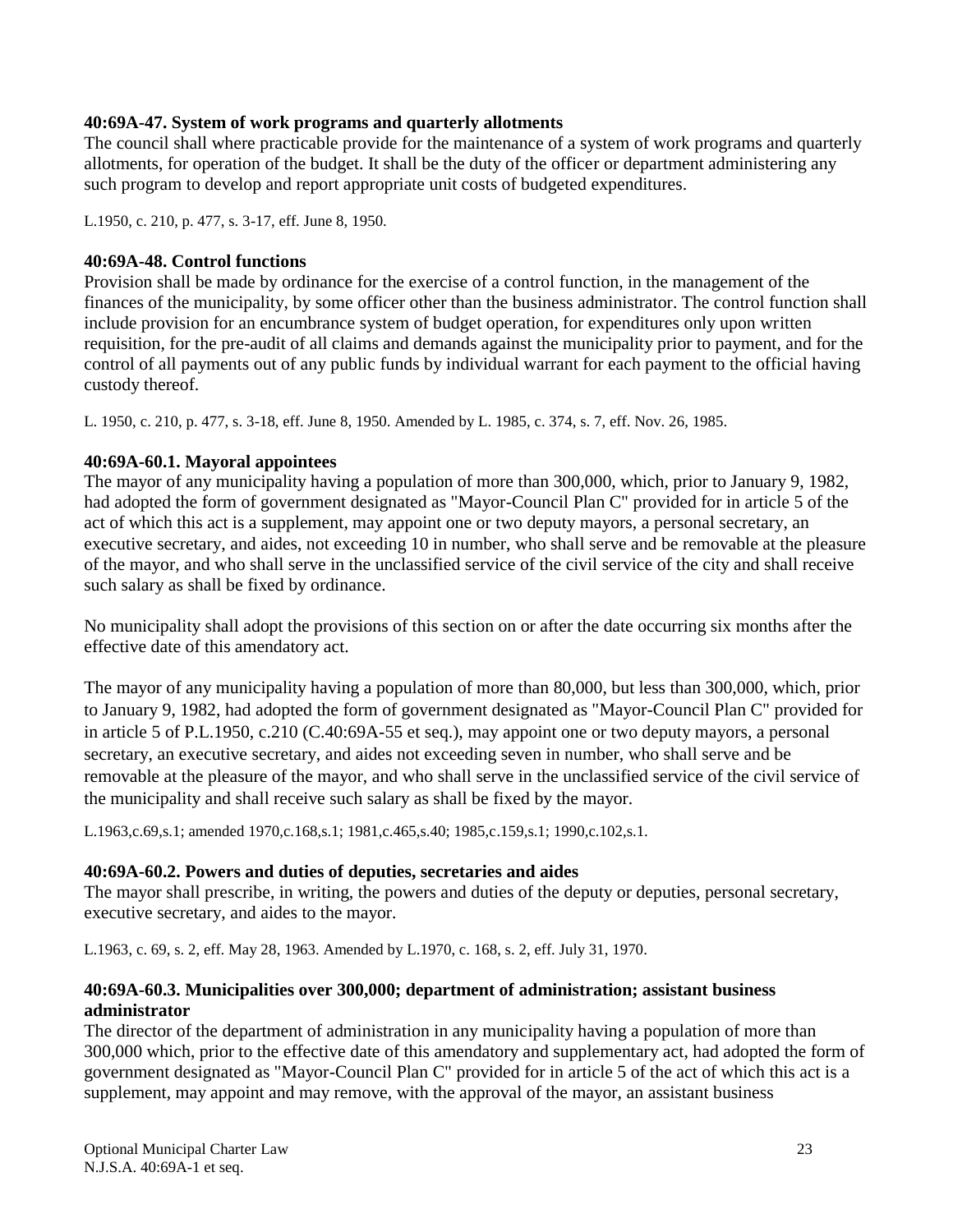administrator of his department who shall serve in the unclassified service of the civil service of the city and shall receive such salary as shall be fixed by ordinance.

No municipality shall adopt the provisions of this section on or after the effective date of this amendatory and supplementary act.

L.1965, c. 35, s. 1, eff. May 5, 1965. Amended by L.1981, c. 465, s. 41, eff. Jan. 9, 1982.

#### **40:69A-60.4. Powers and duties of assistant business administrator**

The director shall prescribe, in writing, the power and duties of the assistant business administrator so appointed and the acts of such assistant business administrator, within the scope of his authority, shall in all cases be as legal and binding as if done by the director for whom he is acting.

L.1965, c. 35, s. 2, eff. May 5, 1965.

#### **40:69A-60.5. Appointment of executive secretary, aides for council member; terms; compensation**

The municipal council of any municipality having a population of more than 270,000 which, prior to January 9, 1982 had adopted the form of government designated as "Mayor-Council Plan C" provided for in article 5 of P.L.1950, c.210 (C.40:69A-55 et seq.), may appoint an executive secretary and not more than four aides for each council member, who shall serve, and be removable at the pleasure of the council member, and who shall serve in the unclassified service of the civil service of the city and shall receive such salary as shall be fixed by ordinance, but said salary shall not exceed the salaries of persons holding the positions of executive secretary or aide on April 26, 1985. Persons appointed pursuant to this section may have their salaries increased on a periodic basis in accordance with the recommendation in an annual merit evaluation for each aide, to be filed with the municipal clerk by the council members, but not in excess of the average percentage increase granted to other municipal employees in the same period.

The municipal council of any municipality having a population of more than 200,000, but less than 270,000, which, prior to January 9, 1982, had adopted the form of government designated as "Mayor-Council Plan C" provided for in article 5 of P.L.1950, c.210 (C.40:69A-55 et seq.) may appoint not more than one aide for each council member, who shall serve, and be removable at the pleasure of the council member, and who shall serve in the unclassified service of the civil service of the city and shall receive a salary as shall be fixed by ordinance, except that the salary so fixed shall not exceed \$15,000.

No municipality shall adopt the provisions of this section on or after October 26, 1985.

L.1973,c.89,s.1; amended 1979,c.469; 1981,c.465,s.42; 1985,c.159,s.2; 1989,c.221,s.4; 1993,c.40; 1994,c.116.

#### **40:69A-60.6. Powers and duties of aides**

The municipal council shall prescribe, in writing, the powers and duties of the aide.

L.1973, c. 89, s. 2, eff. April 24, 1973.

#### **40:69A-60.7. City of first class under Mayor-Council Plan C; police chief; appointment; term of office; removal**

a. Notwithstanding the provisions of any other law to the contrary, the governing body of any city of the first class, which, prior to the effective date of this amendatory and supplementary act, had adopted the form of government designated as "Mayor-Council Plan C" provided for in article 5 of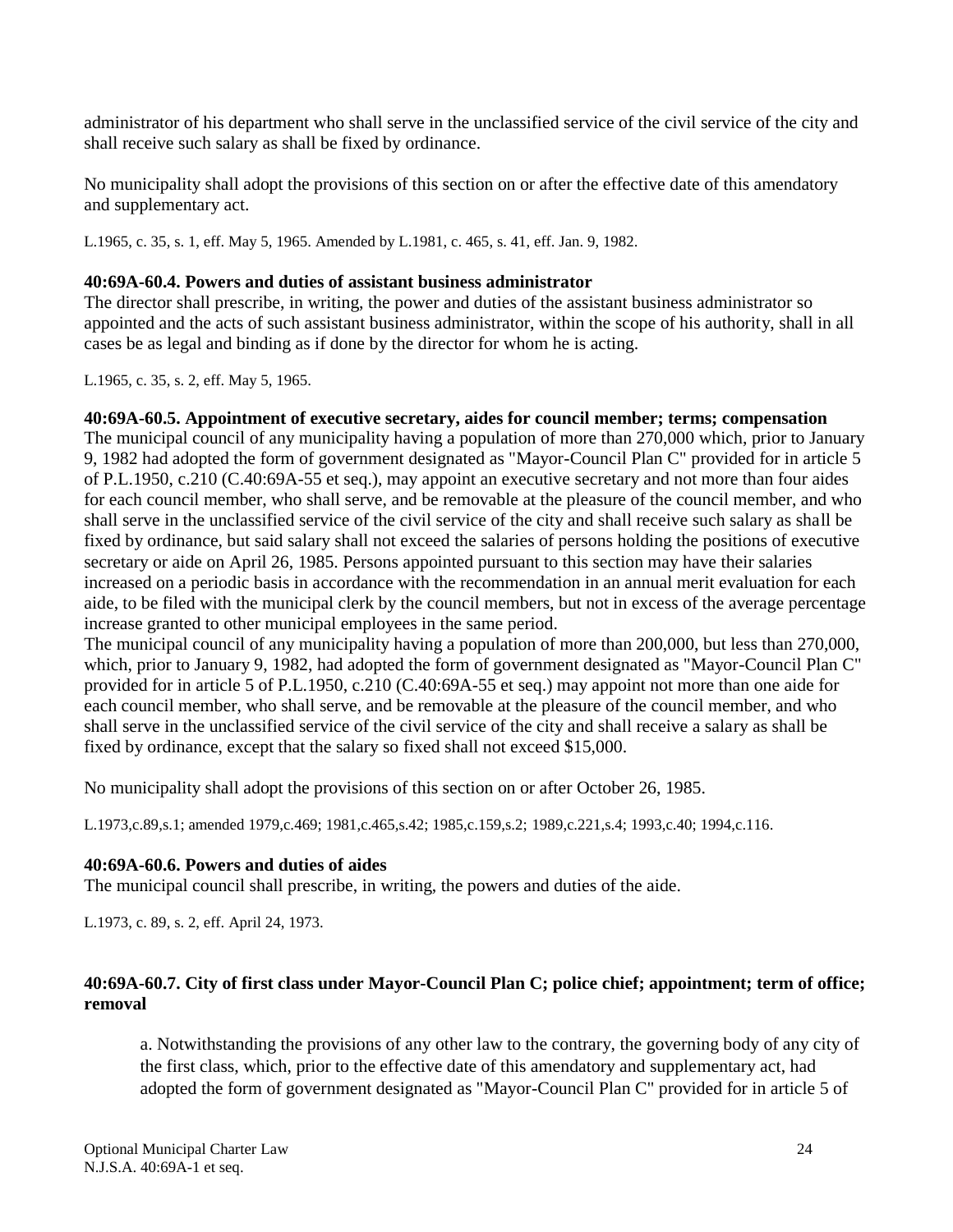the act to which this act is a supplement, may provide, by ordinance, that the mayor shall appoint a police chief, who shall have served as a superior police officer and possess at least 5 years' administrative and supervisory police experience, who shall serve during the term of office of the mayor appointing him, and until the appointment and qualification of his successor, and who shall serve in the unclassified service of the civil service of the city and shall receive such salary as shall be fixed by ordinance.

b. The mayor of any first class city adopting the provisions of this supplementary act may in his discretion remove any person appointed pursuant to the provisions of this act, after notice and an opportunity to be heard. Prior to removing such person the mayor shall first file written notice of his intention to do so with the council, and such removal shall become effective on the twentieth day after the filing of such notice unless the council shall prior thereto have adopted a resolution disapproving such removal by at least a 2/3 vote of the membership of the council.

L.1979, c. 163, s. 1, eff. Aug. 6, 1979. Amended by L.1981, c. 465, s. 43, eff. Jan. 9, 1982.

#### **40:69A-67.1. Municipality with Mayor-Council Plan D; housing counsellor; duties**

The governing body of any municipality having a population in excess of 60,000 persons, in which, prior to the effective date of P.L.1981, c. 465 (C. 40:69A-12 et al.) the voters adopted the form of government designated as "Mayor-Council Plan D," formerly provided for in Article 6 of the "Optional Municipal Charter Law," P.L.1950, c. 210 (C. 40:69A-1 et seq.) may by ordinance create the position of housing counsellor to counsel new and prospective home owners concerning purchase and maintenance costs of housing within the municipality, and may prescribe such additional duties as are appropriate to the position.

L.1982, c. 47, s. 1, eff. June 29, 1982.

# **40:69A-67.2. Appointment; removal; salary**

The position of housing counsellor created pursuant to section 1 of this act shall be filled by appointment of the council. The housing counsellor shall serve in the unclassified service of the civil service of the municipality, be removable at the pleasure of the council, and shall receive such salary as shall be fixed by the council.

L.1982, c. 47, s. 2, eff. June 29, 1982.

#### **40:69A-81. Applicable laws**

The form of government provided in this article shall be known as the "council-manager plan " and shall, together with articles 2 and 17, govern any municipality, the voters of which have adopted this plan pursuant to this act.

L.1950, c. 210, p. 485, s. 9-1, eff. June 8, 1950. Amended by L.1981, c. 465, s. 21, eff. Jan. 9, 1982.

**40:69A-82. Government by elected council and appointed manager and other officers and employees**  Each municipality under this article shall be governed by an elected council and by an appointed municipal manager, and by such other officers and employees as may be duly appointed pursuant to this article, general law or ordinance.

L.1950, c. 210, p. 485, s. 9-2, eff. June 8, 1950.

# **40:69A-83. Council**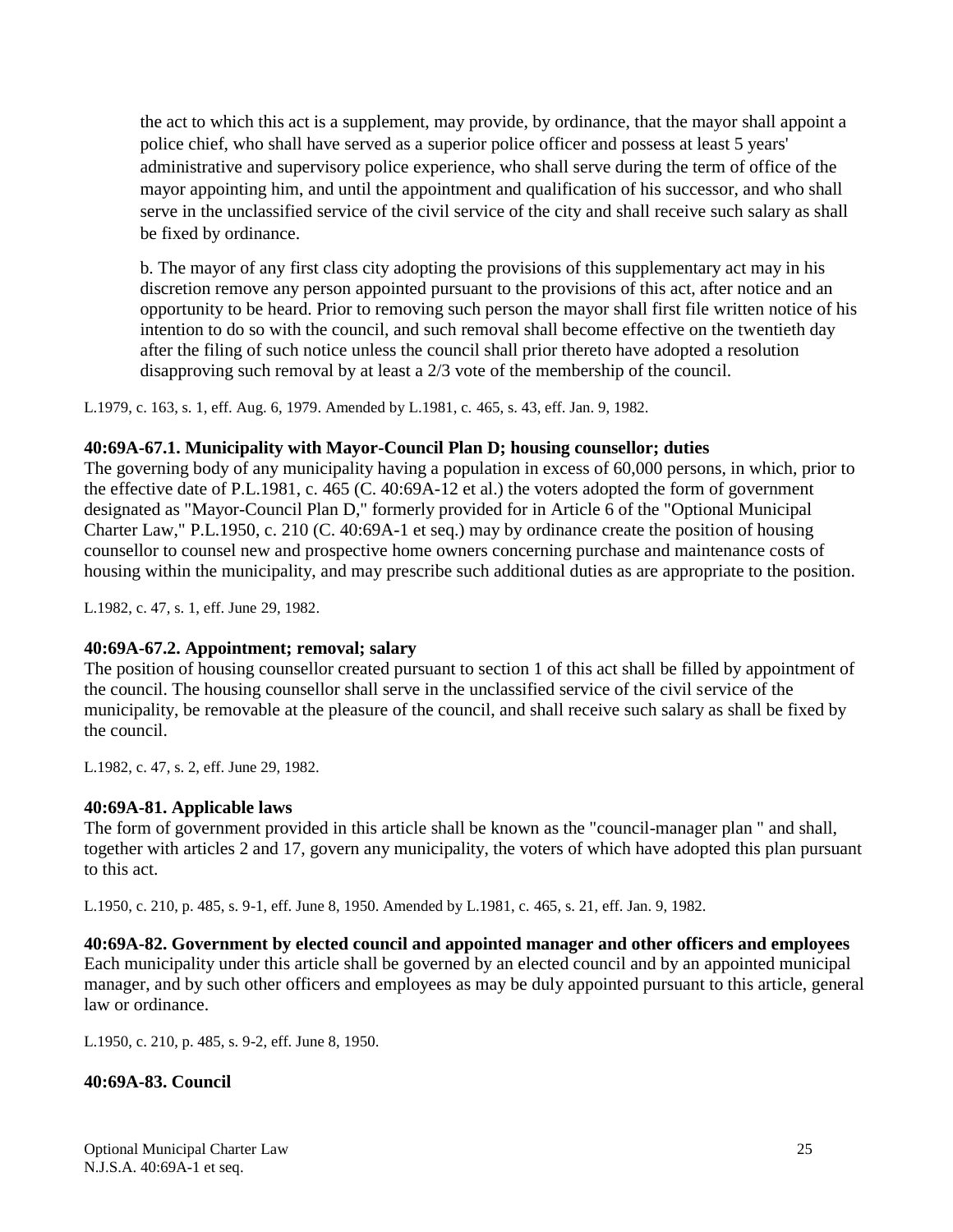The municipal council shall consist of five members, unless otherwise provided in the municipal charter, who shall serve for a term of 4 years.

L.1950, c. 210, p. 485, s. 9-3, eff. June 8, 1950. Amended by L.1981, c. 465, s. 22, eff. Jan. 9, 1982.

#### **40:69A-83.1. Council-manager plan; charter provision; regular municipal or general election; term of office**

Any municipality adopting a council-manager plan of government shall provide in its charter that the council members shall be elected by the voters of the municipality either:

a. At a regular municipal election held on the second Tuesday in May in the years in which municipal officers are to be elected, in which case the term of office of the council members shall begin on July 1 next following their election; or

b. At the general election held on the first Tuesday after the first Monday in November or at such other time as may be provided by law for holding general elections, in which case the term of office of the council members shall begin on January 1 next following their election.

L.1981, c. 465, s. 23, eff. Jan. 9, 1982.

#### **40:69A-83.2. Election at large or by wards**

Any municipality adopting a council-manager plan of government shall provide in its charter either:

a. That the council members shall be elected at large by the voters of the municipality at the regular municipal election, on general election, as the charter shall provide; or

b. That the municipality shall be divided into wards pursuant to the authority granted in section 1-13 or 1-19 (C.40:69A-13 or 40:69A-19), that council members shall be elected at large and by wards at the regular municipal election or general election, as the charter shall provide; and that no more than one council member shall be elected from each ward established in the municipality, and all other council members shall be elected at large.

L.1981, c.465, s.24; amended 1989,c.221,s.5.

#### **40:69A-83.3. Terms of first council members**

a. Any municipality adopting a council-manager plan of government may provide in its charter that the council members elected at the first regular municipal election or general election, as the charter shall provide, following the adoption of the plan shall serve for the following terms: if the municipal council is to consist of five members, two shall serve for four years and three for two years; if the municipal council is to consist of seven members, three shall serve for four years and four for two years; or if the municipal council is to consist of nine members, four shall serve for four years and five for two years. The length of the respective term of each member of the first council shall be determined by lot at the organization of the council immediately following the election; except that if, pursuant to the charter, the mayor is elected directly by the voters, the mayor shall, for the purposes of this subsection, be counted among those first council members to serve a four year term.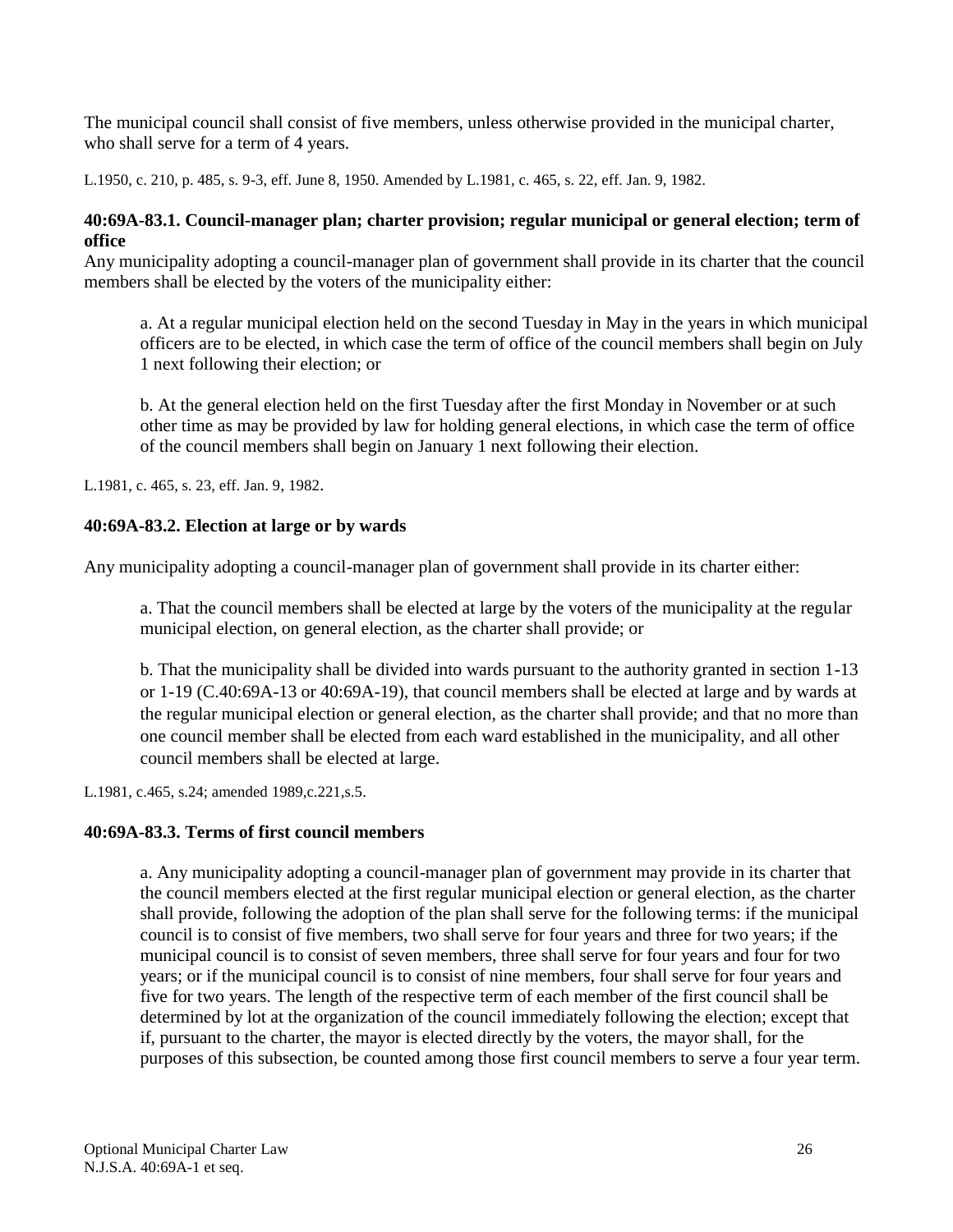b. Notwithstanding the provisions of subsection a. of this section, if a municipality adopting the provisions of this section shall also provide in its charter that the municipality shall be divided into wards pursuant to the authority granted in section 1-13 or 1-19 (C.40:69A-13 or 40:69A-19), the council members elected at the first regular municipal election or general election, as the charter shall provide, following the adoption of the plan shall serve as follows: the council members elected at large for a term of four years; and the council members elected from wards for a term of two years.

L.1981, c.465, s.25; amended 1989, c.221, s.6.

#### **40:69A-86. Mayor; election by council or by voters; charter provision**

Any municipality adopting a council-manager plan of government shall provide in its charter either:

a. That the mayor shall be elected by the members of the council; in which case on the first day of July or January, as appropriate, following their election, the members-elect of the municipal council shall assemble at the usual place of meeting of the governing body of the municipality and organize and elect one of their number as mayor. The mayor shall be chosen by ballot by majority vote of all members of the municipal council. If the members shall be unable, within five ballots to be taken within 2 days of said organization meeting, to elect a mayor, then the member who in the election for members of the municipal council received the greatest number of votes shall be the mayor. Should such person decline to accept the office, then the person receiving the next highest vote shall be the mayor, and so on, until the office is filled; or

b. That the mayor shall be elected directly by the voters of the municipality at the regular municipal election, or general election, as the charter shall provide. At the first election following the adoption of the charter, and each appropriate subsequent election, one position of council member to be elected at large shall be designated and voted for under the title of mayor, and candidates for the position shall be clearly designated as candidates for mayor in their respective nominating petitions. The candidate for mayor receiving the greatest number of votes shall be elected, and shall serve for a term of 4 years.

L.1950, c. 210, p. 486, s. 9-6, eff. June 8, 1950. Amended by L.1981, c. 465, s. 26, eff. Jan. 9, 1982.

#### **40:69A-87. Duties of mayor**

The mayor shall preside at all meetings of the municipal council and shall have a voice and vote in its proceedings. He shall fill vacancies occurring in the trustees of the public library and in the board of education where the municipality is operating under chapter 6 of Title 18 of the Revised Statutes for such terms of office as are provided by law. All bonds, notes, contracts and written obligations of the municipality shall be executed on its behalf by the mayor or, in the event of his inability to act, by such councilman as the municipal council shall designate to act as mayor during his absence or disability. The powers and duties of the mayor shall be only such as are expressly conferred upon him by this article.

L.1950, c. 210, p. 486, s. 9-7, eff. June 8, 1950.

#### **40:69A-88. Powers of municipality vested in council; exceptions**

All powers of the municipality and the determination of all matters of policy shall be vested in the municipal council, except as otherwise provided by this act or by general law.

L.1950, c. 210, p. 487, s. 9-8, eff. June 8, 1950.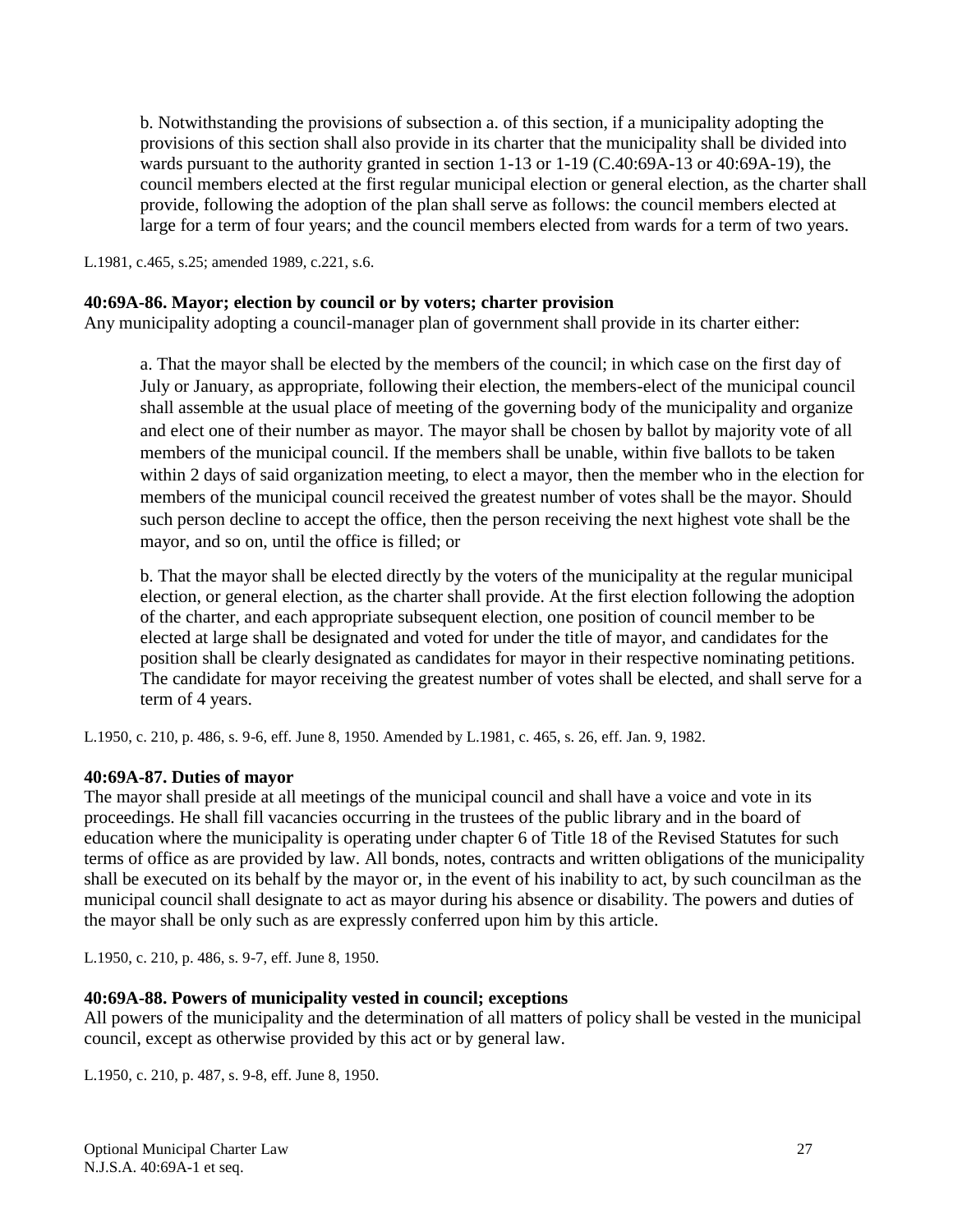## **40:69A-89. Appointment of municipal manager and clerk and others**

The municipal council shall appoint a municipal manager and a municipal clerk. Both of such offices may be held by the same person. The council may provide for the manner of appointment of a municipal attorney, any planning board, zoning board of adjustment or personnel board in the municipality, and may create commissions and other bodies with advisory powers.

L.1950, c. 210, p. 487, s. 9-9.

#### **40:69A-90. Departments, boards and offices; deputy manager**

The municipal council shall continue or create, and determine and define the powers and duties of such executive and administrative departments, boards and offices, in addition to those provided for herein, as it may deem necessary for the proper and efficient conduct of the affairs of the municipality, including the office of deputy manager which shall not be included in the classified service under Title 11 of the Revised Statutes. Any department, board or office so continued or created may at any time be abolished by the municipal council.

L.1950, c. 210, p. 487, s. 9-10, eff. June 8, 1950.

# **40:69A-91. Municipal council to act as a body; administrative service to be performed through manager; committees or commissions**

It is the intention of this article that the municipal council shall act in all the matters as a body, and it is contrary to the spirit of this article for any of its members to seek individually to influence the official acts of the municipal manager, or any other officer, or for the council or any of its members to direct or request the appointment of any person to, or his removal from, office; or to interfere in any way with the performance by such officers of their duties. The council and its members shall deal with the administrative service solely through the manager and shall not give orders to any subordinates of the manager, either publicly or privately. Nothing herein contained shall prevent the municipal council from appointing committees or commissions of its own members or of citizens to conduct investigations into the conduct of any officer or department, or any matter relating to the welfare of the municipality, and delegating to such committees or commissions such powers of inquiry as the municipal council may deem necessary. Any council member violating the provisions of this section shall, upon conviction thereof in a court of competent jurisdiction, be disqualified as a council member.

L.1950, c.210, s.9-11; amended 1989, c.221, s.7.

#### **40:69A-92. Qualifications of municipal manager**

The municipal manager shall be chosen by the council solely on the basis of his executive and administrative qualifications with special reference to his actual experience in, or his knowledge of, accepted practice in respect to the duties of his office as hereinafter set forth. At the time of his appointment, he need not be a resident of the municipality or State, but during his tenure of office he may reside outside the municipality only with the approval of council.

L.1950, c. 210, p. 488, s. 9-12, eff. June 8, 1950.

#### **40:69A-93. Term of municipal manager; removal; suspension**

The municipal manager shall hold office for an indefinite term and may be removed by a majority vote of the council. At least 30 days before such removal shall become effective, the council shall by a majority vote of its members adopt a preliminary resolution stating the reasons for his removal. The manager may reply in writing and may request a public hearing, which shall be held not earlier than 20 days nor later than 30 days after the filing of such request. After such public hearing, if one be requested, and after full consideration, the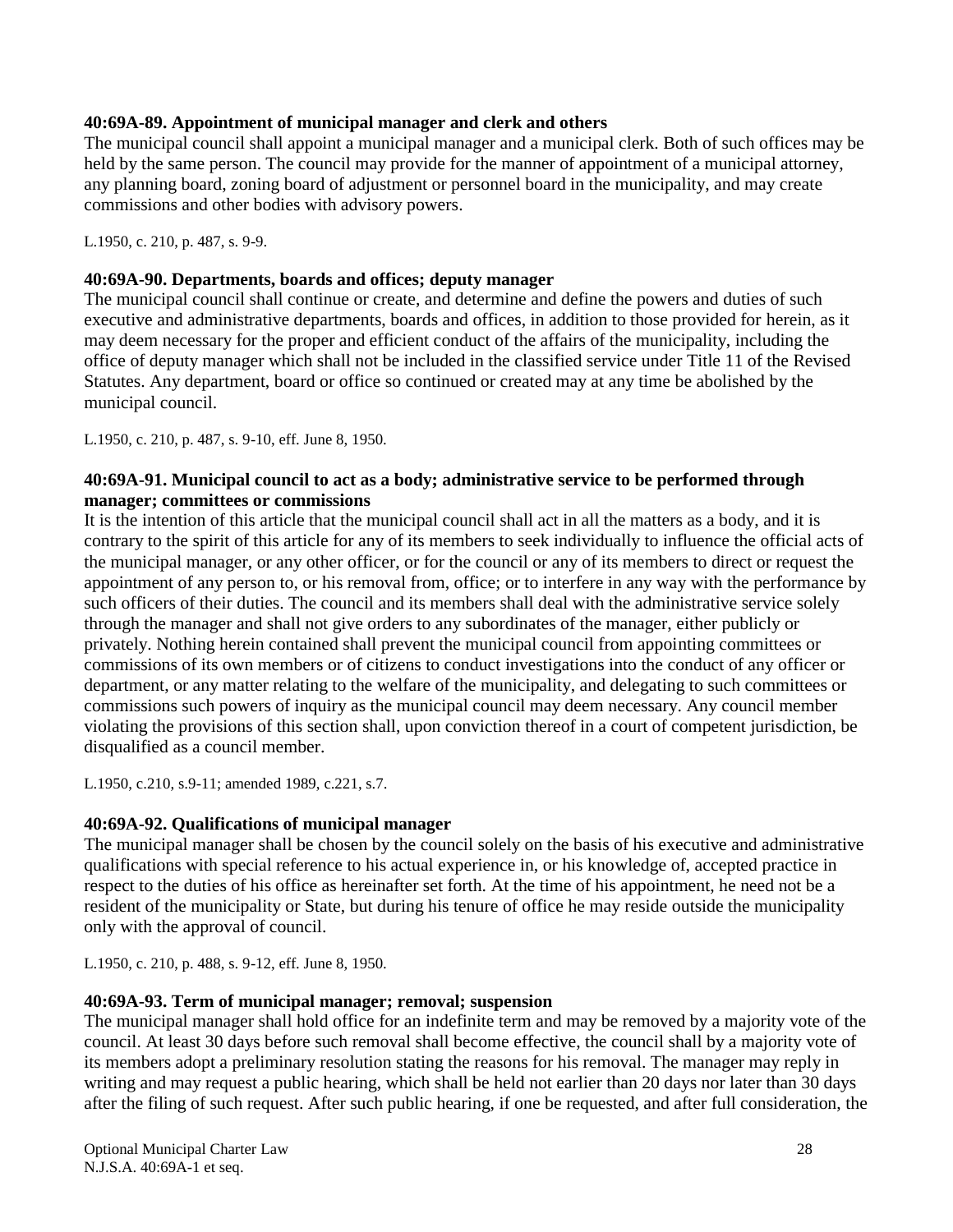council by majority vote of its members may adopt a final resolution of removal. By the preliminary resolution the council may suspend the manager from duty, but shall in any case cause to be paid him forthwith any unpaid balance of his salary and his salary for the next 3 calendar months following adoption of the preliminary resolution unless he is removed for good cause. For the purposes of this section, "good cause" shall mean conviction of a crime or offense involving moral turpitude, the violation of the provisions of section 17-14, 17-15, 17-16, 17-17 or 17-18 of P.L.1950, c. 210 (C. 40:69A-163 through 40:69A-167), or the violation of any code of ethics in effect within the municipality.

L.1950, c. 210, p. 488, s. 9-13, eff. June 8, 1950. Amended by L.1981, c. 465, s. 27, eff. Jan. 9, 1982.

# **40:69A-94. Absence or disability of manager**

The manager may designate a qualified administrative officer of the municipality to perform his duties during his temporary absence or disability. In the event of his failure to make such designation, the council may by resolution appoint an officer of the municipality to perform the duties of the manager during such absence or disability until he shall return or his disability shall cease.

L.1950, c. 210, p. 488, s. 9-14.

# **40:69A-95. Powers and duties of manager**

The municipal manager shall:

- (a) Be the chief executive and administrative official of the municipality;
- (b) Execute all laws and ordinances of the municipality;

(c) Appoint and remove a deputy manager if one be authorized by the council, all department heads and all other officers, subordinates, and assistants, except a municipal tax assessor, for whose selection or removal no other method is provided in this article, except that he may authorize the head of a department to appoint and remove subordinates in such department, supervise and control his appointees, and report all appointments or removals at the next meeting thereafter of the municipal council;

(d) Negotiate contracts for the municipality subject to the approval of the municipal council, make recommendations concerning the nature and location of municipal improvements, and execute municipal improvements as determined by the municipal council;

(e) See that all terms and conditions imposed in favor of the municipality or its inhabitants in any statute, public utility franchise or other contract are faithfully kept and performed, and upon knowledge of any violation call the same to the attention of the municipal council;

(f) Attend all meetings of the municipal council with the right to take part in the discussions, but without the right to vote;

(g) Recommend to the municipal council for adoption such measures as he may deem necessary or expedient, keep the council advised of the financial condition of the municipality, make reports to the council as requested by it, and at least once a year make an annual report of his work for the benefit of the council and the public;

(h) Investigate at any time the affairs of any officer or department of the municipality;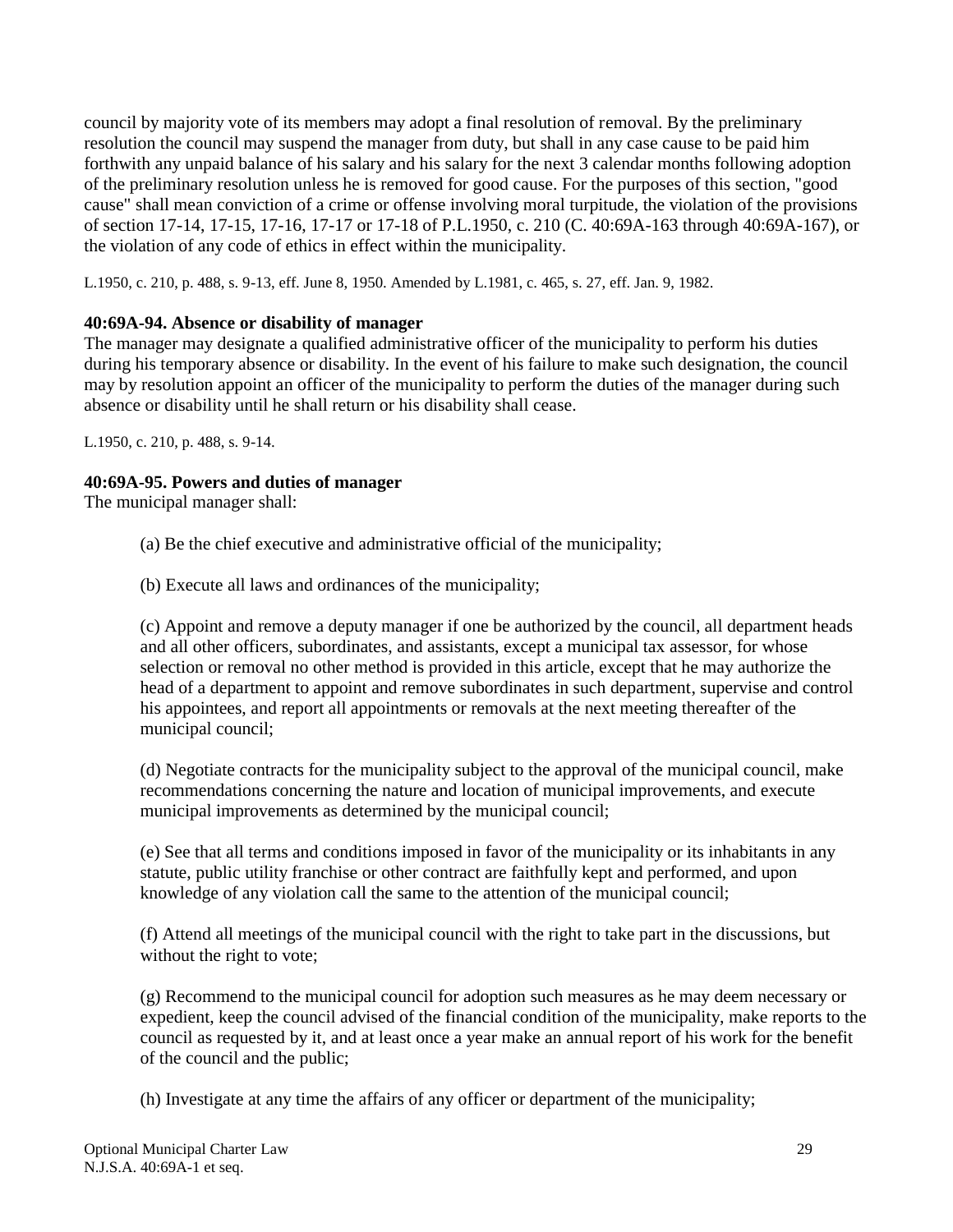(i) Perform such other duties as may be required of the municipal manager by ordinance or resolution of the municipal council.

The municipal manager shall be responsible to the council for carrying out all policies established by it and for the proper administration of all affairs of the municipality within the jurisdiction of the council.

L.1950, c. 210, p. 489, s. 9-15, eff. June 8, 1950. Amended by L.1981, c. 393, s. 6, eff. Jan. 6, 1982.

## **40:69A-96. Budget; preparation by manager**

The municipal budget shall be prepared by the municipal manager. During the month of November in each year, the municipal manager shall require all department heads to submit requests for appropriations for the ensuing budget year, and to appear before him at public hearings, which shall be held during that month, on the various requests.

L.1950, c. 210, p. 490, s. 9-16, eff. June 8, 1950.

# **40:69A-97. Submission of budget to council**

Except in those municipalities which operate on the State fiscal year pursuant to section 2 or 3 of P.L.1991, c.75 (C.40A:4-3.1 or C.40A:4-3.2), on or before the fifteenth day of the fiscal year the municipal manager shall submit to council his recommended budget together with such explanatory comment or statement as he may deem desirable. The budget shall be in such form as is required by law for municipal budgets, and shall in addition have appended thereto detailed analysis of the various items of expenditure and revenue.

The council shall, where practicable, provide by ordinance for the operation of a system of work programs and quarterly allotments for operation of the budget, and for development and reporting of appropriate unit costs of budgeted expenditures.

L.1950,c.210,s.9-17; amended 1991,c.75,s.7.

# **40:69A-97.1. Council-manager plan deadline**

Notwithstanding the provisions of section 9-17 of P.L. 1950, c. 210 (C. 40:69A-97), in any local budget year for which budget dates are extended pursuant to section 1 of this act, the municipal manager of a municipality governed under the "council-manager plan" pursuant to P.L. 1950, c. 210 (C. 40:69A-1 t seq.) which takes advantage of such extension shall submit to the council his recommended budget not less than 16 days prior to the extended date for the introduction and approval of municipal budgets.

L. 1989, c. 31, s. 9.

#### **40:69A-98. Laws conferring powers upon mayor or other executive head construed as meaning municipal manager**

Any provision of general law conferring the appointing power or other power upon the mayor or other executive head of the municipality shall be construed as meaning the municipal manager in a municipality governed under this article, and the appointments or the power exercised by the municipal manager in accordance with such provision shall be classified and given the same force and effect as if executed by the official named therein, except that members of the board of education and of the trustees of the public library, whenever required to be appointed by any such provision by any board or official of the municipality, shall be appointed under this article by the mayor, and except that the mayor shall serve as the fifth member of the board of school estimate pursuant to N.J.S. 18A:22-1.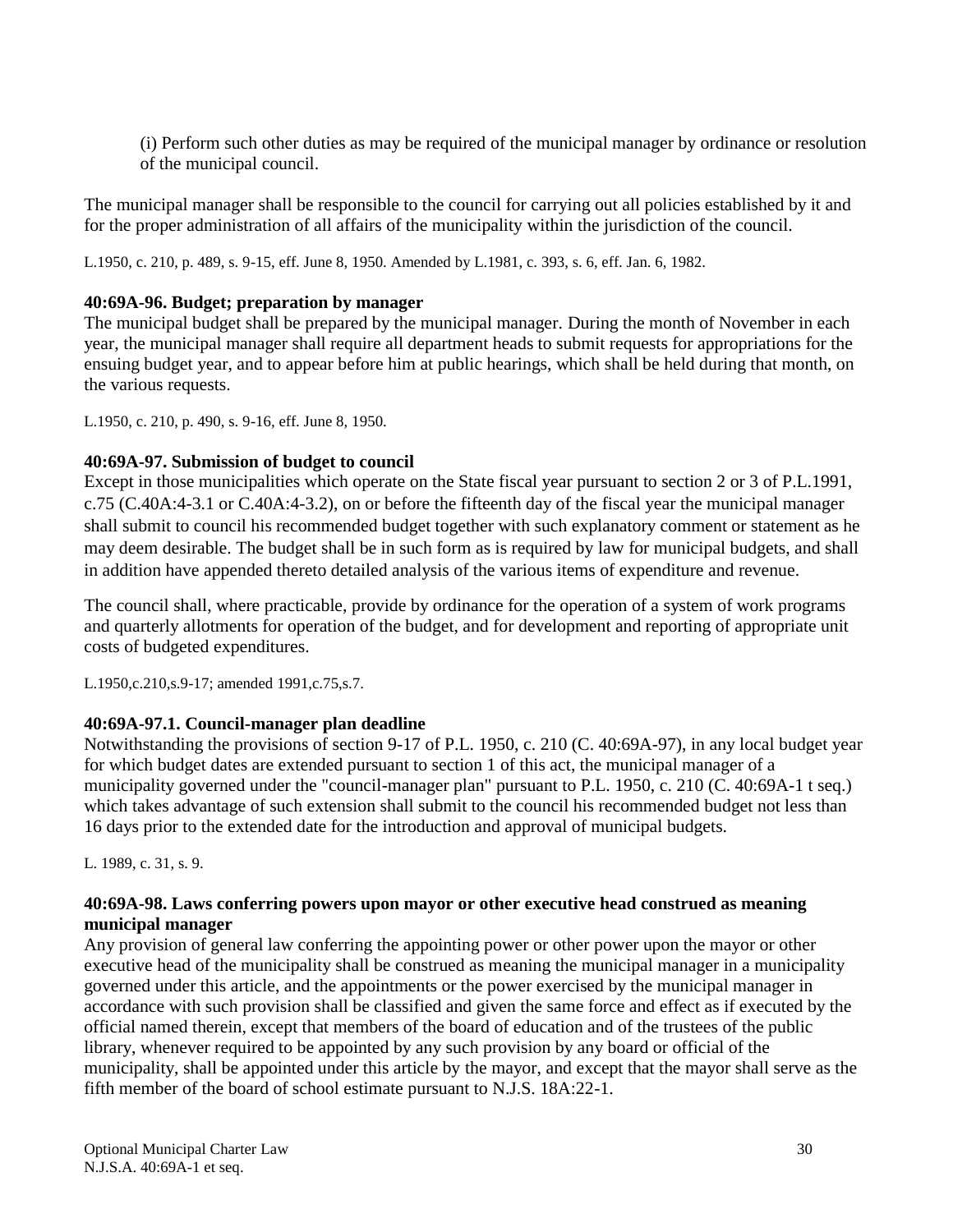L.1950, c. 210, p. 490, s. 9-18, eff. June 8, 1950. Amended by L.1981, c. 68, s. 1, eff. March 18, 1981.

# **40:69A-115. Adoption by municipalities under 12,000; applicable laws**

The form of government provided in this article shall be known as the "small municipality plan." It may be adopted by any municipality having a population of less than 12,000 inhabitants and shall, together with articles 2 and 17, govern any municipality the voters of which have adopted the plan pursuant to this act.

L.1950, c. 210, p. 495, s. 13-1, eff. June 8, 1950. Amended by L.1981, c. 465, s. 29, eff. Jan. 9, 1982.

#### **40:69A-116. Government by elected council and mayor and appointed officers**

Each municipality shall be governed by an elected council and a mayor and such other officers as shall be appointed pursuant to this article, general law or ordinance.

L.1950, c. 210, p. 495, s. 13-2, eff. June 8, 1950. Amended by L.1981, c. 465, s. 30, eff. Jan. 9, 1982.

#### **40:69A-117. Composition of council**

The council shall consist of the mayor and two council members, unless pursuant to the authority granted under section 1-13 or 1-19 of article 1 of this act, or unless provided by amendment of the charter pursuant to section 7 of this amendatory act, the municipality shall be governed by a mayor and four or six council members. Members of the council shall be elected at large by the voters of the municipality and shall serve for a term of three years.

L.1950, c.210, s.13-3; amended 1981,c.465,s.31; 1989,c.221,s.8.

#### **40:69A-117.1. Small municipality plan; members of council; election at regular municipal or general election**

Any municipality adopting a small municipality plan of government shall provide in its charter that the council members shall be elected by the voters of the municipality either:

a. At a regular municipal election held on the second Tuesday in May in the years in which municipal officers are to be elected, in which case the term of office of the council members shall begin on July 1 next following their election; or

b. At the general election held on the first Tuesday after the first Monday in November or at such other time as may be provided by law for holding general elections, in which case the term of office of the council members shall begin on January 1 next following their election.

L.1981, c. 465, s. 32, eff. Jan. 9, 1982.

#### **40:69A-117.2. First members of council; terms of office**

Any municipality adopting a small municipality plan of government may provide in its charter that the council members elected at the first regular municipal election or general election as the charter shall provide, following the adoption of the plan shall serve for the following terms: if the municipal council is to consist of three members, one shall serve for one year, one for two years and one for three years; if the municipal council is to consist of five members, two shall serve for one year, two for two years and one for three years; or if the municipal council is to consist of seven members, three shall serve for a term of one year, two for a term of two years and two for a term of three years. The length of the respective term of each member of the first council shall be determined by lot at the organization of the council immediately following their election; except that if, pursuant to the charter, the mayor is elected directly by the voters, the mayor shall, for the purposes of this section, be counted among those first council members to serve a four year term.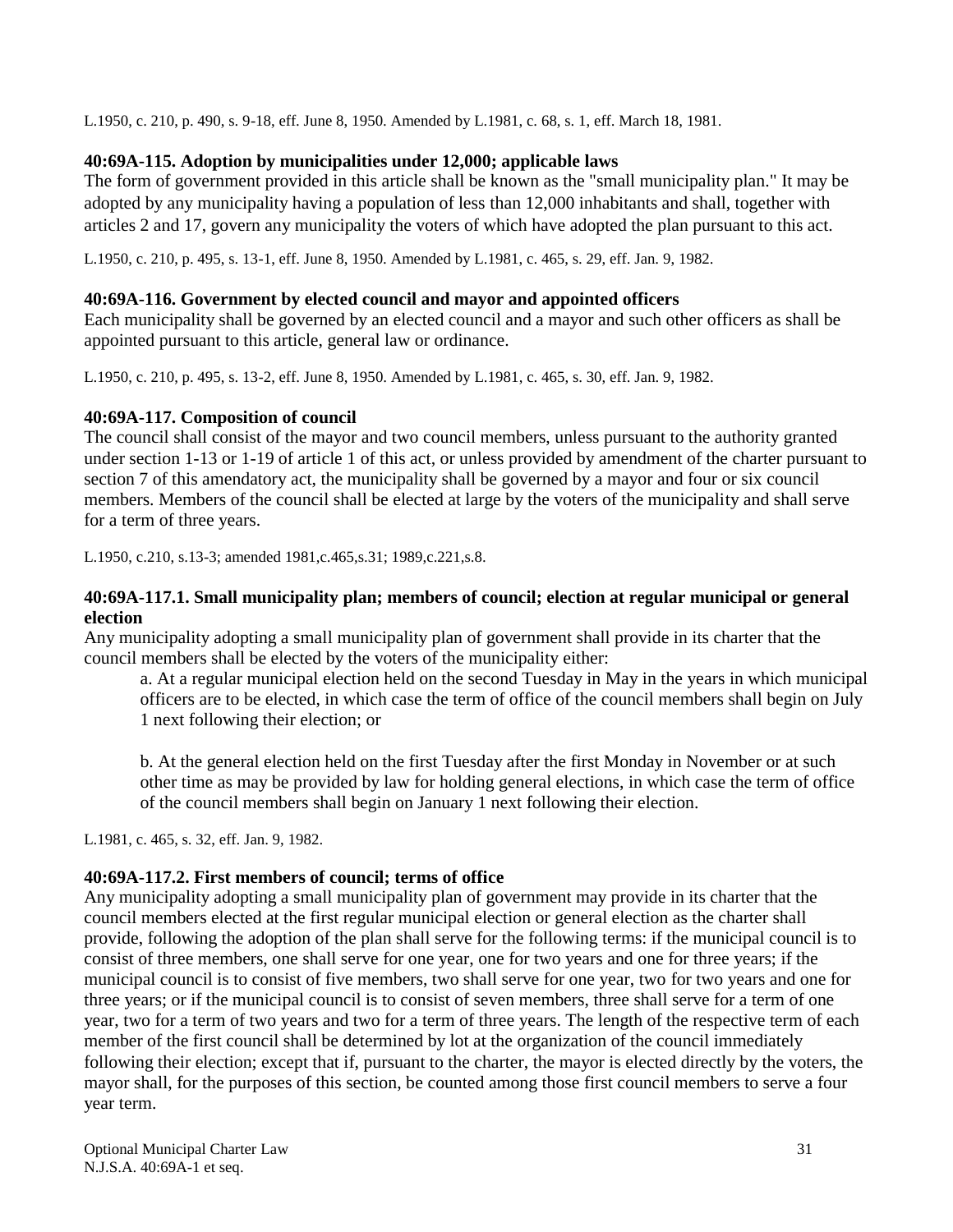L.1981, c.465, s.33; amended 1989, c.221, s.9.

#### **40:69A-117.3. Mayor; election by council or by voters; charter provision**

Any municipality adopting a small municipality plan of government shall provide in its charter either:

a. That the mayor shall be elected by the members of the council; in which case on the first day of July or January, as appropriate, following their election, the members-elect of the municipal council shall assemble at the usual place of meeting of the governing body of the municipality and organize and elect one of their number as mayor; that the mayor shall be chosen by ballot by majority vote of members of the municipal council; that if the members shall be unable, within five ballots to be taken within 2 days of the organization meeting, to elect a mayor, then the member who in the election for members of the municipal council received the greatest number of votes shall be mayor; and that should that person decline to accept the office, then the person receiving the next highest vote shall be the mayor, and so on, until the office is filled; or

b. That the mayor shall be elected directly by the voters of the municipality at the regular municipal election, or general election, as the charter shall provide; that at the first election following the adoption of the charter, and each appropriate subsequent election, one position of council member to be elected at large shall be designated and voted for under the title of mayor, and candidates for the position shall be clearly designated as candidates for mayor in their respective nominating petitions; and that the candidate for mayor receiving the greatest number of votes shall be elected and shall serve for a term of 4 years.

L.1981, c. 465, s. 34, eff. Jan. 9, 1982.

#### **40:69A-120. Legislative power; quorum; mayor's duties; president of council**

The legislative power of the municipality shall be exercised by the council, except as may be otherwise provided by general law. The mayor shall participate and vote as other council members. A majority of the whole number of the governing body shall constitute a quorum for the transaction of business but a smaller number may meet and adjourn from time to time. The mayor shall preside over all meetings of the council.

The council shall select from among its members a president of the council who shall serve in place of the mayor in the event of his absence, disability or refusal to act.

L.1950, c. 210, p. 496, s. 13-6, eff. June 8, 1950.

#### **40:69A-121. Executive power; mayor's duties**

The executive power of the municipality shall be exercised by the mayor. It shall be his duty to see that all laws and ordinances in force and effect within the municipality are observed. He shall address the council and report to the residents annually, and at such other times as he may deem desirable, on the condition of the municipality and upon its problems of government.

L.1950, c. 210, p. 496, s. 13-7, eff. June 8, 1950.

#### **40:69A-122. Assessor; tax collector; attorney; clerk; treasurer; other officers; appointment**

An assessor, a tax collector, an attorney, a clerk, a treasurer and such other officers as may be provided by ordinance shall be appointed by the mayor with the advice and consent of the council. One person may be appointed to two or more such offices, except that one person shall not be the assessor and treasurer, or assessor and collector.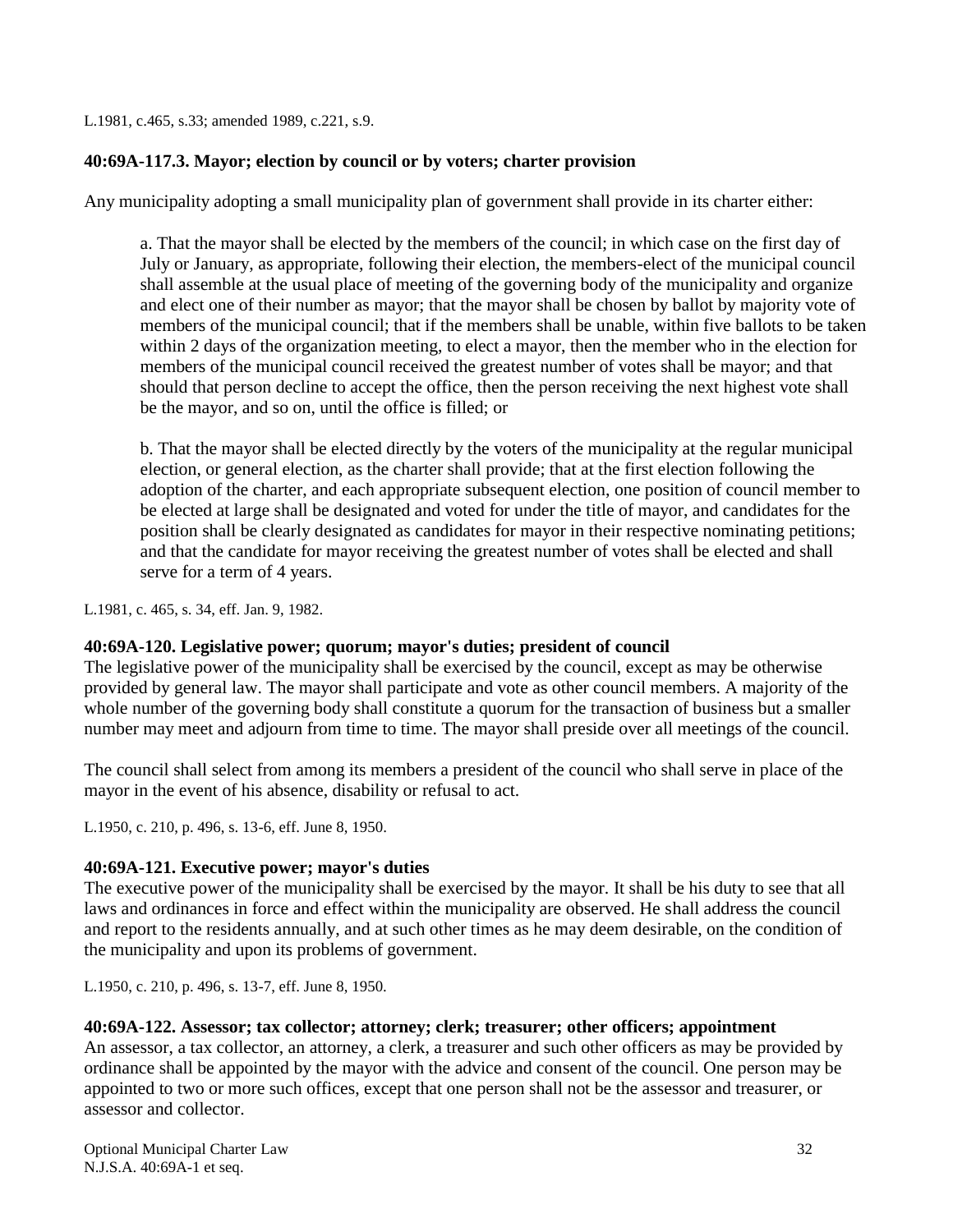L.1950, c. 210, p. 496, s. 13-8, eff. June 8, 1950.

# **40:69A-123. Finance committee and other committees of council**

The mayor shall also appoint a finance committee of council which may consist of one or more council members, and may appoint and designate other committees of council of similar composition.

L.1950, c.210, s.13-9; amended 1989,c.221,s.10.

#### **40:69A-124. Appointment of officers and employees by mayor**

All officers and employees whose appointment or election is not otherwise provided for in this article or by general law shall be appointed by the mayor. If the municipality has not adopted the provisions of Title 11 of the Revised Statutes (Civil Service), it shall be the duty of the mayor to recruit, select and appoint persons qualified by training and experience for their respective offices, positions and employments.

L.1950, c. 210, p. 497, s. 13-10, eff. June 8, 1950.

# **40:69A-125. Residence in municipality not required**

Appointive officers and employees need not be residents of the municipality unless council shall so require.

L.1950, c. 210, p. 497, s. 13-11, eff. June 8, 1950.

# **40:69A-126. Municipal clerk**

A municipal clerk shall be appointed by the mayor with the advice and consent of council. The municipal clerk shall be qualified by previous training or experience to perform the duties of his office. He shall serve at the pleasure of the council, except as otherwise provided by this act.

L.1950, c. 210, p. 497, s. 13-12, eff. June 8, 1950.

# **40:69A-127. Duties of municipal clerk**

The municipal clerk shall serve as clerk of the council, perform such functions as may be required by law of municipal clerks generally, have such other powers and duties as council may prescribe. He shall maintain the records and minutes of the governing body.

L.1950, c. 210, p. 497, s. 13-13, eff. June 8, 1950.

#### **40:69A-128. Annual budget**

The mayor shall prepare the annual budget with the assistance of the treasurer and the co-operation of the other members of the council.

L.1950, c. 210, p. 497, s. 13-14, eff. June 8, 1950.

#### **40:69A-129. Treasurer's duties**

The treasurer shall be the chief financial officer of the municipality and shall keep and maintain books and records of all financial transactions of the municipality in accordance with the standards and requirements of the State Division of Local Government. The treasurer shall have custody of all public moneys of the municipality. He shall make monthly reports to council of all receipts, expenditures, commitments and unencumbered appropriation balances.

L.1950, c. 210, p. 497, s. 13-15, eff. June 8, 1950.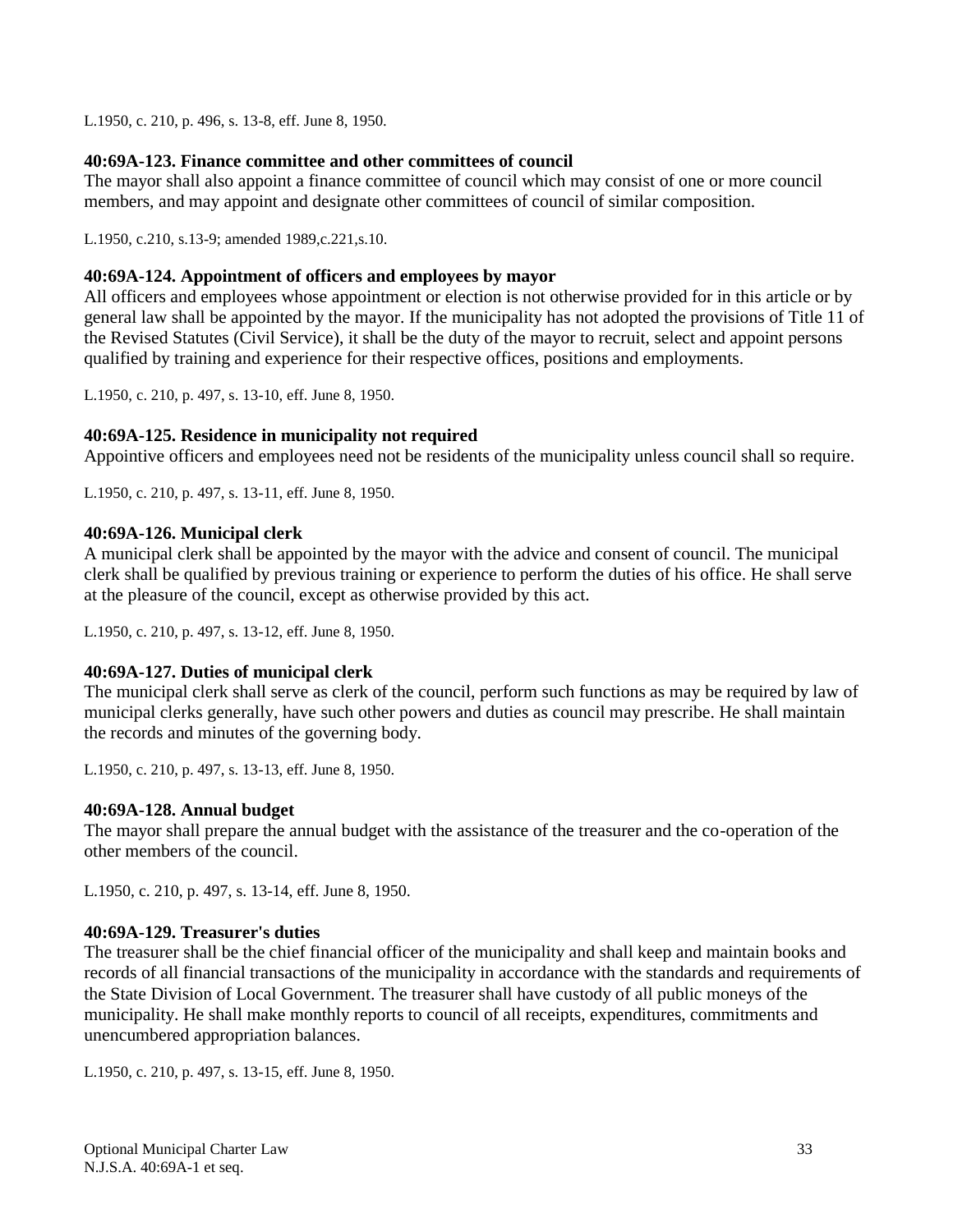#### **40:69A-130. Disbursement of municipal funds**

No municipal funds shall be disbursed except pursuant to and within the limits of appropriations made in accordance with law. All disbursements shall be by bank check or draft signed by the mayor and countersigned by the treasurer, upon warrant of the chairman of the finance committee of council approved by council.

L.1950, c. 210, p. 498, s. 13-16, eff. June 8, 1950.

#### **40:69A-131. Tax collector; duties**

The municipal tax collector shall receive and collect all moneys assessed or raised by taxation or assessment for any purpose. The collector shall enter in suitable books or other records to be kept by him the sums received each day together with the account to which each receipt is credited. Within forty-eight hours after the receipt of any moneys of the municipality, or on the first banking day thereafter, the collector shall deposit such moneys in the authorized public depository of the municipality to the credit of the appropriate account. He shall report to council at least once each month at the same time as the treasurer is required to report, all receipts and deposits and cash on hand belonging to the municipality. Within sixty days after the end of the fiscal year, and at such other times as may be required by council, the collector shall make and furnish a detailed and true list of all delinquent taxpayers for the next preceding year or for such period as council may require.

L.1950, c. 210, p. 498, s. 13-17, eff. June 8, 1950.

#### **40:69A-132. Bond of treasurer and collector**

The treasurer and the collector shall each give bond, at the expense of the municipality, in accordance with general law.

L.1950, c. 210, p. 498, s. 13-18, eff. June 8, 1950.

#### **40:69A-149.1. Adoption by voters; applicable laws**

The form of government provided in this article shall be known as the "mayor-council-administrator plan," and shall, together with articles 2 and 17, govern any municipality the voters of which have adopted it pursuant to law.

L.1981, c. 465, s. 36, eff. Jan. 9, 1982.

#### **40:69A-149.2. Government by elected mayor and council, and appointed municipal administrator and other officers and employees**

Each municipality hereunder shall be governed by an elected mayor and council, and an appointed municipal administrator, and by such other officers and employees as may be duly appointed pursuant to this article, general law or ordinance.

L.1981, c. 465, s. 36, eff. Jan. 9, 1982.

#### **40:69A-149.3. Council; composition; mayor and councilmen; election; terms of office**

The council shall consist of the mayor and six council members. The mayor and council shall be elected at the general election to be held on the first Tuesday after the first Monday in November. Except as otherwise provided in this article for council members first elected, the mayor shall serve for a term of four years and the council members for a term of three years, beginning on January 1 next following their election.

L.1981, c.465, s.16A-3; amended 1989,c.221,s.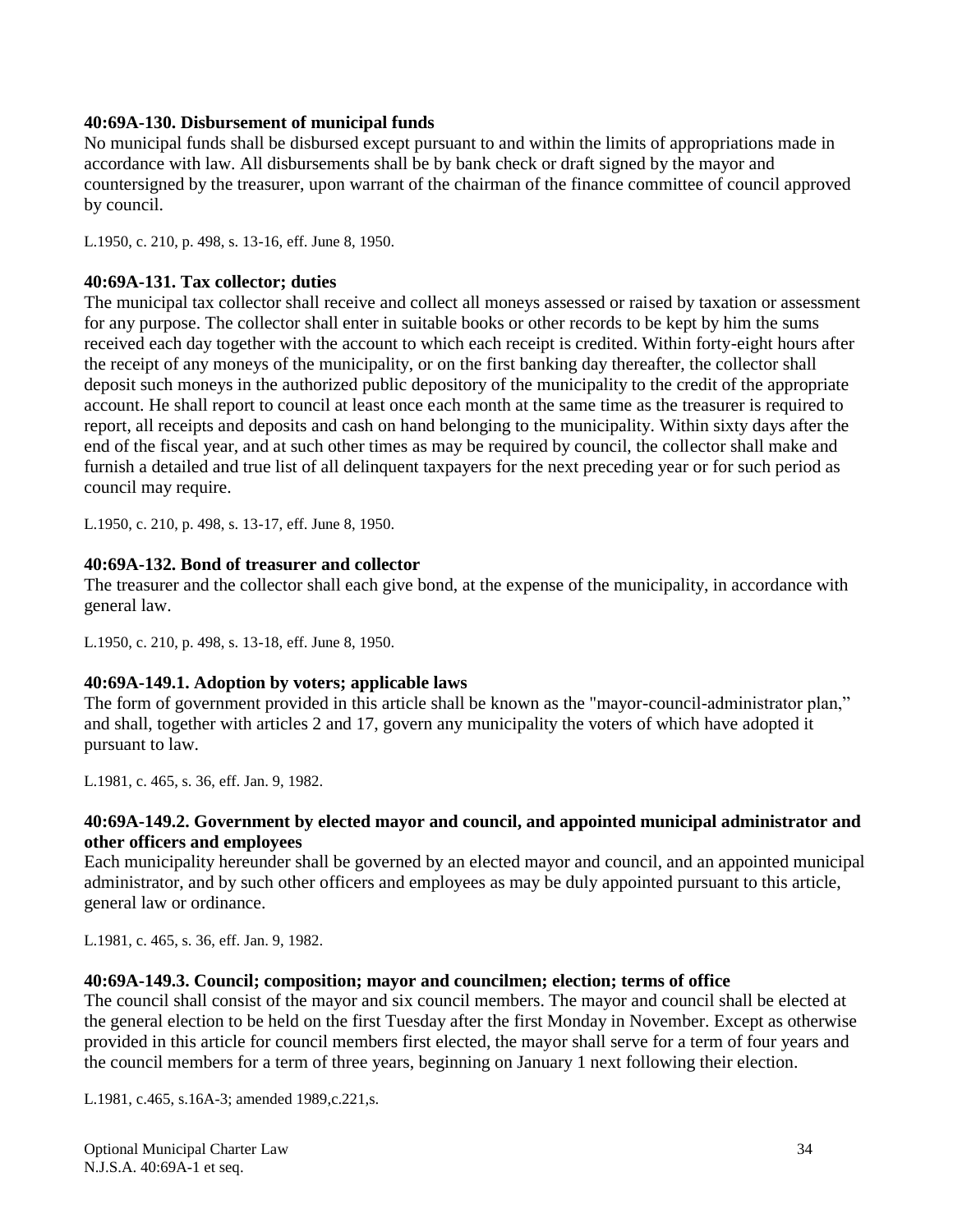## **40:69A-149.4. Election at large; terms of office of first elected**

The mayor and council members shall be elected at large by the voters of the municipality. At the first election following the adoption by a municipality of this section, of the six council members to be elected, two shall serve for a term of three years, two shall serve for a term of two years, and two shall serve for a term of one year.

L.1981, c.465, s.16A-4; amended 1989,c.221,s.12.

# **40:69A-149.5. Council; legislative power; status of mayor; quorum; president; special meetings**

The legislative power of the municipality shall be exercised by the council, except as may be otherwise provided by general law. The mayor shall preside over all meetings of the council except as herein provided, but shall not vote except to give the deciding vote in case of a tie. Three council members and the mayor, and in the absence of the mayor, four council members shall constitute a quorum for the transaction of business, but a smaller number may meet and adjourn from time to time. The council shall annually select from among the council members a president of the council who shall serve in place of the mayor in the event of the mayor's absence, disability or refusal to preside. The mayor shall, when necessary, call special meetings of the council. In case of the mayor's neglect or refusal, any four council members may call a special meeting upon due notice of the time and place to the mayor and all council members.

L.1981, c.465, s.16A-5; amended 1989,c.221,s.13.

# **40:69A-149.6. Mayor; powers and duties**

The executive power of the municipality shall be exercised by the mayor. He shall enforce the charter and ordinances of the municipality and all general laws applicable thereto, and shall recommend such actions to the council as he may deem in the public interest.

L.1981, c. 465, s. 36, eff. Jan. 9, 1982.

# **40:69A-149.7. Ordinances; approval by mayor**

Each ordinance adopted by the council shall be submitted to the mayor, and he shall within 10 days after receiving it either approve the ordinance by affixing his signature thereto or return it to the council by delivering it to the municipal clerk, together with a written statement of his objections thereto or to any item or part thereof. No ordinance, or any item or part thereof, shall take effect without the mayor's approval unless the mayor fails to return an ordinance to the council within 10 days after it has been presented to him, or unless the council, upon reconsideration thereof on or after the third day following its return by the mayor, shall resolve to override the mayor's veto by a vote of at least 2/3 of the members.

L.1981, c. 465, s. 36, eff. Jan. 9, 1982.

#### **40:69A-149.8. Mayoral appointments; municipal departments**

a. The mayor shall nominate, and with the advice and consent of the council appoint, a municipal administrator, an assessor, a tax collector, an attorney, a clerk, a treasurer and such other officers as may be provided by ordinance. Except where otherwise prohibited by general law, one person may be appointed to two or more such offices, except that one person shall not be simultaneously the assessor and treasurer, or assessor and collector. All such officers shall be annually appointed unless another term is provided by this article or by general law.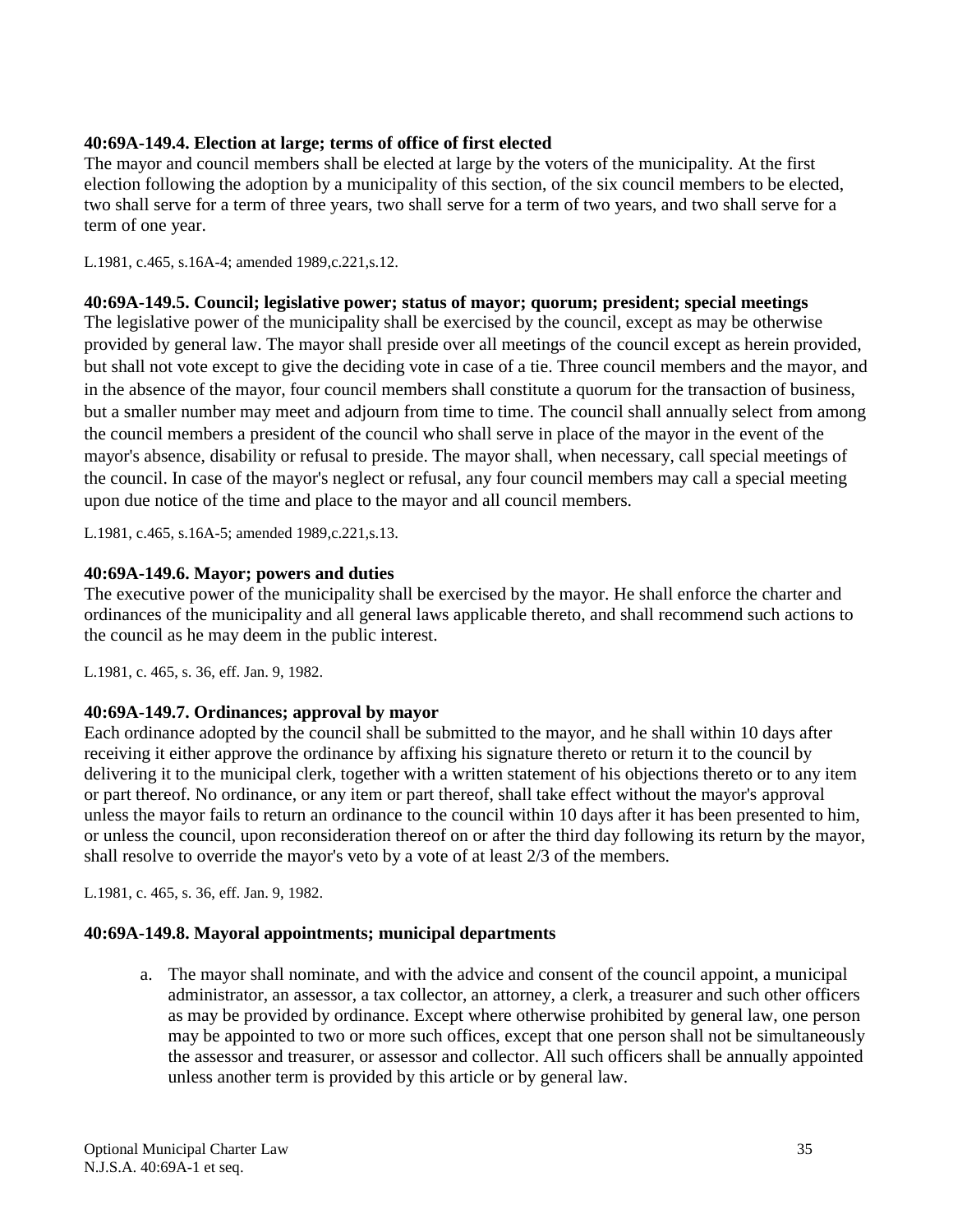b. The municipality may provide by ordinance for the establishment of municipal departments, not to exceed six in number. Each department shall be headed by a director, who shall be appointed by the mayor with the advice and consent of the council. Each department head shall serve during the term of office of the mayor appointing him, and until the appointment and qualification of a successor. The mayor may remove any department head upon written notice to the council. The council may remove department heads for cause after hearing.

The municipal administrator shall supervise the administration of each of the departments established by ordinance. For this purpose, the municipal administrator shall have the power to investigate the organization and operations of any department, to prescribe standards and rules of administrative practice and procedure, and to consult with the heads of departments.

L. 1981, c. 465, s. 36, eff. Jan. 9, 1982. Amended by L. 1985, c. 458, s. 1, eff. Jan. 15, 1986.

#### **40:69A-149.8a. Ordinances validated**

Any ordinance heretofore adopted by a municipality governed by section 36 of P.L. 1981, c. 465 (C. 40:69A-149.1 through 40:69A-149.16) which provides for the establishment of municipal departments, and any actions taken by a municipality pursuant to that ordinance, are validated and confirmed; provided, that the ordinance shall be amended to conform with the provisions of this amendatory and supplementary act within 90 days after its effective date.

L. 1985, c. 458, s. 3, eff. Jan. 15, 1986.

# **40:69A-149.9. Municipal administrator**

The municipal administrator shall administer the business affairs of the municipality and shall, as provided by ordinance, have such powers and perform such duties which are not required by this article or general law to be exercised by the mayor, council or other officer, board or body. The administrator shall receive such compensation as may be provided by ordinance. The municipal administrator shall serve during the term of office of the mayor, but may be removed by a vote of at least two-thirds of the members of the council. The resolution of removal shall become effective three months after its adoption. The council may provide that the resolution shall have immediate effect, but in that case the council shall cause to be paid to the administrator forthwith any unpaid balance of his salary and his salary for the next three calendar months following adoption of the resolution unless he is removed for good cause. For the purposes of this section, "good cause" shall mean conviction of a crime or offense involving moral turpitude, the violation of the provisions of section 17-14, 17-15, 17-16, 17-17 or 17-18 of P.L. 1950, c. 210 (C. 40:69A-163 through 40:69A-167), or the violation of any code of ethics in effect within the municipality.

L. 1981, c. 465, s. 36, eff. Jan. 9, 1982. Amended by L. 1985, c. 458, s. 2, eff. Jan. 15, 1986.

#### **40:69A-149.10. Officers and employees; appointment and recruitment by mayor**

All officers and employees whose appointment or election is not otherwise provided for in this article or by general law shall be appointed by the mayor. If the municipality has not adopted the provisions of Title 11 of the Revised Statutes, it shall be the duty of the mayor to recruit, select and appoint persons qualified by training and experience for their respective offices, positions and employments.

L.1981, c. 465, s. 36, eff. Jan. 9, 1982.

#### **40:69A-149.11. Clerk**

The municipal clerk shall serve as clerk of the council, perform such functions as may be required by law of municipal clerks generally, and have such other powers and duties as the council may prescribe. He shall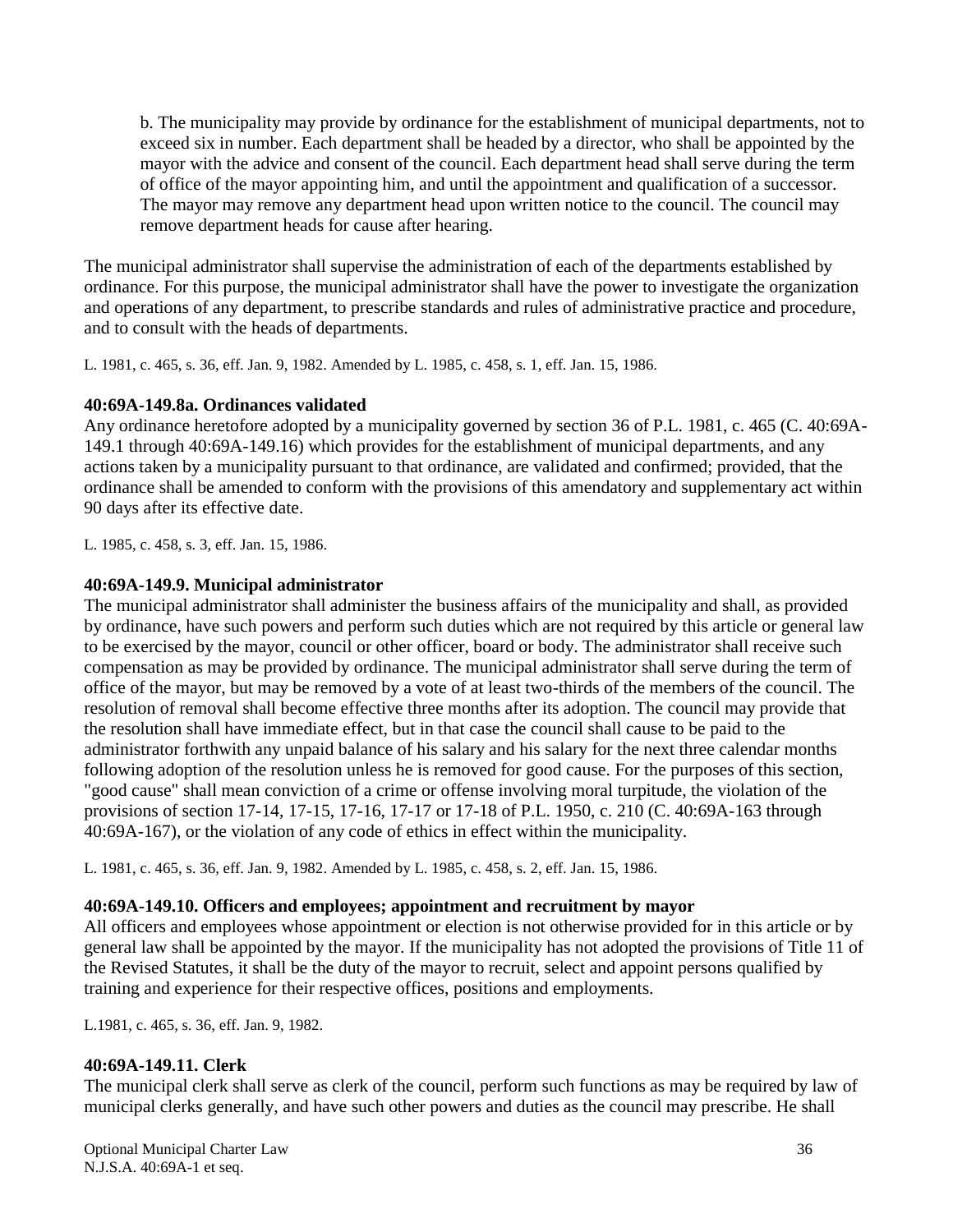maintain the records and minutes of the governing body. The municipal clerk shall be qualified by previous training or experience to perform the duties of his office. He shall serve for such term as is generally provided by law.

L.1981, c. 465, s. 36, eff. Jan. 9, 1982.

# **40:69A-149.12. Annual budget; preparation**

The council shall prepare the annual budget with the assistance of the municipal administrator and the treasurer.

L.1981, c. 465, s. 36, eff. Jan. 9, 1982.

#### **40:69A-149.13. Treasurer**

The treasurer shall be the chief financial officer of the municipality and shall keep and maintain books and records of all financial transactions of the municipality in accordance with the standards and requirements of the Division of Local Government Services in the Department of Community Affairs. The treasurer shall have custody of all public moneys of the municipality. He shall make monthly reports to the council of all receipts, expenditures, commitments and unencumbered appropriation balances.

L.1981, c. 465, s. 36, eff. Jan. 9, 1982.

#### **40:69A-149.14. Municipal funds; disbursement**

No municipal funds shall be disbursed except pursuant to and within the limits of appropriations made in accordance with law. All disbursements shall be by bank check or draft signed by the mayor and countersigned by the treasurer, upon warrant of the council.

L.1981, c. 465, s. 36, eff. Jan. 9, 1982.

#### **40:69A-149.15. Tax collector**

The municipal tax collector shall receive and collect all moneys assessed or raised by taxation or assessment for any purpose. The collector shall enter in suitable books or other records to be kept by him the sums received each day together with the account to which each receipt is credited. Within 48 hours after the receipt of any moneys of the municipality, or on the first banking day thereafter, the collector shall deposit such moneys in the authorized public depository of the municipality to the credit of the appropriate account. He shall report to the council at least once each month at the same time as the treasurer is required to report, all receipts and deposits and cash on hand belonging to the municipality. Within 60 days after the end of the fiscal year, and at such other times as may be required by the council, the collector shall make and furnish a detailed and true list of all delinquent taxpayers for the next preceding year or for such period as the council may require.

L.1981, c. 465, s. 36, eff. Jan. 9, 1982.

# **40:69A-149.16. Bond; treasurer and collector**

The treasurer and the collector shall each give bond, at the expense of the municipality, in accordance with general law.

L.1981, c. 465, s. 36, eff. Jan. 9, 1982.

#### **40:69A-150. Municipal elections; time**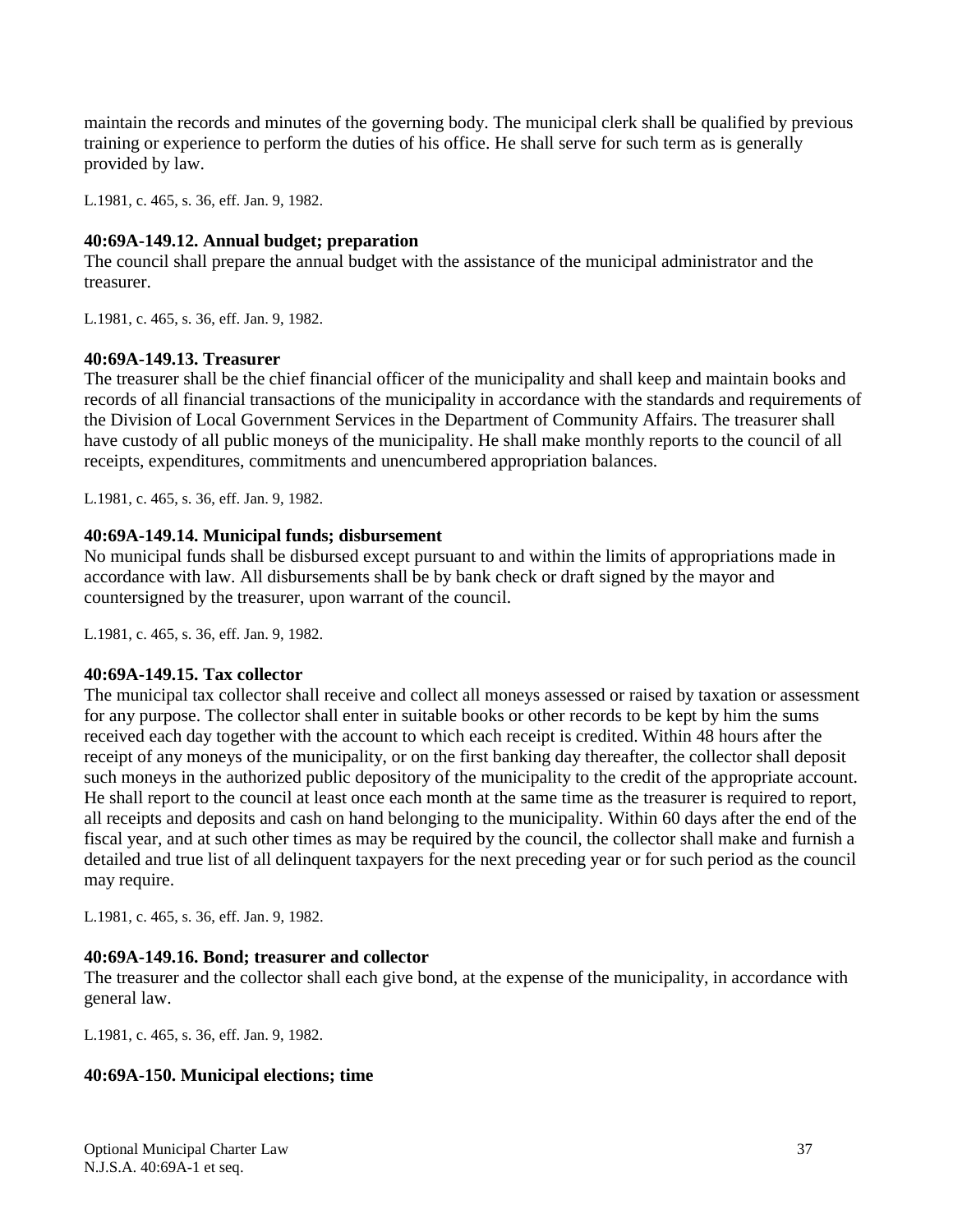Regular municipal elections shall be held in each municipality on the second Tuesday in May, or on the day of the general election in November if chosen by the municipality pursuant to subsection a. of section 1 of P.L. 2009, c. 196 (C.40:45-7.1), in the years in which municipal officers are to be elected, where the election of such officers is not provided to be at the general election. Regular municipal elections shall be conducted pursuant to the "Uniform Nonpartisan Elections Law".

L.1950, c. 210, p. 503, s. 17-1, eff. June 8, 1950. Amended by L.1981, c. 379, s. 30, eff. Jan. 1, 1982.; l. 2009, c. 196 s. 9, effective January 1, 2011.

#### **40:69A-152. Terms of municipal officers**

Every municipal officer elected under any of the plans provided in this act shall serve for the term of office specified in the plan and until his successor is elected and qualified.

L.1950, c. 210, p. 503, s. 17-3, eff. June 8, 1950.

#### **40:69A-153.1. Dual candidacy; prohibition**

No person shall accept nomination for more than one municipal office to be voted for at a regular municipal election to be held pursuant to Article 17 of P.L.1950, c. 210 (C. 40:69A-150 et seq.).

L.1981, c. 87, s. 1, eff. March 26, 1981.

#### **40:69A-162. Candidates elected in municipalities adopting article 13 or 14**

In any municipality which has adopted article 13 or 14 of this act, the candidate for mayor, if there be one, who receives the greatest number of votes shall be elected and the number of candidates for council member equal to the number of places to be filled in the council, receiving the greatest number of votes shall be elected.

L.1950, c.210, s.17-13; amended 1989,c.221,s.14.

#### **40:69A-163. Interest in contracts or jobs forbidden**

No officer or employee elected or appointed in any municipality shall be interested directly or indirectly in any contract or job for work or materials, or the profits thereof, to be furnished or performed for the municipality, and no such officer or employee shall be interested directly or indirectly in any contract or job for work or materials or the profits thereof, to be furnished or performed, for any person operating any interurban railway, street railway, gas works, waterworks, electric light or power plant, heating plant, telegraph line, telephone exchange, or other public utility within the territorial limits of such municipality.

L.1950, c. 210, p. 509, s. 17-14, eff. June 8, 1950.

#### **40:69A-164. Franks, free passes, tickets or services; acceptance forbidden**

No officer or employee shall accept or receive, directly or indirectly, from any person operating within the territorial limits of a municipality, any interurban railway, street railway, gas works, waterworks, electric light or power plant, heating plant, telegraph line, telephone exchange or other business using or operating under a public franchise, any frank, free pass, free ticket or free service, or accept or receive, directly or indirectly, from any person, any other service upon terms more favorable than is granted to the public generally, except that such prohibition of free transportation shall not apply to policemen or firemen in uniform. Nor shall any free service to the municipal officials heretofore provided by any franchise or ordinance be affected by this section.

L.1950, c. 210, p. 509, s. 17-15, eff. June 8, 1950.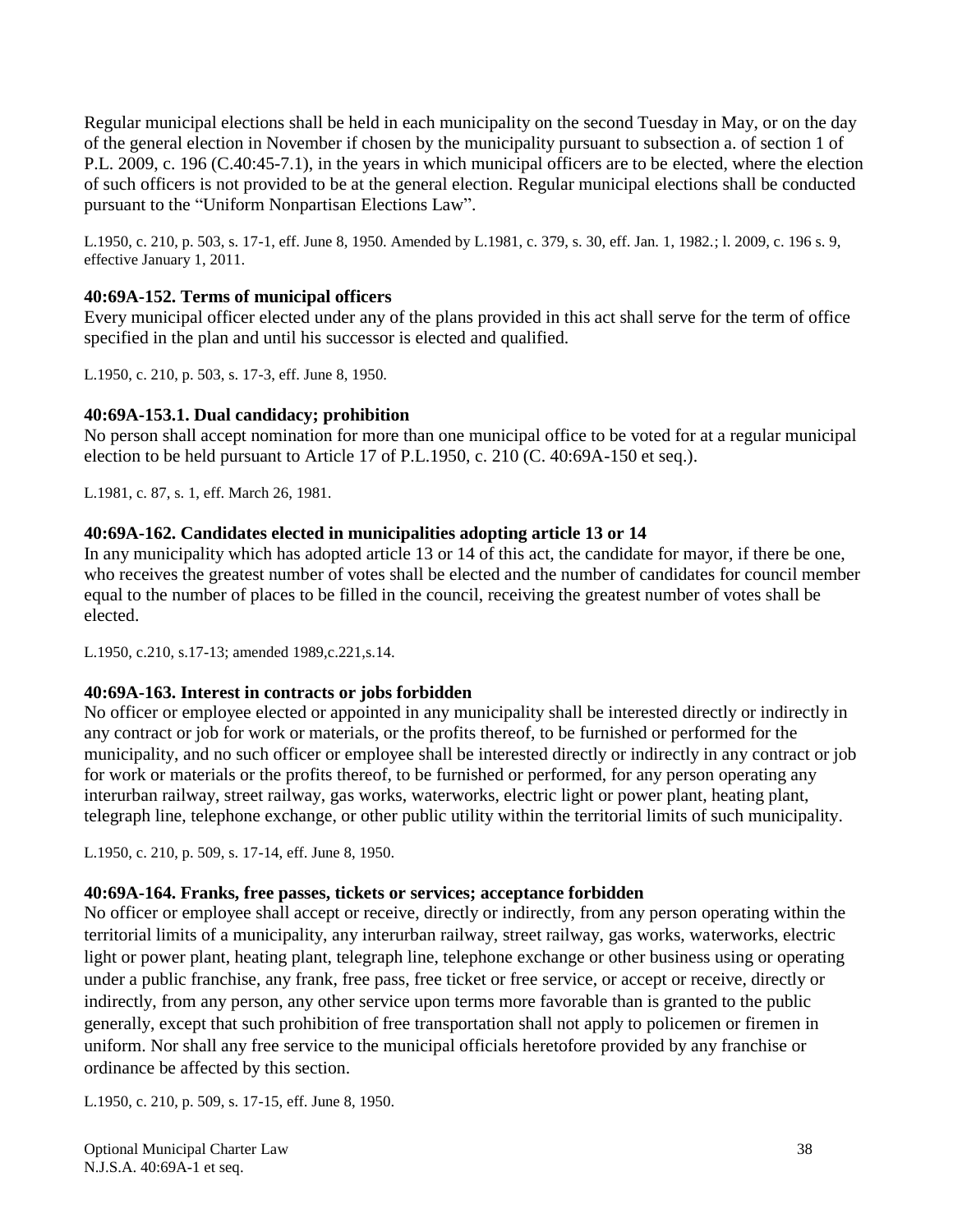#### **40:69A-165. Promise of office, position, employment or benefits forbidden**

No candidate for office, appointment or employment, and no officer, appointee, or employee in any municipality shall directly or indirectly give or promise any person any office, position, employment, benefit or anything of value for the purpose of influencing or obtaining the political support, aid or vote of any person, under the penalty of being disqualified to hold the office or employment to which he may be or may have been elected or appointed.

L.1950, c. 210, p. 509, s. 17-16, eff. June 8, 1950.

#### **40:69A-167. Failure to appear or testify before court, legislative committee or Governor**

If any person hereafter elected or appointed to any office or position in a municipality governed under this act shall, after lawful notice or process, willfully refuse or fail to appear before any court, any legislative committee, or the Governor, or having appeared shall refuse to testify or to answer any question regarding the property, government or affairs of the municipality, or regarding his nomination, election appointment or official conduct on the ground that his answer would tend to incriminate him, or shall refuse to waive immunity from prosecution on account of any such matter in relation to which he may be asked to testify, may be removed from office by the governing body of the municipality in its discretion. Any person removed from office pursuant to this section shall not thereafter be eligible for election or appointment to any office or employment in such municipality.

L.1950, c. 210, p. 510, s. 17-18, eff. June 8, 1950.

# **40:69A-168. Elective officers; removal by recall petition and vote**

Any elective officer shall be subject to removal from office for cause connected with his office, after he has served at least one year, upon the filing of a recall petition and the affirmative vote of a majority of those voting on the question of removal at any general, regular municipal or special election.

L.1950, c. 210, p. 510, s. 17-19, eff. June 8, 1950.

#### **40:69A-169. Recall petition**

A recall petition shall demand the removal of a designated incumbent, shall be signed by qualified voters equal in number to at least twenty-five per centum (25%) of the registered voters of the municipality, and shall be filed with the municipal clerk. It shall set forth a statement of the cause upon which the removal is sought.

L.1950, c. 210, p. 510, s. 17-20, eff. June 8, 1950.

# **40:69A-170. Signatures to recall petition**

The signatures to a recall petition need not all be appended to one paper but each signer shall add to his signature his place of residence giving the street and number or other sufficient designation if there shall be no street and number. One of the signers to each such paper shall take an oath before an officer competent to administer oaths that the statement therein made is true as he believes and that each signature to the paper appended is the genuine signature of the person whose name it purports to be. Within ten days from the date of filing the petition the municipal clerk shall complete its examination and ascertain whether or not such petition is signed by the requisite number of qualified voters, and shall attach to the petition his certificate showing the result of his examination. If by that certificate the petition is shown to be insufficient it may be amended within ten days from the date of said certificate. The municipal clerk shall, within five days after such amendment, make a similar examination and determination of the amended petition, and if the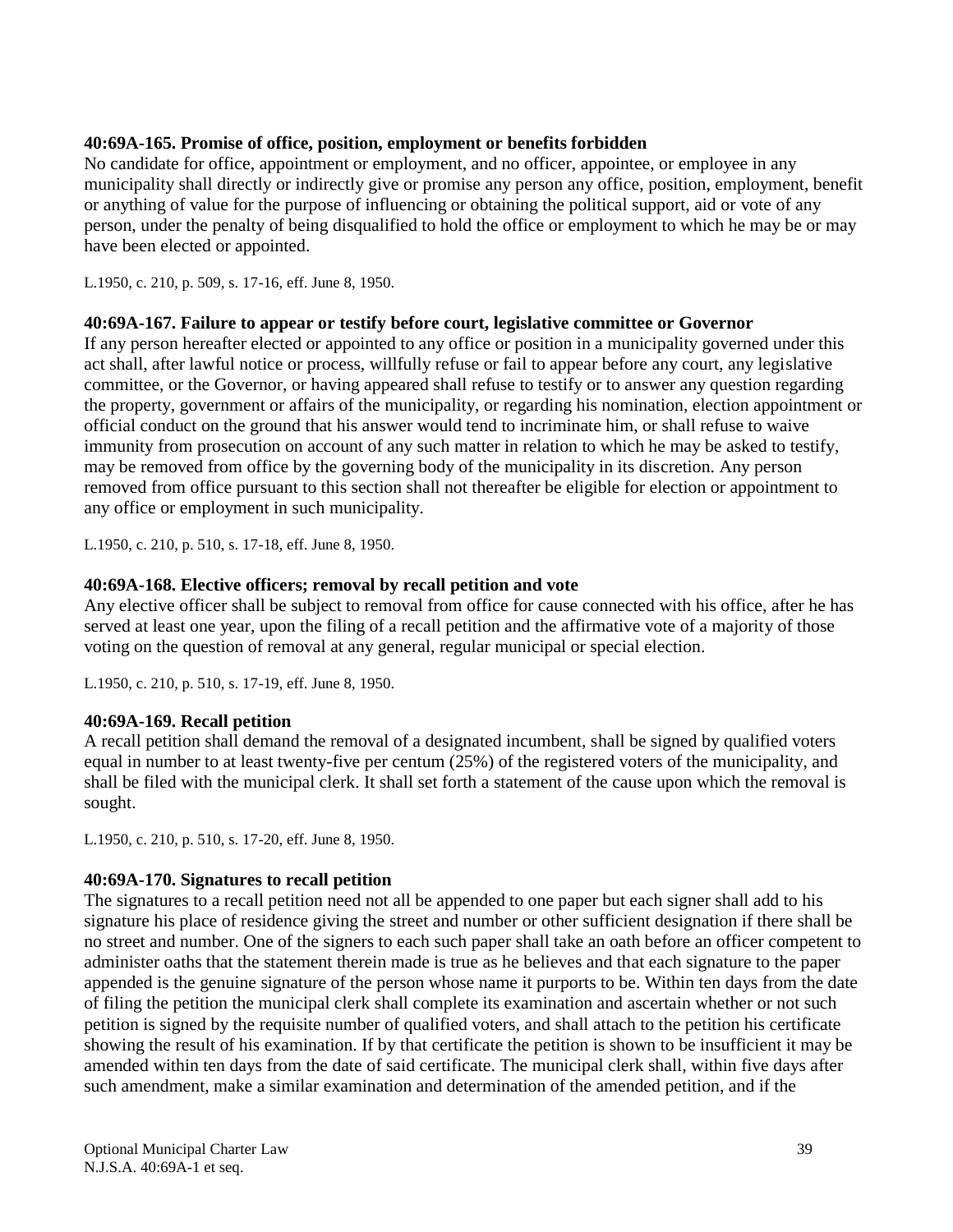certificate shall show the same to be insufficient, it shall be returned to the person filing it without prejudice to the filing of a new petition to the same effect.

L.1950, c. 210, p. 511, s. 17-21, eff. June 8, 1950.

#### **40:69A-171. Notice to officer; recall election; notice of filing of petition**

If the petition shall be sufficient the municipal clerk shall within two days notify the mayor, councilman or councilmen whose recall is sought thereby. If such notice cannot be served personally upon the mayor, councilman or councilmen affected, service may be made by registered mail addressed to the officer's last known address. If within five days after the service of the notice by the municipal clerk the mayor, councilman or councilmen sought to be recalled by such petition do not resign, or having tendered their resignation it shall not have been accepted by the municipal council, the municipal clerk shall order and fix a date for holding a recall election not less than sixty nor more than ninety days from the filing of the petition. Notice of the filing of the petition and of the date of the election shall be posted for public view in the office of the municipal clerk and he shall also insert the notice forthwith in a newspaper published in the municipality, or if there be no such newspaper, then in a newspaper having general circulation in such municipality.

L.1950, c. 210, p. 511, s. 17-22, eff. June 8, 1950

#### **40:69A-172. Ballots**

The ballots at the recall election shall conform to the requirements respecting the election of municipal officers in the municipality, as provided in this article or in Title 19 of the Revised Statutes (Elections), whichever shall apply in the municipality in accordance with the provisions of this act, except that the words "recall election" shall appear on the ballot. The recall features of the ballot shall appear at the top thereof and shall be separated from the portion of the ballot for the election of officers by a heavy black line. The proposal for recall shall be placed on the ballot in the following manner:

"Shall (here insert name of incumbent) be removed from office by recall?" This matter shall occupy two lines in bold-face type. Immediately below the above wording shall appear the phrase "for recall," and immediately underneath such phrase the words "against recall." Immediately at the left of each of these two phrases shall be printed a square, in which the voter may make a cross  $(x)$  or plus  $(+)$  or a check  $(X)$  mark. Immediately below the foregoing shall appear the following:

"Indicate your vote by placing a cross ( x ) or plus (+) or a check ( X ) mark in one of the squares above."

L.1950, c. 210, p. 512, s. 17-23, eff. June 8, 1950.

# **40:69A-173. Removal of more than one officer**

If the removal of more than one officer is sought the same provisions for submitting to the electors the question and direction hereinbefore described shall be repeated in the case of each officer concerned and their position on the ballot for their recall shall be in the order of the filing of the petition with the municipal clerk.

L.1950, c. 210, p. 512, s. 17-24, eff. June 8, 1950.

#### **40:69A-174. Election of successor; use of recall ballot**

The same ballot used for submitting the question or questions of recall shall be used for the election of a successor to the incumbent sought to be removed and immediately under the black line following the recall question shall appear the phrase "Nominees for successors of (here insert name of incumbent) in the event he is recalled. "The names of all persons nominated as successors shall be placed upon the ballot in the same manner provided for other elections of municipal officers in the municipality.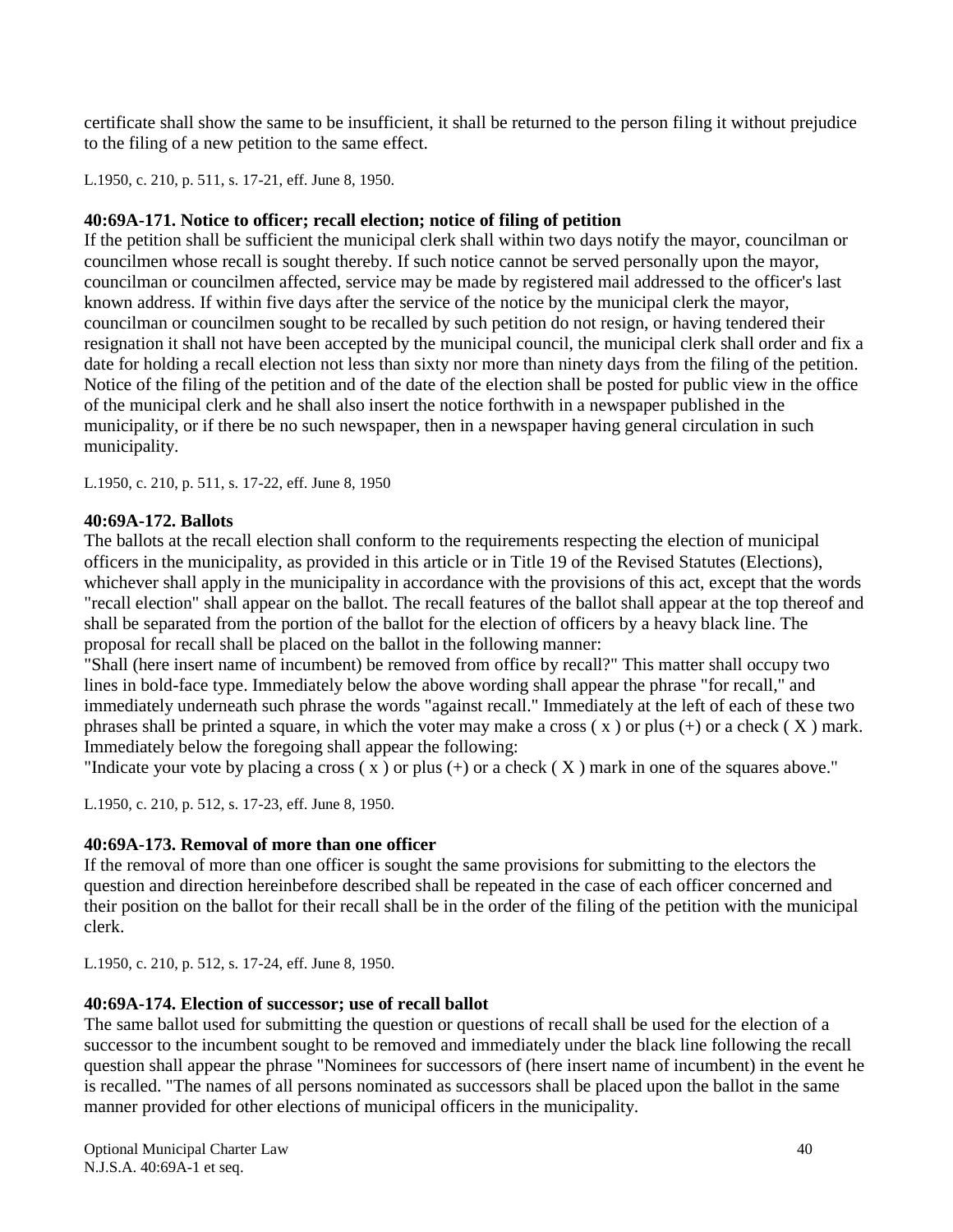L.1950, c. 210, p. 513, s. 17-25, eff. June 8, 1950.

**40:69A-175. Laws governing recall elections; selection of candidate for successor of recalled incumbent**  The provisions of this article or of Title 19 of the Revised Statutes (Elections), whichever shall apply in the municipality in accordance with the provisions of this act, concerning the nomination of municipal officers, preparation of the ballot, election of municipal officers, counting and canvassing of the results of the election of such officers, shall apply to the election for the recall of officers and the election of their successors. Where the plan of government in effect in the municipality provides for partisan elections, the county committee of each political party shall be authorized to select a candidate for successor of a recalled incumbent in the same manner as provided by Title 19 of the Revised Statutes for nominations to fill a vacancy after the last day for filing petitions for nominations in the primary elections.

L.1950, c. 210, p. 513, s. 17-26, eff. June 8, 1950.

# **40:69A-176. Publication of notices of arrangements for recall elections; conduct**

The municipal clerk shall cause to be made due publication of notices of arrangements for holding all recall elections and they shall be conducted as are other elections for municipal officers in the municipality.

L.1950, c. 210, p. 513, s. 17-27, eff. June 8, 1950.

#### **40:69A-177. Results of election**

(a) If a majority of votes in connection with the recall of any officer be in favor of the recall, the term of office of such officer shall terminate, upon the certification of the results of election by the municipal clerk.

(b) If the results of such recall election shall, by the certificate of the municipal clerk, be shown to be against the recall of the officer he shall continue in office as if no recall election had been held, and the vote for the election for the successor of such officer taken at the time of such attempted recall shall be void.

L.1950, c. 210, p. 513, s. 17-28, eff. June 8, 1950.

#### **40:69A-178. Successor where incumbent resigns or is recalled**

If the office of the incumbent shall become vacant either by his resignation or by the result of the recall election, his successor shall be the nominee receiving the greatest number of votes at the recall election. The person so elected shall serve for the remainder of the unexpired term.

L.1950, c. 210, p. 514, s. 17-29, eff. June 8, 1950.

# **40:69A-179. Meetings of council; journal**

The council shall by ordinance or resolution designate the time of holding regular meetings, which shall be at least monthly. The mayor may, and upon written request of a majority of the members of the council, shall, call a special meeting of the council. In the call he shall designate the purpose of the special meeting and no other business shall be considered. All meetings of the council shall be open to the public. The municipal clerk shall keep a journal of its proceedings and record the minutes of every meeting.

L.1950, c. 210, p. 514, s. 17-30, eff. June 8, 1950.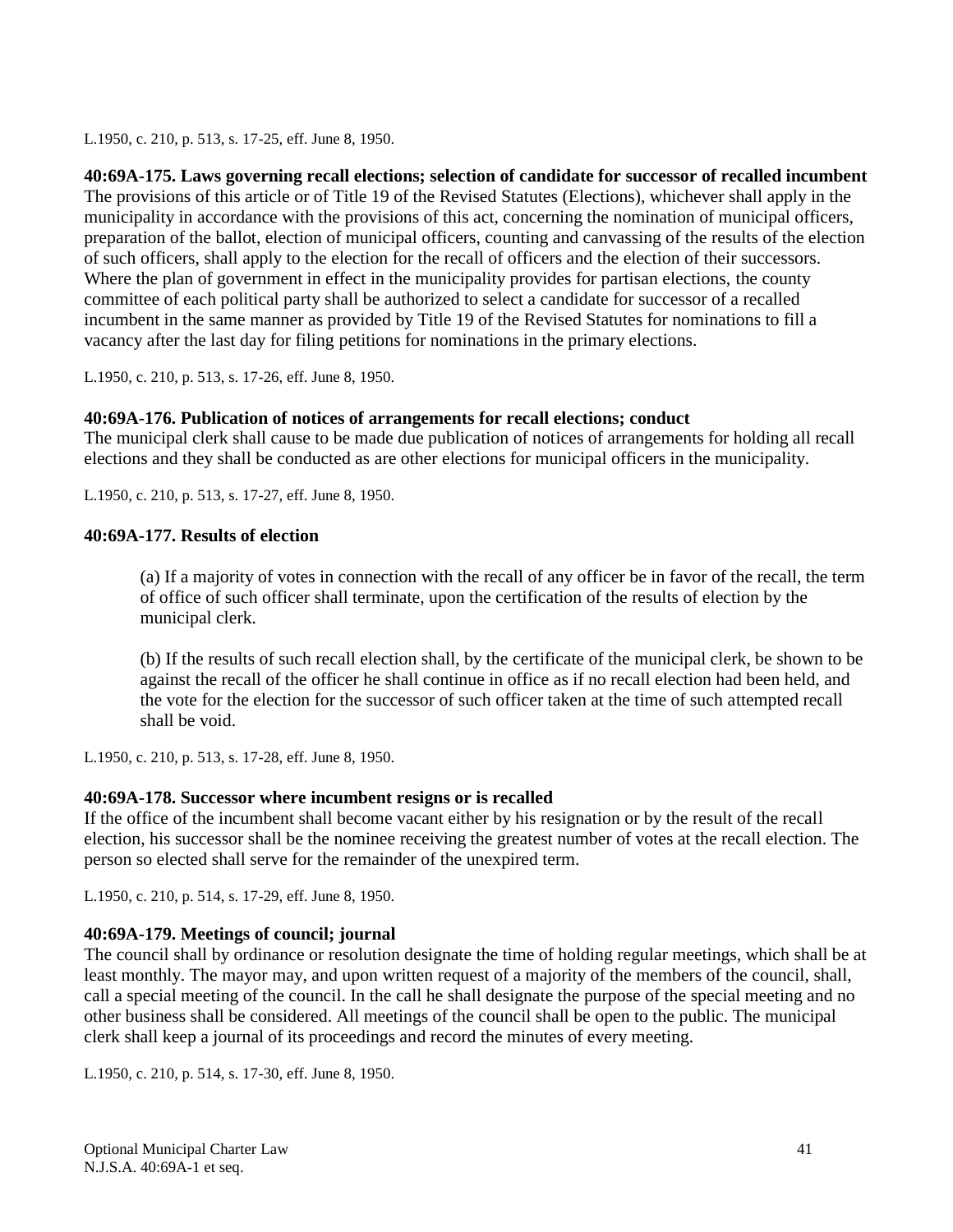#### **40:69A-180. Rules of procedure; quorum; ordinances and resolutions; presiding officer; compensation**

(a) Council shall determine its own rules of procedure, not inconsistent with ordinance or statute. A majority of the whole number of members of the council shall constitute a quorum, but no ordinance shall be adopted by the council without the affirmative vote of a majority of all the members of the council.

(b) Each ordinance or resolution shall be introduced in written or typewritten form and shall be read and considered as provided by general law. The vote upon every motion, resolution or ordinance shall be taken by roll call and the yeas and nays shall be entered on the minutes. The minutes of each meeting shall be signed by the officer presiding at such meeting and by the municipal clerk.

(c) The council at its organization meeting shall elect a president of the council from among the members thereof and the president shall preside at its meetings and perform such other duties as the council may prescribe. In the absence of the president, the council shall elect a temporary presiding officer. The compensation of the mayor, council members and department heads shall be fixed by the council immediately after its organization.

L.1950, c.210, s.17-31; amended 1954, c.69, s.5; 1989, c.221, s.15.

#### **40:69A-181. Adoption and publication of ordinances; effective date**

(a) Except as may otherwise be provided in this act, all ordinances shall be adopted and published in the manner required by general law; provided, however, that any ordinance may incorporate by reference any standard technical regulations or code, official or unofficial, which need not be so published whenever ten copies of said regulations or code have been placed on file in the office of the municipal clerk and in the office of the body or department charged with the enforcement of said ordinance for the examination of the public so long as said ordinance is in effect.

(b) No ordinance other than the local budget ordinance shall take effect less than twenty days after its final passage by council and approval by the mayor where such approval is required, unless the council shall adopt a resolution declaring an emergency and at least two-thirds of all the members of the council vote in favor of such resolution.

L.1950, c. 210, p. 514, s. 17-32, eff. June 8, 1950.

#### **40:69A-182. Recording of ordinances and resolutions**

The municipal clerk shall record all ordinances and resolutions adopted by council and at the close of each year, with the advice and assistance of the municipal attorney, shall bind, compile or codify all the ordinances and resolutions, or true copies thereof, of the municipality which then remain in force and effect. He shall also properly index the record books, compilation or codification of ordinances and resolutions.

L.1950, c. 210, p. 515, s. 17-33, eff. June 8, 1950.

#### **40:69A-183. Rules and regulations; filing; publication**

No rule or regulation made by any department, officer, agency or authority of the municipality, except such as relates to the organization or internal management of the municipal government or a part thereof, shall take effect until it is filed either with the municipal clerk or in such other manner as may be provided by ordinance. The council shall provide for the prompt publication of such rules and regulations.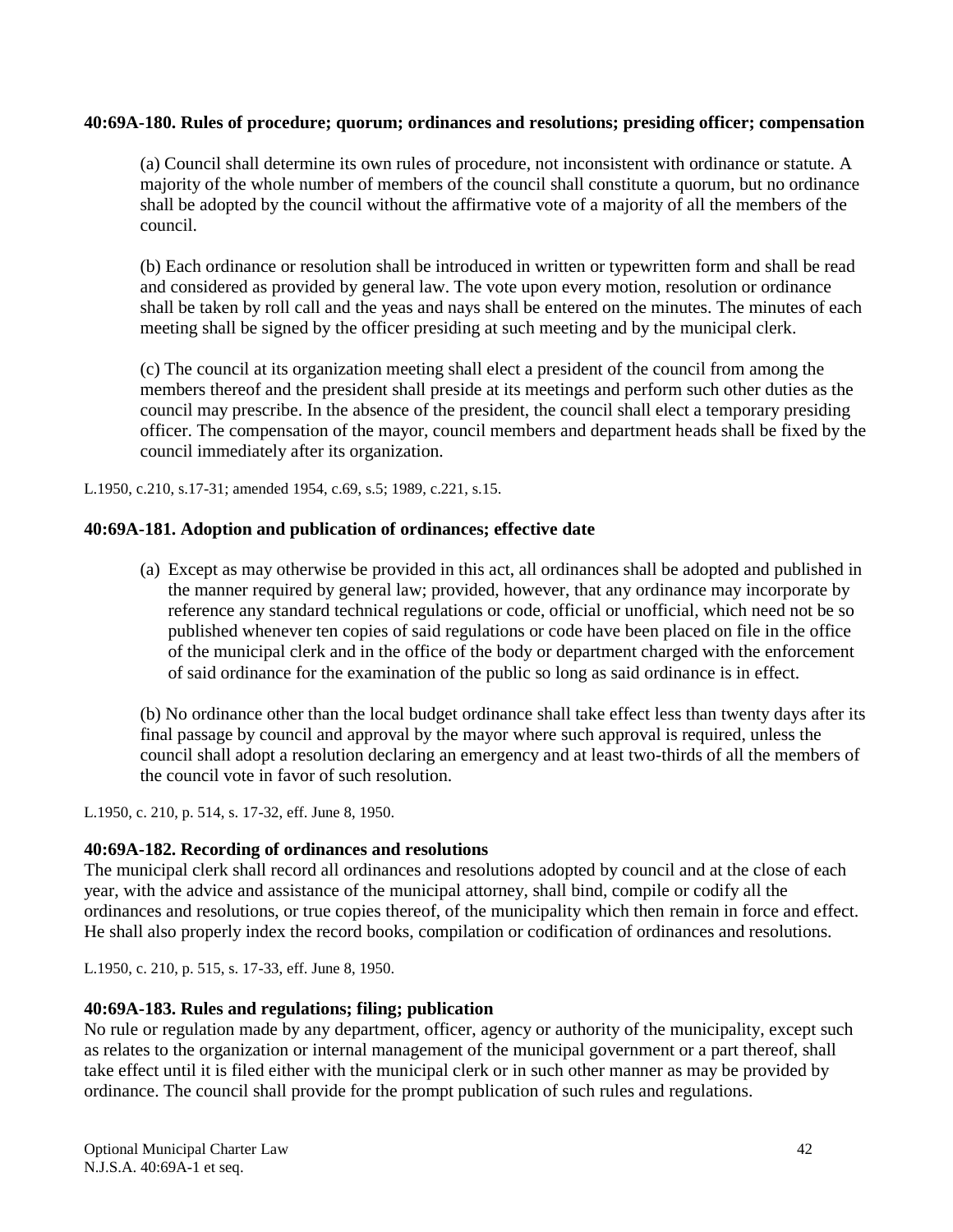L.1950, c. 210, p. 515, s. 17-34, eff. June 8, 1950.

# **40:69A-184. Petition; percentage of legal voters required**

The voters of any municipality may propose any ordinance and may adopt or reject the same at the polls, such power being known as the initiative. Any initiated ordinance may be submitted to the municipal council by a petition signed by a number of the legal voters of the municipality equal in number to at least 15% of the total votes cast in the municipality at the last election at which members of the General Assembly were elected. An initiated ordinance may be submitted to the municipal council by a number of the legal voters of the municipality equal in number to at least 10% but less than 15% of the total votes cast in the municipality at the last election at which members of the General Assembly were elected, subject to the restrictions set forth in section 17-43 (C. 40:69A-192) of this act.

L.1950, c. 210, p. 515, s. 17-35. Amended by L.1951, c. 306, p. 1107, s. 1, eff. July 13, 1951; L.1982, c. 145, s. 1, eff. Sept. 28, 1982.

# **40:69A-185. Power of referendum; time for filing petition**

The voters shall also have the power of referendum which is the power to approve or reject at the polls any ordinance submitted by the council to the voters or any ordinance passed by the council, against which a referendum petition has been filed as herein provided. No ordinance passed by the municipal council, except when otherwise required by general law or permitted by the provisions of section 17-32(b) of this act, shall take effect before twenty days from the time of its final passage and its approval by the mayor where such approval is required. If within twenty days after such final passage and approval of such ordinance a petition protesting against the passage of such ordinance shall be filed with the municipal clerk and if the petition shall be signed by a number of the legal voters of the municipality equal in number to at least 15% of the total votes cast in the municipality at the last election at which members of the General Assembly were elected, the ordinance shall be suspended from taking effect until proceedings are had as herein provided. The provisions of this section shall not apply to any ordinance which by its terms or by law cannot become effective in the municipality unless submitted to the voters, or which by its terms authorizes a referendum in the municipality concerning the subject matter thereof.

L.1950, c. 210, p. 516, s. 17-36. Amended by L.1951, c. 306, p. 1107, s. 2, eff. July 13, 1951; L.1979, c. 278, s. 2; L.1982, c. 145, s. 2, eff. Sept. 28, 1982.

#### **40:69A-186. Petition papers; affidavits**

All petition papers circulated for the purposes of an initiative or referendum shall be uniform in size and style. Initiative petition papers shall contain the full text of the proposed ordinance. The signatures to initiative or referendum petitions need not all be appended to one paper, but to each separate petition there shall be attached a statement of the circulator thereof as provided by this section. Each signer of any such petition paper shall sign his name in ink or indelible pencil and shall indicate after his name his place of residence by street and number, or other description sufficient to identify the place. There shall appear on each petition paper the names and addresses of five voters, designated as the Committee of the Petitioners, who shall be regarded as responsible for the circulation and filing of the petition and for its possible withdrawal as hereinafter provided. Attached to each separate petition paper there shall be an affidavit of the circulator thereof that he, and he only, personally circulated the foregoing paper, that all the signatures appended thereto were made in his presence, and that he believes them to be the genuine signatures of the persons whose names they purport to be.

L.1950, c. 210, p. 516, s. 17-37, eff. June 8, 1950.

#### **40:69A-187. Filing of petition papers; examination; certification of result**

Optional Municipal Charter Law 43 N.J.S.A. 40:69A-1 et seq.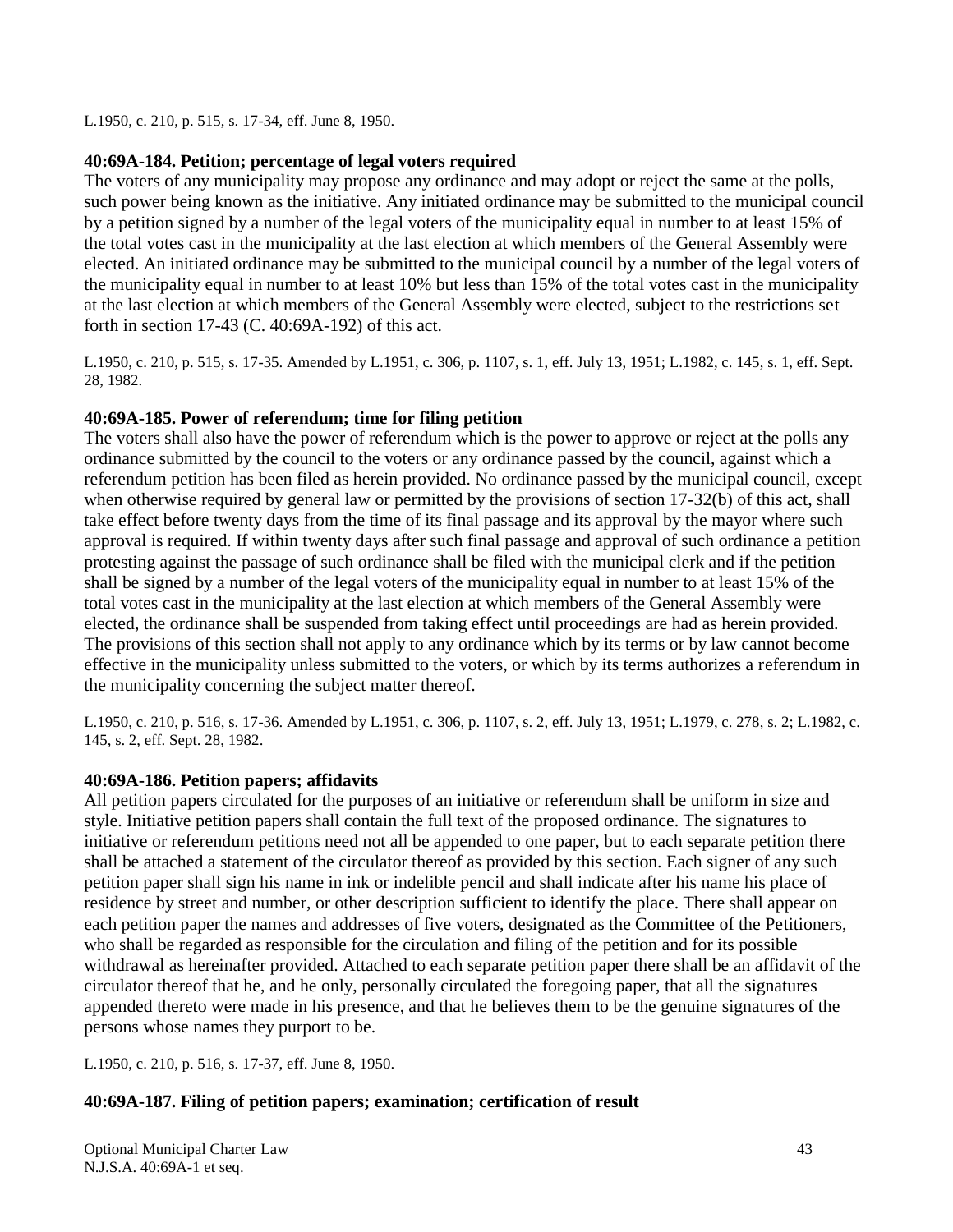All petition papers comprising an initiative or referendum petition shall be assembled and filed with the municipal clerk as one instrument. Within twenty days after a petition is filed, the municipal clerk shall determine whether each paper of the petition has a proper statement of the circulator and whether the petition is signed by a sufficient number of qualified voters. After completing his examination of the petition, the municipal clerk shall certify the result thereof to the council at its next regular meeting. If he shall certify that the petition is insufficient he shall set forth in his certificate the particulars in which it is defective and shall at once notify at least two members of the Committee of the Petitioners of his findings.

L.1950, c. 210, p. 517, s. 17-38, eff. June 8, 1950.

#### **40:69A-188. Amendment of initiative or referendum petition**

An initiative or referendum petition may be amended at any time within ten days after the notification of insufficiency has been served by the municipal clerk, by filing a supplementary petition upon additional papers signed and filed as provided in case of an original petition. The municipal clerk shall, within five days after such an amendment is filed, examine the amended petition and, if the petition be still insufficient, he shall file his certificate to that effect in his office and notify the Committee of the Petitioners of his findings and no further action shall be had on such insufficient petition. The finding of the insufficiency of a petition shall not prejudice the filing of a new petition for the same purpose.

L.1950, c. 210, p. 517, s. 17-39, eff. June 8, 1950.

# **40:69A-189. Suspension of ordinance**

Upon the filing of a referendum petition with the municipal clerk, the ordinance shall be suspended until ten days following a finding by the municipal clerk that the petition is insufficient or, if an amended petition be filed, until five days thereafter; or, if the petition or amended petition be found to be sufficient, until it be withdrawn by the Committee of the Petitioners or until repeal of the ordinance by vote of the council or approval or disapproval of the ordinance by the voters.

L.1950, c. 210, p. 518, s. 17-40, eff. June 8, 1950.

# **40:69A-190. Submission to municipal council**

Upon a finding by the municipal clerk that any petition or amended petition filed with him in accordance with this act is sufficient, the clerk shall submit the same to the municipal council without delay. An initiative ordinance so submitted shall be deemed to have had first reading and provision shall be made for a public hearing.

L.1950, c. 210, p. 518, s. 17-41, eff. June 8, 1950.

# **40:69A-191. Submission of ordinance to voters; withdrawal of petition**

If within 20 days of the submission of a certified petition by the municipal clerk the council shall fail to pass an ordinance requested by an initiative petition in substantially the form requested or to repeal an ordinance as requested by a referendum petition, the municipal clerk shall submit the ordinance to the voters unless, within 10 days after final adverse action by the council or after the expiration of the time allowed for such action, as the case may be, a paper signed by at least four of the five members of the Committee of the Petitioners shall be filed with the municipal clerk requesting that the petition be withdrawn. Upon the filing of such a request, the original petition shall cease to have any force or effect.

L.1950, c. 210, p. 518, s. 17-42, eff. June 8, 1950. Amended by L.1982, c. 145, s. 3, eff. Sept. 28, 1982.

#### **40:69A-192. Timing of election at which submitted to voters**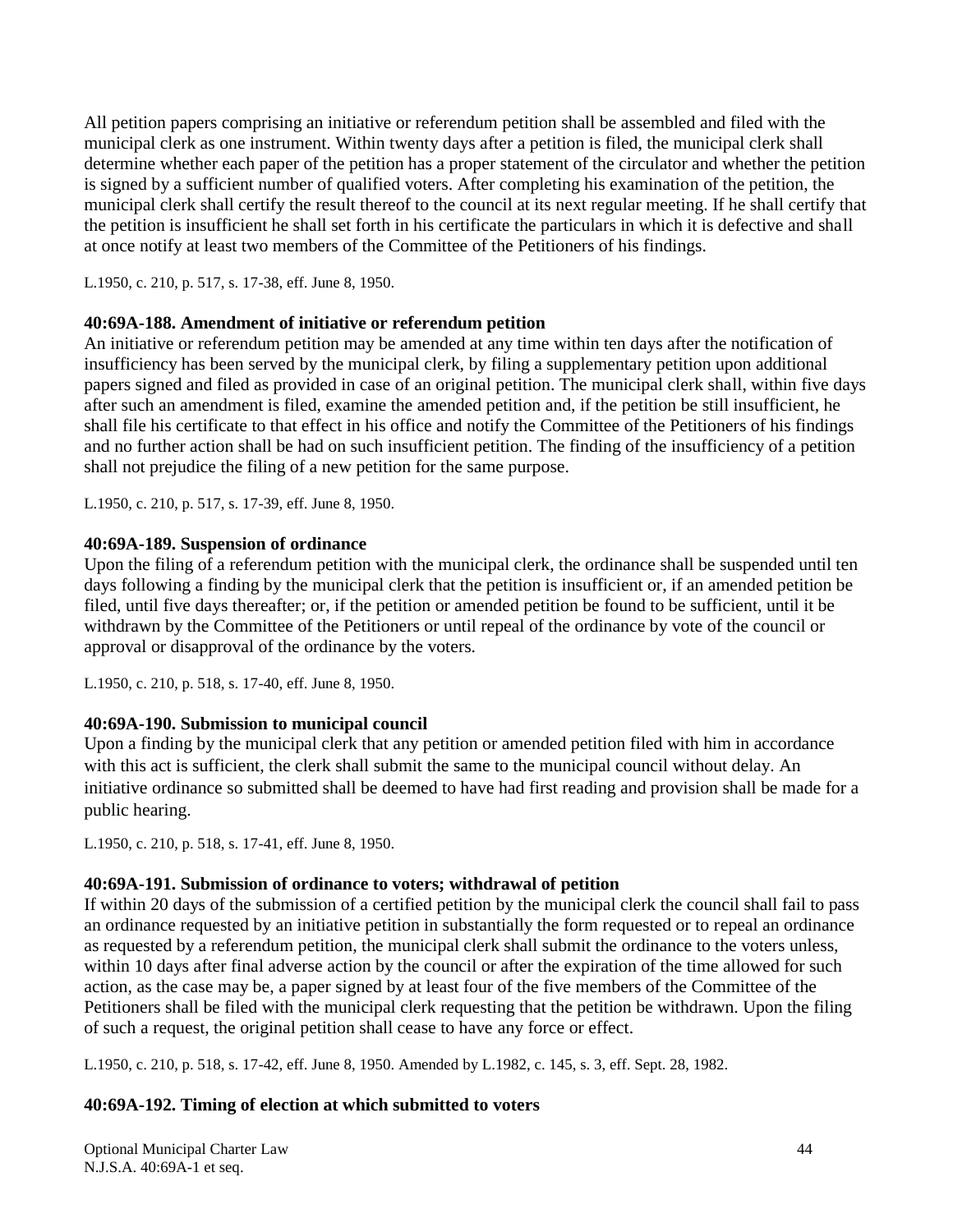a. Any ordinance to be voted on by the voters in accordance with section 17-36 or section 17-42 of this act (C.40:69A-185 or C.40:69A-191) shall be submitted at the next general or regular municipal election occurring not less than 40 days after the final date for withdrawal of the petition as provided for in section 17-42 of this act (C.40:69A-191), provided that if no such election is to be held within 90 days the council shall provide for a special election to be held not less than 40 nor more than 60 days from the final date for withdrawal of the petition as provided for in section 17-42 (C.40:69A-191) of this act.

b. In the case of an initiated petition signed by not less than 10% nor more than 15% of the legal voters, the ordinance shall be submitted at the next general or regular municipal election occurring not less than 40 days after the final date of withdrawal of the petition as provided for in section 17-42 (C.40:69A-191) of this act.

c. In any instance where a referendum election is to be held as a result of an ordinance of the council which by its terms or by law cannot become effective in the municipality unless submitted to the voters, or which by its terms authorizes a referendum in the municipality concerning the subject matter thereof, the time for submission of the question to the voters shall be at the next general or regular municipal election occurring not less than 40 days from the date of final passage and approval of the ordinance. Referenda held on ordinances adopted pursuant to sections 7 through 11 of P.L.1981, c.465 (C.40:69A-25.1 through 40:69A-25.5) shall be governed by this subsection, except that if the referendum is held pursuant to those sections as the result of the report of a charter study commission, the time for submission of the question shall be calculated from the date of that report.

L.1950,c.210,s.17-43; amended 1982,c.145,s.4; 1991,c.430,s.5.

#### **40:69A-193. Number of proposed ordinances voted upon; time between special elections**

Any number of proposed ordinances may be voted upon at the same election in accordance with the provisions of this article, but there shall not be more than one special election in any period of 6 months for such purpose.

During that 6 month period, any ordinance which would otherwise be submitted to the voters at a special election if one were not already scheduled, shall be submitted at the scheduled special election if at least 30 days shall remain prior thereto from the final date for withdrawal of the petition, otherwise, the ordinance shall be submitted at the next general election or regular municipal election, whichever shall first occur.

L.1950, c. 210, p. 519, s. 17-44, eff. June 8, 1950. Amended by L.1982, c. 145, s. 5, eff. Sept. 28, 1982. **40:69A-194. Publication of ordinance** 

Whenever an ordinance is to be submitted to the voters of the municipality at any election in accordance with this article, the clerk shall cause the ordinance to be published in at least two of the newspapers published or circulated in the municipality. The publication shall be not more than twenty nor less than five days before the submission of the ordinance or proposition to be voted on.

L.1950, c. 210, p. 519, s. 17-45, eff. June 8, 1950.

#### **40:69A-195. Ballots**

The ballots to be used at such election shall be in substantially the following form: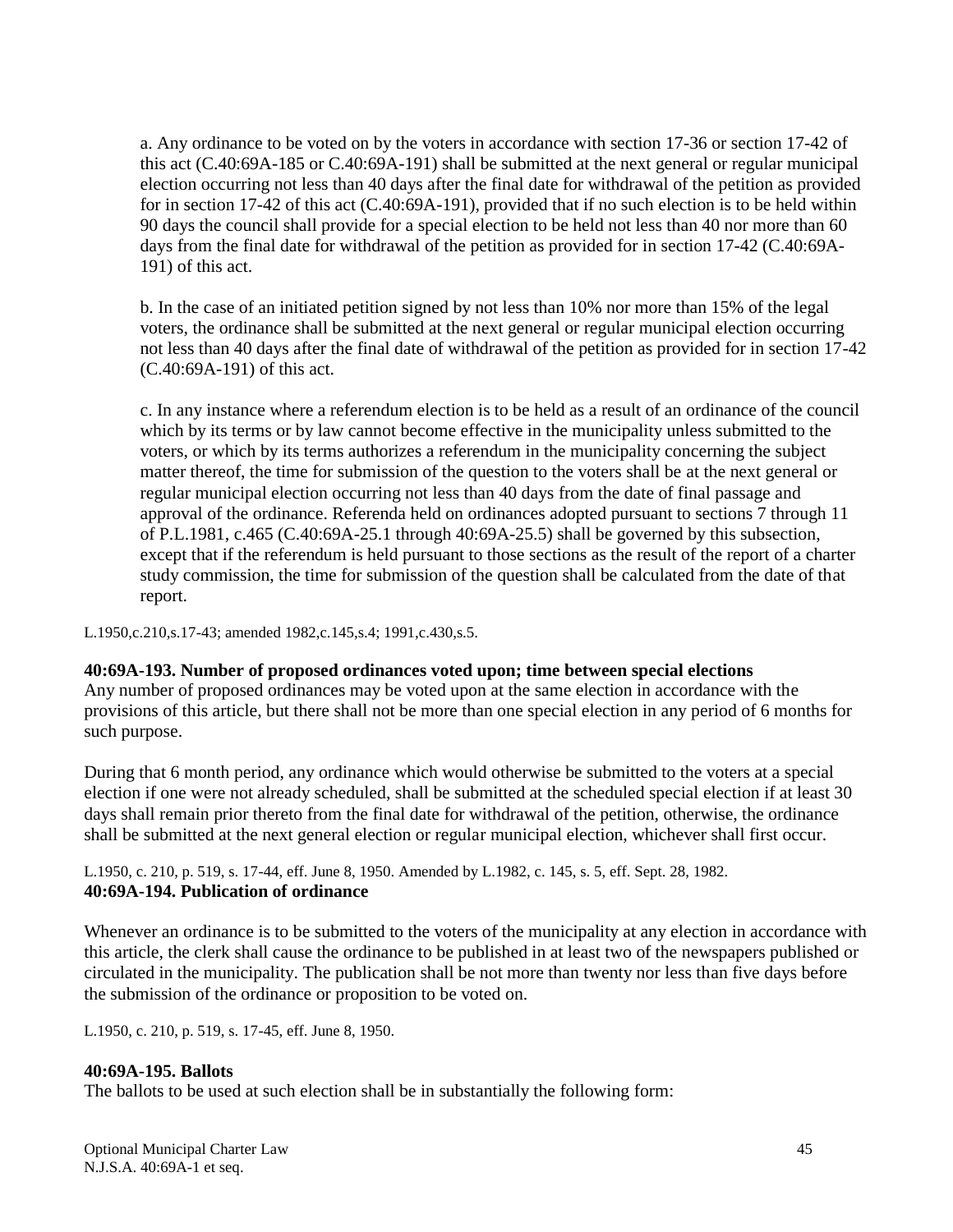"To vote upon the public question printed below, if in favor thereof mark a cross  $(X)$  or plus  $(+)$  or check ( $\ell$ ) in the square at the left of the word Yes, and if opposed thereto mark a cross (X) or plus (+) or a check (/) in the square to the left of the word No."

"Shall the ordinance ...................

Yes. (indicate whether submitted by council or initiative or referendum petition) providing

No. for ......................................... (here state nature of proposed ordinance or proposition) be adopted?"

L.1950, c. 210, p. 519, s. 17-46, eff. June 8, 1950.

#### **40:69A-196. Results of election; majority vote for adoption; amendment or repeal within 3 years; conflicting measures**

- a. If a majority of the qualified electors voting on the proposed ordinance shall vote in favor thereof, such ordinance shall thereupon become a valid and binding ordinance of the municipality and be published as in the case of other ordinances. No such ordinance shall be amended or repealed within 3 years immediately following the date of its adoption by the voters, except by a vote of the people. The council may, within 3 years immediately following the date of adoption of the ordinance, submit a proposition for the repeal or amendment of that ordinance to the voters at any succeeding general election or regular municipal election. If the proposition submitted shall receive a majority of the votes cast at that election, the ordinance shall be repealed or amended accordingly. If the provisions of two or more measures approved or adopted at the same election conflict then the measure receiving the greatest affirmative vote shall control.
- b. Notwithstanding the provisions of this section, an ordinance proposed by petition to increase or decrease the term of office of the members of the governing body or the number of members of the governing body, or the division of the municipality into a number of wards, shall not be submitted to the voters of the municipality more than once in any 10-year period.

L.1950, c. 210, p. 519, s. 17-47, eff. June 8, 1950. Amended by L.1982, c. 145, s. 6, eff. Sept. 28, 1982; L. 2009, c. 339, s. 4, effective January 18, 2010.

#### **40:69A-205. Schedule of installation of optional plan adopted**

The schedule of installation of an optional plan adopted pursuant to this act shall, as provided herein, take the following course:

(a) An election to submit the question of adoption of an optional plan may be held at any time in accordance with the provisions of article 1 of this act;

(b) In the event of a favorable vote of the voters at the above election, the first election of officers under the adopted plan shall take place on (1) the second Tuesday in May occurring not less than 75 days next following the adoption of one of the optional plans in municipalities adopting a charter providing for the holding of regular municipal elections at which all members of the council are to be elected at large; (2) the second Tuesday in May occurring not less than 120 days following the adoption of one of the optional plans in municipalities adopting a charter providing for the holding of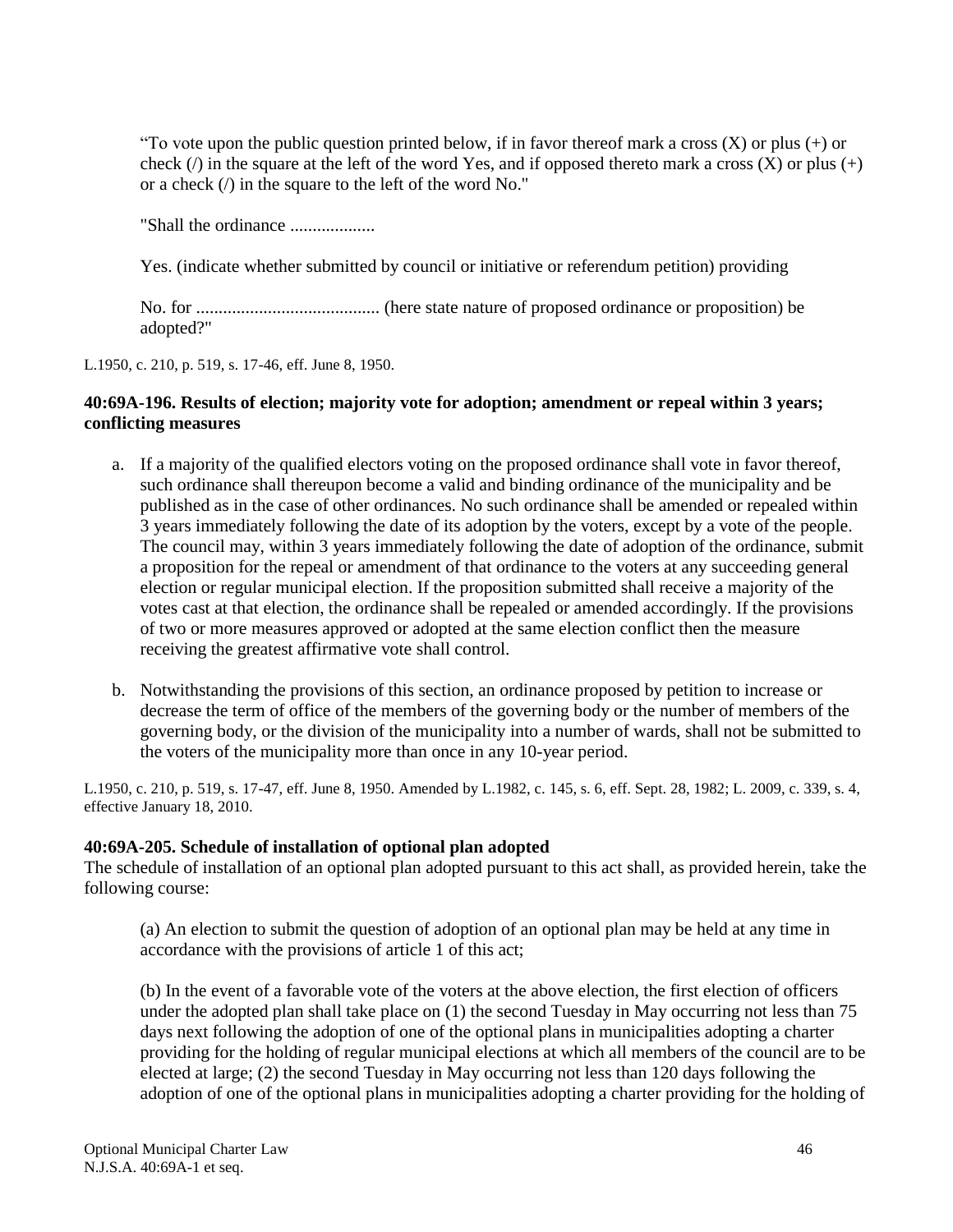regular municipal elections and for the division of the municipality into wards; (3) at the next general election occurring not less than 75 days next following the adoption of one of the optional plans in municipalities adopting a charter providing for the holding of general elections at which all members of the council are to be elected at large; or (4) at the next general election occurring not less than 120 days next following the adoption of one of the optional plans in municipalities adopting a charter providing for the holding of general elections and for the division of the municipality into wards.

Whenever a municipality has adopted a charter referred to in subsection (3) above, within 10 days, or subsection (4) within 40 days, prior to the last day fixed for the filing of nominating petitions for the primary election, the candidates to be first elected shall be nominated in the manner provided by chapter 27 of Title 19 of the Revised Statutes with respect to the filling of certain vacancies in nominations for county or municipal offices to be filled at the general election.

(c) An optional plan shall take effect, in accordance with the further provisions of this article at (1) 12 o'clock noon on July 1 next following the first election of officers in municipalities adopting a charter providing for the holding of regular municipal elections, or (2) 12 o'clock noon on January 1 next following the first election of officers in municipalities adopting a charter providing for the holding of general elections.

L.1950, c. 210, p. 521, s. 17-56. Amended by L.1953, c. 254, p. 1750, s. 15; L.1973, c. 234, s. 6, eff. Oct. 24, 1973; L.1981, c. 465, s. 37, eff. Jan. 9,1982; L.2005, c.136 s. 65, effective January 1, 2006.

# **40:69A-206. Charters, amendments and supplements superseded; existing ordinances and resolutions remain in force where not inconsistent**

Upon the effective date of an optional charter adopted pursuant to this act, any other charter and its amendments and supplements theretofore applicable to the municipality shall be superseded with respect to such municipality. All ordinances and resolutions of the municipality to the extent that they are not inconsistent with the provisions of this act shall remain in full force and effect until modified or repealed as provided by law.

L.1950, c. 210, p. 522, s. 17-57, eff. June 8, 1950.

# **40:69A-207. Offices abolished on effective date of plan; administrative code**

a. At 12 o'clock noon on the effective date of an optional plan adopted pursuant to this act, all offices then existing in such municipality shall be abolished and the terms of all elected and appointed officers shall immediately cease and determine; provided, that nothing in this section shall be construed to abolish the office or terminate the term of office of any member of the board of education, board of fire commissioners of a township fire district, trustees of the free public library, commissioners of a local housing authority, members of a municipal shade tree commission, board of managers of a municipal hospital, municipal magistrates or of any official or employee now protected by any tenure of office law, or of any policeman, fireman, teacher, principal or school superintendent whether or not protected by a tenure of office law. If the municipality is operating under the provisions of Title 11 of the Revised Statutes (Civil Service) at the time of the adoption of an optional plan under this act, nothing herein contained shall affect the tenure of office of any person holding any position or office coming within the provisions of said Title 11 as it applies to said officers and employees. If the municipal clerk has, prior to the effective date of the optional plan, acquired a protected tenure of office pursuant to law, he shall become the first municipal clerk under the optional plan.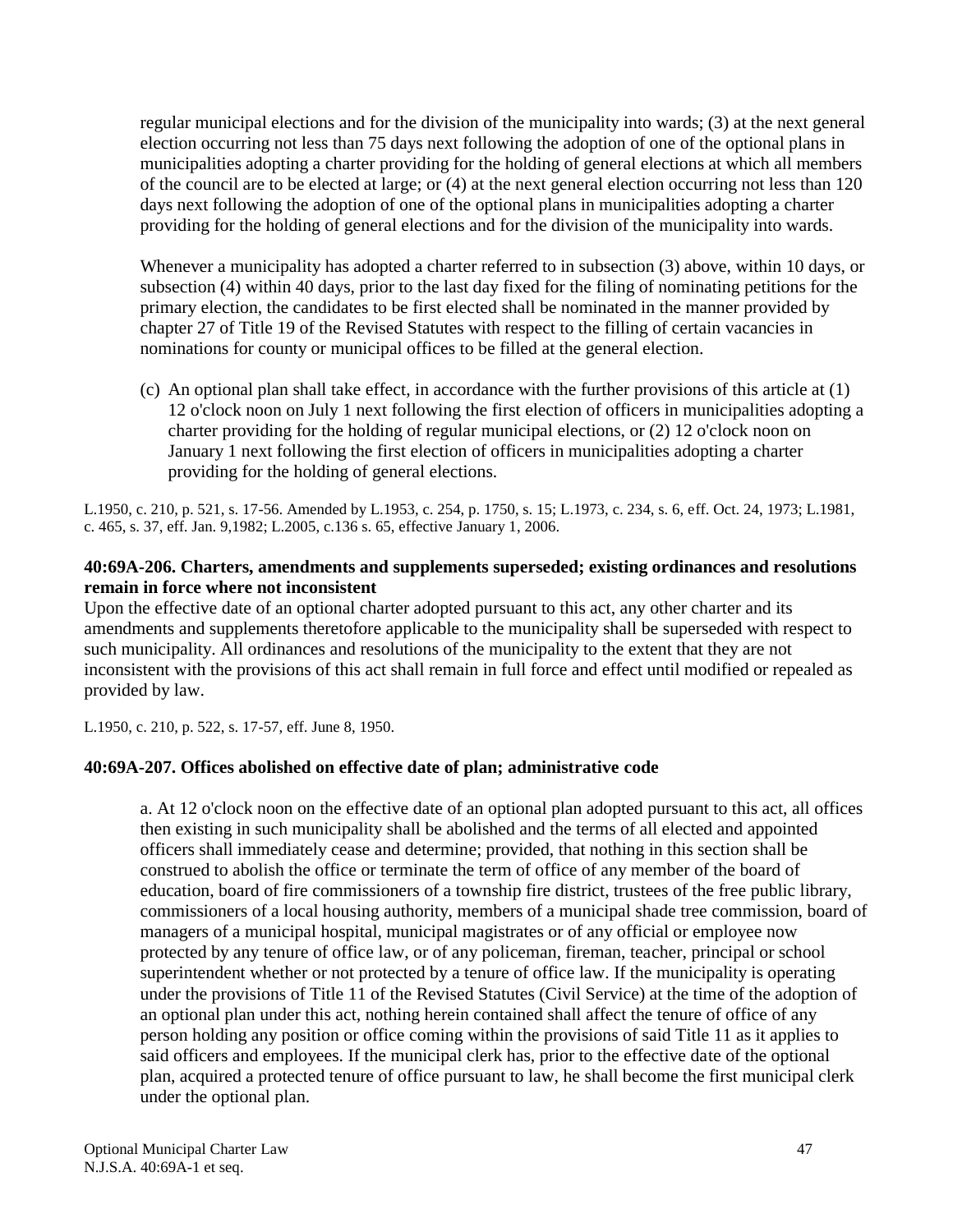b. Provision for officers and for the organization and administration of the municipal government under the optional plan may be made by an interim resolution pending the adoption of an administrative code.

c. Within 90 days after the date of organization of the first municipal council elected under the optional plan, the municipal governing body shall adopt, by ordinance, an administrative code organizing the administration of the municipal government, setting forth the duties, responsibilities and powers of all municipal officers, departments and agencies, and establishing the manner of performance thereof.

The code shall restate the major provisions of the municipal charter and the applicable sections of general law, and provide such additional details as are necessary to present a complete guide describing: the municipal offices; how municipal officers are selected; how municipal departments, divisions, boards, commissions, and agencies are organized; lines of supervisory responsibility and accountability; and procedures to be followed to carry out the functions and activities of the municipal government.

- d. The administrative code shall take effect 30 days after its adoption. Thereupon, all municipal offices, departments, divisions, boards, commissions, and agencies shall assume the form, perform the duties and responsibilities, and exercise the powers granted under the administrative code in the manner prescribed therein.
- e. The administrative code may be amended or supplemented from time to time by ordinance, subject to the provisions of law.

L.1950,c.210,s.17-58; amended 1954,c.69,s.6; 1967,c.127; 1971,c.268,s.2; 1977,c.392; 1991,c.430,s.6.

#### **40:69A-207.1. Local industrial commissions; continuance or reestablishment**

The governing body of any municipality governed by a form of government authorized by the "Optional Municipal Charter Law" may by ordinance provide for the continuance or reestablishment, as the case may be, of any local industrial commission which was established in said municipality pursuant to P.L.1962, c. 96 (C. 40:106-1(123) to 40:106-1(132)) and which commission was performing its functions, powers and duties under said law immediately prior to the adoption by the municipality of its form of government under the Optional Municipal Charter Law.

L.1972, c. 170, s. 1, eff. Nov. 3, 1972.

#### **40:69A-208. Appointments between election and time of taking office under optional plan; pending actions and proceedings**

- (a) No subordinate board, department, body, office, position or employment shall be created and no appointments shall be made to any subordinate board, department or body, or to any office, employment or position, including without limitation patrolmen and firemen, between the date of election of officers and the date the newly elected officers take office under any optional plan.
- (b) All actions and proceedings of a legislative, executive or judicial character which are pending upon the effective date of an optional plan adopted pursuant to this act may continue, and the appropriate officer or employee under such optional plan shall be substituted for the officer or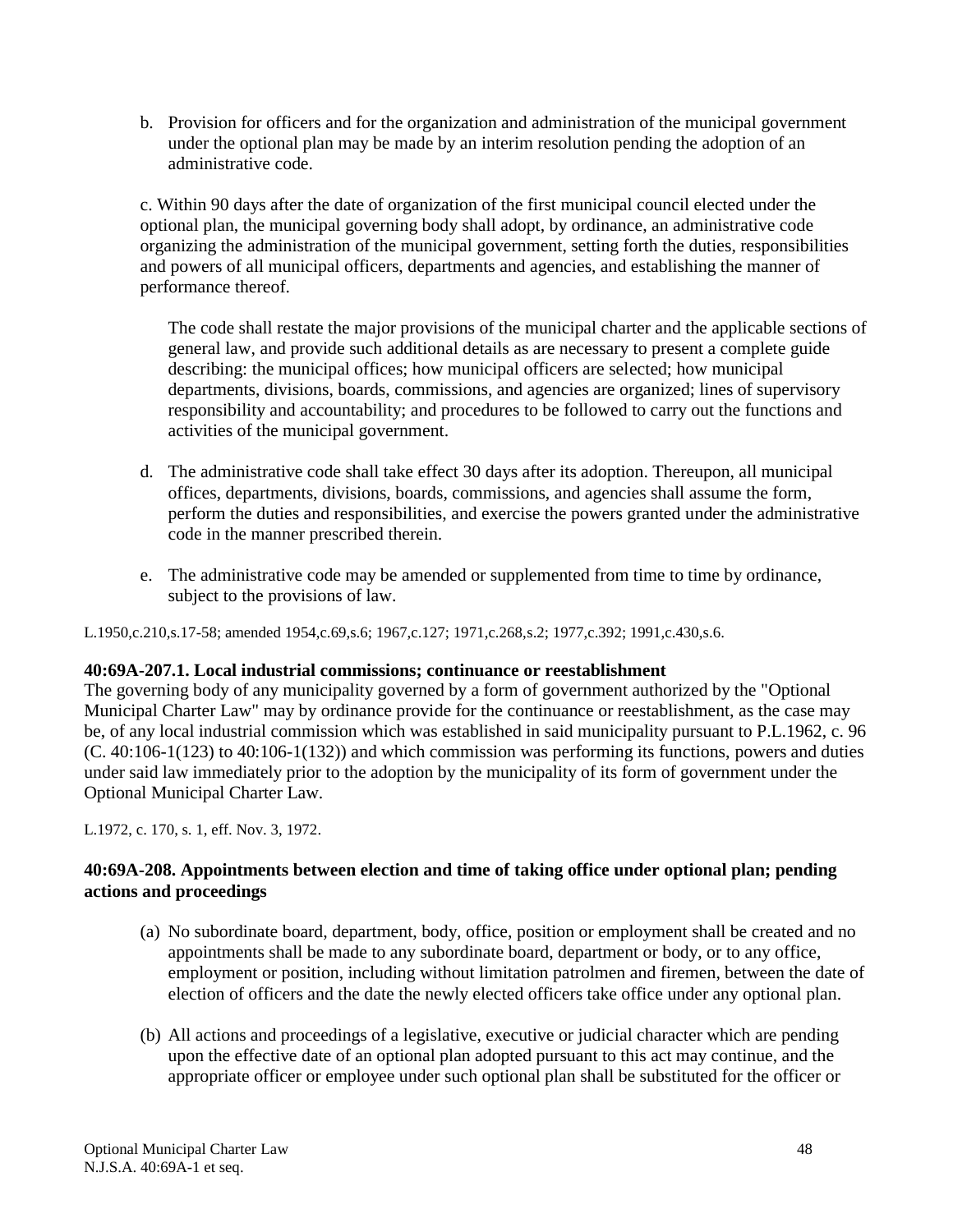employee theretofore exercising or discharging the function, power or duty involved in such action or proceeding.

L.1950, c. 210, p. 523, s. 17-59. Amended by L.1954, c. 69, p. 428, s. 7, eff. June 24, 1954.

# **40:69A-208.1. Continuance of charter adopted prior to Jan. 9, 1982 of municipality with mayorcouncil plan**

Any municipality having adopted, prior to the effective date of this amendatory and supplementary act, a charter encompassing a mayor-council plan of government heretofore authorized pursuant to P.L.1950, c. 210 shall continue to be governed, after the effective date of this act, by the charter and plan of government so adopted, until such time as the charter is abandoned or altered pursuant to article 1 of that act (C. 40:69A-1 through 40:69A-25), or amended pursuant to section 7 of this amendatory and supplementary act. During such time as the municipality shall continue to be governed by that charter, any provisions of, or supplements to, P.L.1950, c. 210 enacted or amended after the effective date of this amendatory and supplementary act, which would have pertained to that charter if the provisions of this amendatory and supplementary act had not been enacted, shall pertain to that charter and govern that municipality.

L.1981, c. 465, s. 20, eff. Jan. 9, 1982.

# **40:69A-208.2. Continuance of charter adopted prior to Jan. 9, 1982 of municipality with councilmanager plan**

Any municipality having adopted, prior to the effective date of this amendatory and supplementary act, a charter encompassing a council-manager plan of government heretofore authorized pursuant to P.L.1950, c. 210 shall continue to be governed, after the effective date of this act, by the charter and plan of government so adopted, until such time as the charter is abandoned or altered pursuant to article 1 of that act (C. 40:69A-1 through 40:69A-25), or amended pursuant to section 7 of this amendatory and supplementary act. During such time as the municipality shall continue to be governed by that charter, any provisions of, or supplements to, P.L.1950, c. 210 enacted or amended after the effective date of this amendatory and supplementary act, which would have pertained to that charter if the provisions of this amendatory and supplementary act had not been enacted, shall pertain to that charter and govern that municipality.

L.1981, c. 465, s. 28, eff. Jan. 9, 1982.

# **40:69A-208.3. Continuance of charter adopted prior to Jan. 9, 1982 of municipality with small municipality plan**

Any municipality having adopted, prior to the effective date of this amendatory and supplementary act, a charter encompassing a small municipality plan of government heretofore authorized pursuant to P.L.1950, c. 210 shall continue to be governed, after the effective date of this amendatory and supplementary act, by the charter and plan of government so adopted, until such time as the charter is abandoned or altered pursuant to article 1 of P.L.1950, c. 210 (C. 40:69A-1 through 40:69A-25), or amended pursuant to section 7 of this amendatory and supplementary act. During such time as the municipality shall continue to be governed by that charter, any provisions of, or supplements to P.L.1950, c. 210 enacted or amended after the effective date of this amendatory and supplementary act, which would have pertained to that charter if the provisions of this amendatory and supplementary act had not been enacted, shall pertain to that charter and govern that municipality.

L.1981, c. 465, s. 35, eff. Jan. 9, 1982.

# **40:69A-209. Partial invalidity**